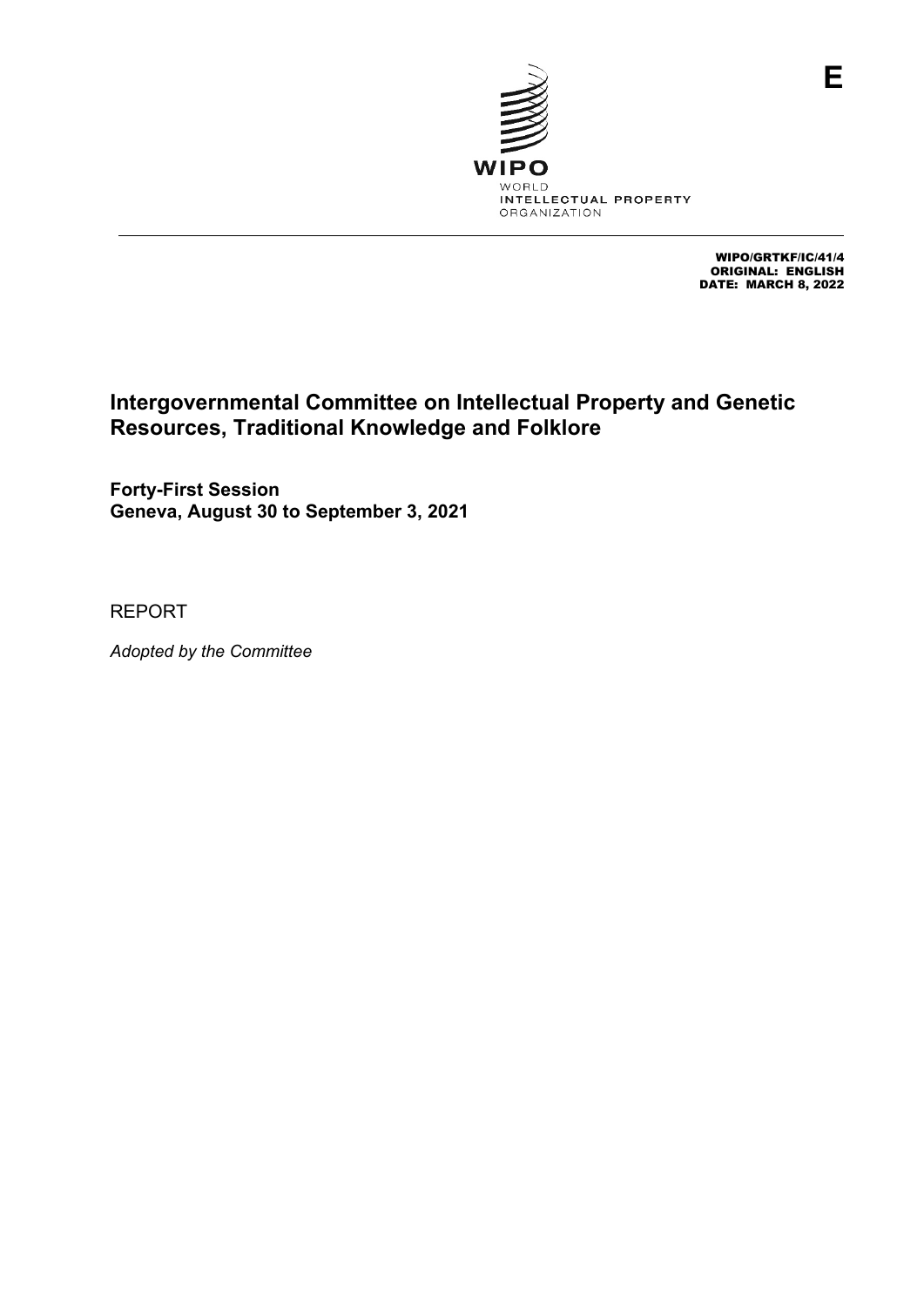1. Convened by the Director General of the World Intellectual Property Organization ("WIPO"), the Intergovernmental Committee on Intellectual Property and Genetic Resources, Traditional Knowledge and Folklore ("the Committee" or "the IGC") held its Forty-First Session ("IGC 41") in a hybrid format, on August 30 and 31, 2021.

2. The following States were represented: Algeria, Angola, Argentina, Armenia, Australia, Austria, Bangladesh, Belarus, Benin, Bolivia (Plurinational State of), Brazil, Burkina Faso, Cabo Verde, Cambodia, Canada, Chile, China, Colombia, Côte D'Ivoire, Czech Republic, Democratic People's Republic of Korea, Denmark, Djibouti, Egypt, El Salvador, Ecuador, Ethiopia, Finland, France, Gabon, Germany, Ghana, Greece, Guatemala, Hungary, India, Indonesia, Iran (Islamic Republic of), Iraq, Ireland, Israel, Italy, Jamaica, Japan, Kenya, Kuwait, Lesotho, Lebanon, Lithuania, Madagascar, Malaysia, Malta, Mexico, Mongolia, Morocco, Nepal, Netherlands, New Zealand, Niger, Nigeria, North Macedonia, Oman, Pakistan, Panama, Paraguay, Republic of Korea, Peru, Philippines, Poland, Portugal, Romania, Russian Federation, Saudi Arabia, Singapore, Slovakia, Slovenia, South Africa, Spain, Sri Lanka, Sudan, Sweden, Switzerland, Syrian Arab Republic, Thailand, Trinidad and Tobago, Turkey, Uganda, Ukraine, United Arab Emirates, United Kingdom, United States of America, Uzbekistan, Venezuela (Bolivarian Republic of), Viet Nam, Zambia and Zimbabwe (96). The European Union ("the EU") and its Member States were also represented as a member of the Committee.

3. The Permanent Observer Missions of Palestine and South Sudan participated in the meeting in an observer capacity.

4. The following intergovernmental organizations ("IGOs") took part as observers: South Centre (SC); Eurasian Patent Organization (EAPO); Food and Agriculture Organization of the United Nations (FAO); International Union for the Protection of New Varieties of Plants (UPOV); and World Trade Organization (WTO) (5).

5. Representatives of the following non-governmental organizations ("NGOs") took part as observers: ADJMOR; Agencia Internacional Prensa Indígena (AIPIN); Assembly of Armenians of Western Armenia; Assembly of First Nations; American Intellectual Property Law Association (AIPLA); Association culturelle et scientifique de khenchela (ACSK); Brazilian Association of Intellectual Property (ABPI); Center for Multidisciplinary Studies Aymara (CEM-Aymara); Indigenous Peoples' Center for Documentation, Research and Information (DoCip); Christ is Calling You; Comisión Jurídica para el Autodesarrollo de los Pueblos Originarios Andinos (CAPAJ); CS Consulting; For Alternative Approaches to Addiction, Think & do tank (FAAAT); Health and Environment Program (HEP); Himalayan Folklore and Biodiversity Study Program IPs Society for Wetland Biodiversity Conservation Nepal; Indian Movement – Tupaj Amaru; Intellectual Property Owners Association (IPO); International Association for the Promotion and Defense of Intellectual Property (AIDPI); International Association for the Protection of Intellectual Property (AIPPI); International Federation of the Phonographic Industry (IFPI); International Indian Treaty Council; Knowledge Ecology International, Inc. (KEI); Métis National Council (MNC); National Intellectual Property Organization (NIPO); Native American Rights Fund (NARF); Secretariat of the Pacific Community (SPC); Solidarity for a Better World (SMM); Tebtebba Foundation - Indigenous Peoples' International Centre for Policy Research and Education; Tulalip Tribes of Washington Governmental Affairs Department; Union des peuples autochtones pour le réveil au développement (UPARED); and Union internationale des éditeurs (UIE)/International Publishers Association (IPA) (31).

6. The list of participants is annexed to this report.

7. Document WIPO/GRTKF/IC/41/INF/2 provided an overview of the documents distributed for IGC 41.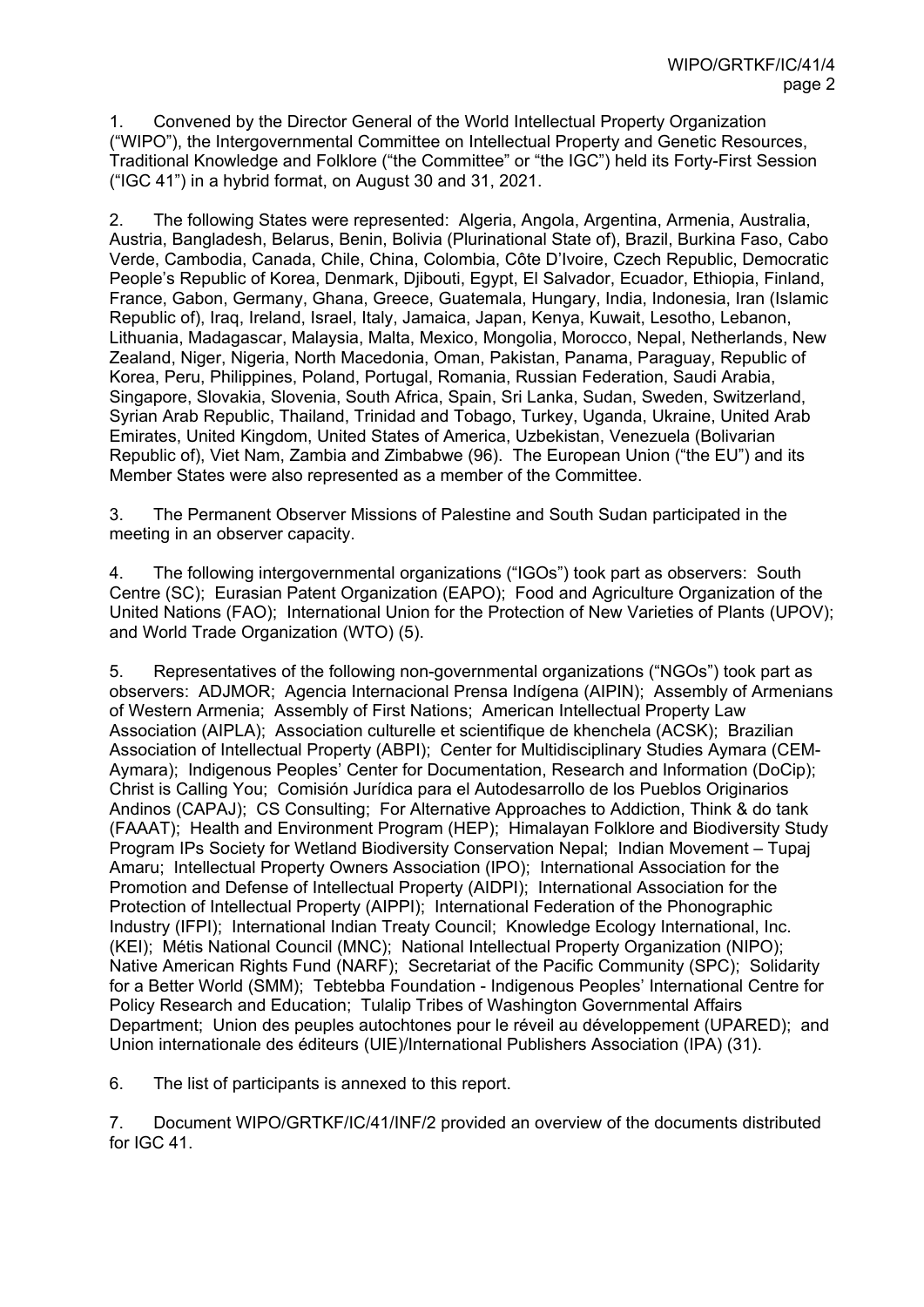8. The Secretariat noted the interventions made, and the proceedings of the session were communicated and recorded on webcast. This report summarizes the discussions and provides the essence of interventions, without reflecting all the observations made in detail or necessarily following the chronological order of interventions.

9. Mr. Wend Wendland of WIPO was Secretary to IGC 41.

### **AGENDA ITEM 1: OPENING OF THE SESSION**

10. The Director General, Mr. Daren Tang, opened the session and welcomed the participants. He noted that due to the COVID-19 pandemic, the IGC session was being convened in a hybrid format. He thanked Member States and observers for accommodating the arrangements and for demonstrating their continued commitment to the work of the IGC. As some time had lapsed since the last meeting of the Committee, he took the opportunity to recollect some intervening developments. He noted that in October 2019, the General Assembly ("GA") had agreed to renew the IGC's mandate for the 2020-2021 biennium. It set the objective of finalizing an agreement on an international legal instrument(s) without prejudging the nature of the outcomes relating to intellectual property ("IP"), which would ensure the balanced and effective protection of genetic resources ("GRs"), traditional knowledge ("TK"), and traditional cultural expressions ("TCEs"). The GA had also reached an agreement on the work program for the IGC. Unfortunately, as a result of the pandemic, the meetings of the Committee could not be convened. This had severely disrupted the IGC's deliberations over the biennium. Following consultations in May and June of 2020, Member States had agreed to carry out various activities to facilitate the work of the Committee, even in the absence of the IGC meetings, such as a virtual Seminar on Intellectual Property and Genetic Resources (https://www.wipo.int/meetings/en/details.jsp?meeting\_id=60429) had been organized in January 2021, and three voluntary online commenting processes, including commenting on the Chair's Text, reviewing and commenting on the compilation of sui generis regimes on TK and TCEs, and providing more information and updates on Traditional Knowledge Division's online resources, had been established in 2020. In addition, a series of information sessions had taken place in June 2020 on the history and status of the IGC negotiations. He believed that those activities had kept the work of the IGC alive in the hearts of the participants even in the midst of disruptions to the IGC sessions. The Director General underscored that the work of the Committee formed an important part of WIPO's mission to develop a balanced effective global IP ecosystem. As outlined in the recently published Medium-Term Strategic Plan of WIPO, it was important to build an inclusive global IP ecosystem. He confirmed that the WIPO Secretariat would continue to support and facilitate the norm-setting activities of WIPO in a neutral, inclusive and transparent manner. He further observed that the issues before the IGC were technically and politically complex and far more concrete outcomes remained undetermined despite many efforts over the years. The two-year hiatus in negotiations had, unfortunately, not been helpful. He encouraged Member States to be steadfast in their participation and confirmed that WIPO would work closely with Member States to facilitate any idea that might energize the negotiation process. The participants were reminded that the work of the Committee was ultimately in support of indigenous peoples and local communities ("IPLCs") around the world. While those communities were rich sources of traditional innovation and creativity, many groups remained unaware of how they could use IP to leverage those attributes to create jobs for the community, support livelihoods, raise standards of living and, should they desire, bring their heritage to the world. Through WIPO initiatives, such as the Creative Heritage Project, the Indigenous and Local Community Women Entrepreneurship Program, and the recently launched Photography Prize for Indigenous Peoples and Local Community Youth, WIPO was committed to using its expertise and role as the UN agency for IP to support those communities around the world. For example, the Sámi people in Norway, Sweden, Finland, and Russia used registered collective trademarks to identify and preserve traditional and authentic Sámi handicrafts. For the Sámi, IP helped to keep their culture alive.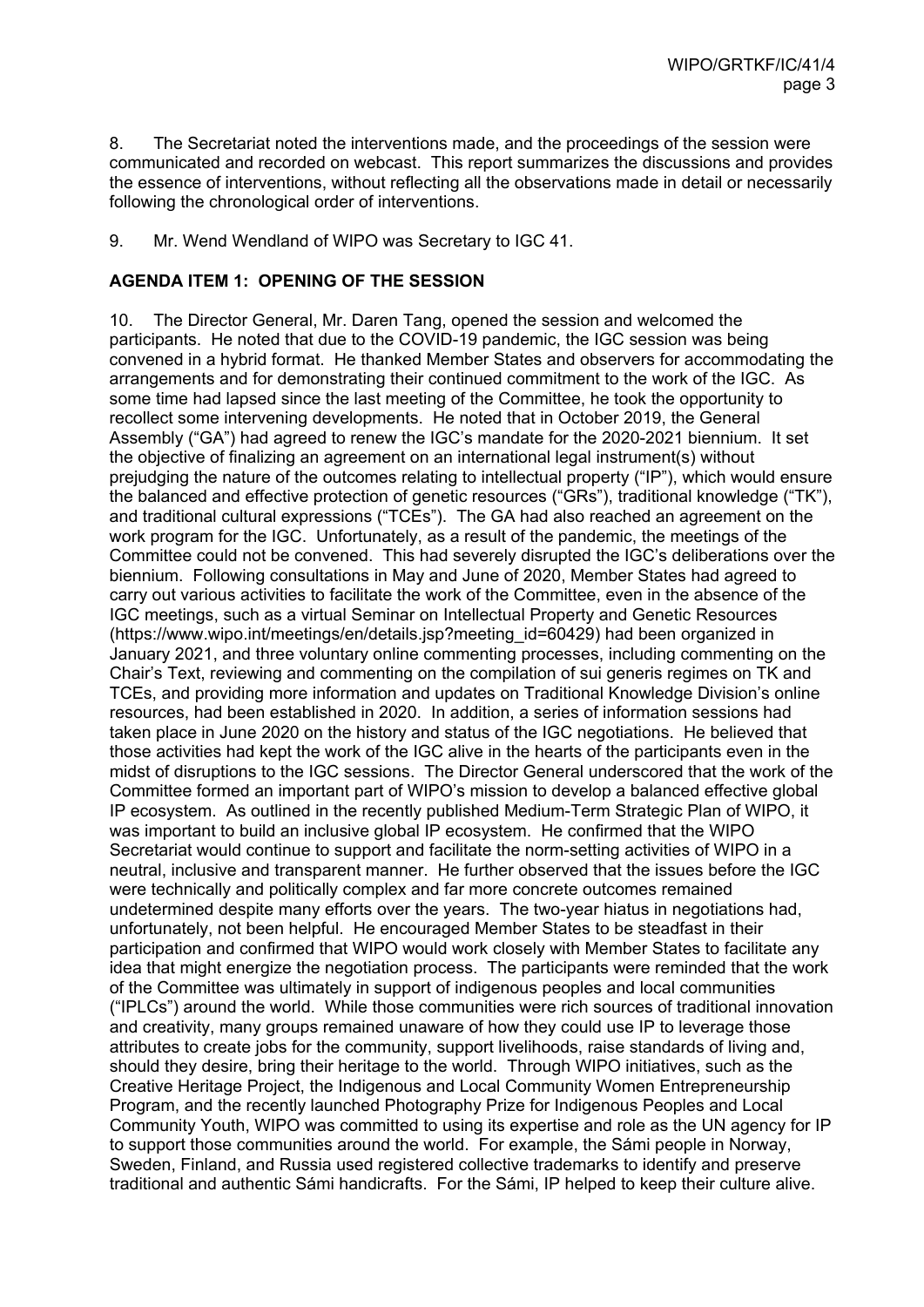Likewise, Lucille Anak Awen Jon, a young jewelry designer from the Bidayuh community in Malaysia, was working with WIPO and the International Trademark Association to brand her tradition-based products. Lucille's designs not only sustained her community's heritage, but also provided sustainable income for her people. He advised that IGC 41 would address a range of procedural matters as agreed by Member States. The Group Coordinators ("GCs") and Member States were thanked for their engagement with the Secretariat prior to the present session. One of the main items on the agenda concerned an agreement on the recommendation to the forthcoming GA on the renewal of the IGC's mandate for the 2022-2023 biennium. He was pleased to learn that an informal agreement had been reached. The Director General acknowledged the contribution of IPLCs' experts to the work of the IGC and noted that unfortunately, the current circumstances meant that the WIPO Voluntary Fund had been unable to support the representatives of IPLC to attend IGC 41 in person. He welcomed the representatives who were able to join and participate in the session virtually and encouraged Member States to consult and identify ways to raise further contributions to the WIPO Voluntary Fund. In conclusion, he emphasized that the work of the Committee was critical in helping IPLCs all over the world to use IP to create economic opportunities, sustain livelihoods, and to share their heritage on equitable terms. He wished the participants a fruitful meeting ahead.

### **AGENDA ITEM 2: ELECTION OF OFFICERS**

*Decision on Agenda Item 2:*

*11. Upon the proposal of the Delegation of the United Kingdom, on behalf of Group B, seconded by the Delegation of South Africa, on behalf of the African Group, and the Delegation of Paraguay, on behalf of the Group of Countries of Latin America and the Caribbean (GRULAC), the Committee elected as its Chair, Mr. Ian Goss of Australia, and as its Vice-Chairs, Ms. Lilyclaire Bellamy of Jamaica, Mr. Jukka Liedes of Finland, and Mr. Yonah Seleti of South Africa, unanimously and by acclamation, for the 2020-2021 biennium.*

12. [Note from the Secretariat: The Chair, Mr. Ian Goss, was chairing the session from this point]. The Chair thanked the Director General for his words and the key points that he had made and the challenges that the Committee faced. He admitted that the last 18 months had been a difficult and long road. He acknowledged and offered his sincere condolences to those individuals across Member States and observers who had suffered as a result of the pandemic, in particular the loss of family members and friends. He thanked Member States for their support and guidance, particularly in dealing with the challenges of the pandemic. The Vice-Chairs, himself and the Secretariat had been working closely with the GCs to address those challenges, in particular, how to maintain the momentum of the work of the IGC in an environment, which was transparent and equitable for all members and stakeholders. He thanked the Vice-Chairs for their sage advice over the past 18 months. He also thanked the Secretariat for the significant contribution to the work related to the Committee, such as the conduct of the seminar and briefings, the continued review and collection of materials relating to GRs, TK and TCEs, and technical assistance activities supporting Member States and observers. Much of the latter work went unseen but was currently in high demand. Lastly, he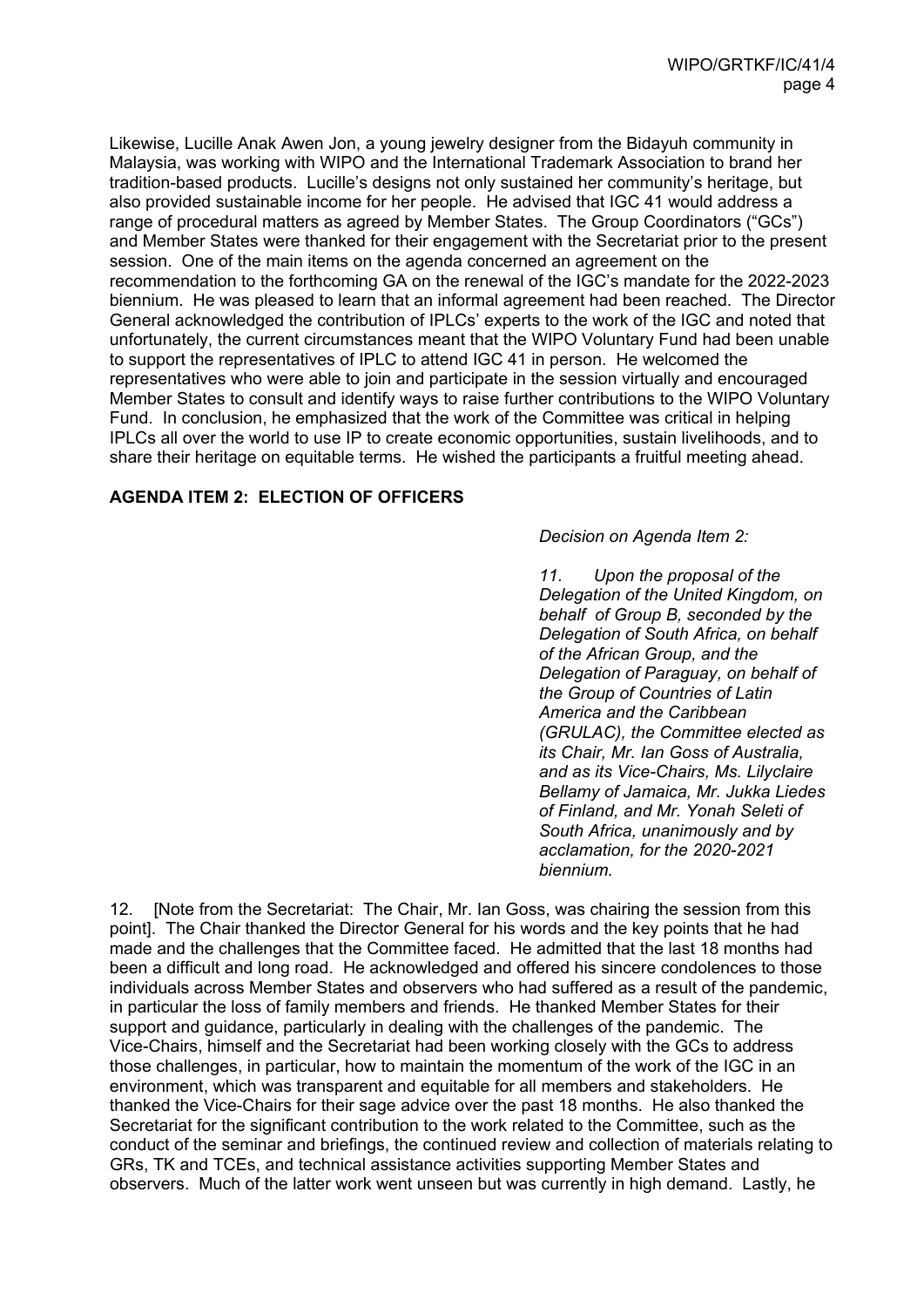thanked the GCs for their support and advice over the past 18 months. Notwithstanding the challenges of the pandemic, he hoped that Member States and observers had taken the opportunity created by the significant hiatus in the normative negotiations to further evaluate policy positions and perspectives on core issues and the different policy interests and priorities of Member States and stakeholders reflected in the working texts and working documents, including Member States' papers, proposals and recommendations, and the Chair's Text. The IGC needed policy interests to balance in order to reach consensus in the negotiations, such as protecting the rights of IPLCs and resource holders; protecting the rights of users, including industry, and research institutions; protection of cultural heritage; the issue of public domain; and supporting innovation and creativity, including knowledge transfer. He hoped that Member States had tried to gain a shared understanding of the key issue which he believed was preventing the IGC from achieving consensus on a number of core issues. The conceptual divide between how indigenous or First Nations peoples viewed the world and the IP system based on a western legal system could at times challenge long-held IP policy positions and legislative approaches. As indigenous or First Nations peoples often said that they lived in two worlds, not their choice but their reality. He emphasized that if the IGC was to move forward, it needed to reconcile those differing worldviews whilst balancing the different policy interests, which all had merit. After consultations with GCs and Member States, IGC 41 was a procedural meeting with decisions informally agreed upon prior to the session. Accordingly, there would be no normative discussions relating to GRs. The primary focus was to agree on procedural decisions, in particular the recommendation relating to the renewal of the IGC's mandate. In addition, as with past meetings, the IGC would provide an opportunity for indigenous stakeholders to make presentations to Member States. He pointed out that the Indigenous Caucus had continued to meet informally in a virtual format over the period of the pandemic, and was supportive of a decision not to hold normative negotiations under the current conditions. In relation to the procedures for the meeting, due to the pandemic, IGC 41 was organized in a hybrid format. As in previous sessions, the session was on live webcast on the WIPO website, which further improved its openness and inclusiveness. He reminded the participants that they were required to comply with the WIPO General Rules of Procedure and that the meeting would be conducted in a spirit of constructive debate and discussion in which all participants were expected to take part with due respect to the order, fairness, and decorum that governed the meeting. As the Chair, he reserved the right, where applicable, to call to order any participant who might fail to observe the WIPO General Rules of Procedure and the usual rules of good conduct, or whose statements were not relevant to the issue specifically before IGC 41. He acknowledged the importance and value of the indigenous representatives as well as other key stakeholders, such as the representatives of industry and civil society. The report of the session would be prepared after the session and circulated to all delegations for comment. It would be presented in all six languages for adoption at the next session of the IGC.

### **AGENDA ITEM 3: ADOPTION OF THE AGENDA**

#### *Decision on Agenda Item 3:*

*13. The Chair submitted the draft agenda circulated as WIPO/GRTKF/IC/41/1 Prov. 2 for adoption and it was adopted.* 

14. The Chair opened the floor for opening statements. [Note from the Secretariat: Many delegations that took the floor for the first time congratulated and thanked the Chair, the Vice-Chairs and the Secretariat and expressed their gratitude for the preparation of the session, as well as for the preparation of the documents.]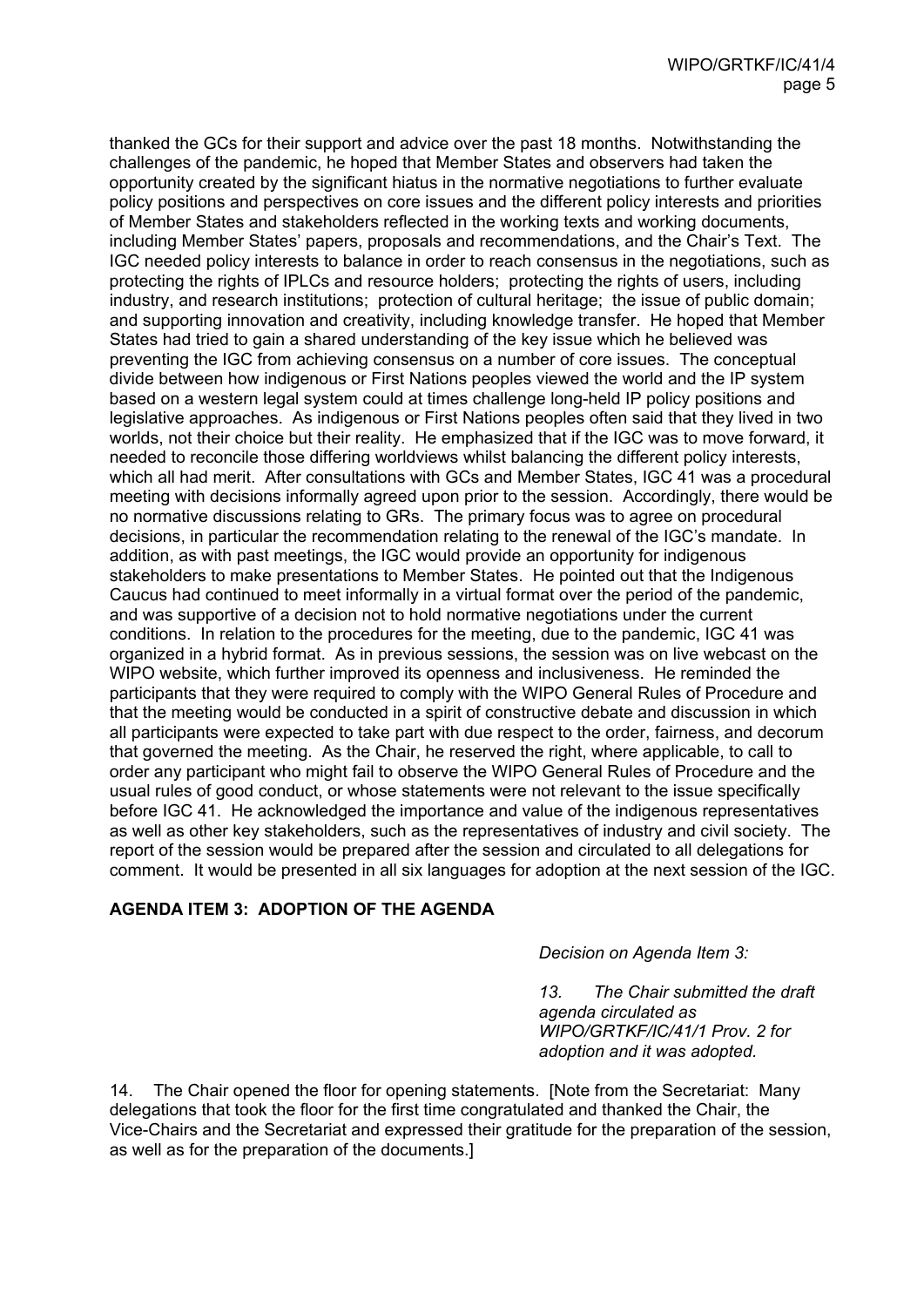15. The Delegation of Belarus, speaking on behalf of the Central Asian, Caucasus and Eastern European Countries Group ("CACEEC"), was confident that under the Chair's leadership, the Committee would achieve results, which would be effective for the Organization. It affirmed its support of the recommendation to the GA with regard to the renewal of the mandate of the IGC. It hoped that the Committee would soon have negotiations and discussions on an international instrument on GRs, TK, and TCEs, and that the IGC in the 2022-2023 biennium would achieve good outcomes. It assured the Group's willingness to coordinate and cooperate actively during the current session and other upcoming sessions.

16. The Delegation of Paraguay, speaking on behalf of the Group of Latin American and Caribbean Countries ("GRULAC"), stated that the work of the Committee was of utmost importance. It was pleased to see the firm support that the Director General had given to the work of the Committee, and believed that that would lead to positive results at IGC 41. It affirmed its support for the work of the Committee and the recommendation regarding the mandate and the work program, which it believed covered the main aspects that required to be analyzed to be able to achieve the objective. It stressed the importance of the participation of the IPLCs at the IGC, which gave credibility to the IGC's work. It, therefore, made an appeal for strengthening the support for the WIPO Voluntary Fund.

17. The Delegation of China believed that the session would be fruitful, noting that IGC 41 was the first session under the current mandate due to the pandemic. It was supportive of the work of the IGC and hoped that substantive progress would be made in the protection of GRs, TK and TCEs with the objective of agreeing on an international legally binding instrument(s). It called on the participants to make a common effort to overcome the challenges. With a pragmatic and proactive attitude, the Delegation would participate in the discussions of the IGC. It believed that with the joint efforts of the participants, the work of the IGC would move towards the right direction to push forward the work for an international instrument(s). It affirmed its willingness to work with the other delegations towards achieving substantive progress.

18. The Delegation of the United Kingdom, speaking on behalf of Group B, was pleased to finally have the opportunity to come together to discuss the agenda items before the IGC, particularly in light of the continuing pandemic. It regretted that no substantive work could be carried out by the Committee during the current mandate caused by the extraordinary circumstances. However, it appreciated that the Secretariat had organized a seminar on GRs in January 2021, which allowed the exchange of views on important issues addressed by the Committee. The presentations and recordings of that seminar remained available as an important source of information of the further work of the IGC. Moreover, it appreciated the opportunity to provide feedback to the Chair on his text on GRs and to update existing information in the WIPO resources. Further work needed to be done to narrow existing gaps with a view to reaching a common understanding on core issues, and it, therefore, supported the proposed mandate of the IGC for the next biennium. It reiterated its firm belief that the protection of GRs, TK and TCEs should be designed in a manner that both supported innovation and creativity and recognized their valuable nature and importance. It acknowledged the valuable contribution of IPLCs as well as other stakeholders to the work of the Committee and remained committed to contributing constructively to the work of the Committee towards achieving a mutually acceptable outcome.

19. The Delegation of Georgia, speaking on behalf of the Central European and Baltic States Group ("CEBS Group"), noted that the circumstances which affected the work of the Committee were well-known. It was, however, optimistic and believed that the Committee, with the improved epidemiological situation and with joint efforts, would be able to advance its work and witness constructive discussions, which would allow the Committee to narrow the gaps. At the same time, it reiterated its longstanding position on the importance of the evidence-based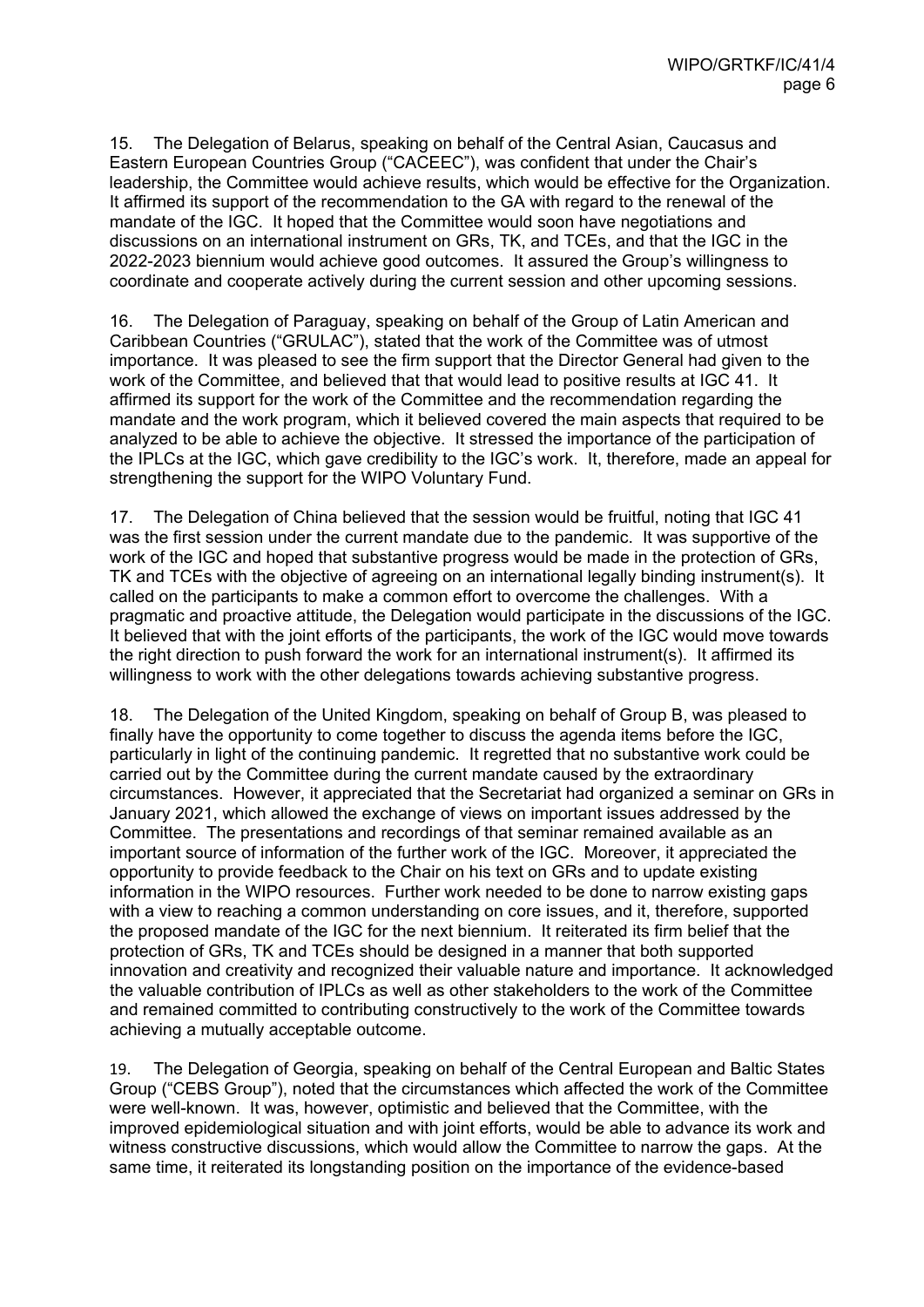approach. It also emphasized that the involvement of IPLCs was crucial for the work of the Committee and encouraged efforts to ensure their participation. It affirmed the CEBS Group's support and constructive engagement in the work of the Committee.

20. The Delegation of South Africa, speaking on behalf of the African Group, noted that the Committee had a crucial role in the efforts to transform the IP ecosystem to be a truly inclusive one that catered for the needs of IPLCs and ensured that their TK was effectively protected, and that they benefitted from the rich GRs found in their jurisdictions as well as the associated TK. To this end, the African Group believed that it was in their collective interest to expedite the work of the Committee so as to realize the goal of finalizing an international legal instrument(s) for the protection of GRs, TK and TCEs. It was highly regrettable that the session would not be able to advance text-based negotiations on GRs as indicated in the current mandate. It was equally aware, however, that the current environment was not conducive for conducting inclusive and transparent substantive discussions and negotiations. It looked forward to the resumption of negotiations as soon as conditions allowed. Despite not holding an IGC session for over two years, there had been some activities organized by the Secretariat, including the seminar on IP and GRs held in January 2021 and the information session on the IGC held in June 2021. It believed that those events had been beneficial to Member States. It further welcomed the consultations undertaken by the Chair on the Chair's Text. The African Group recognized the important procedural issues that IGC 41 needed to consider. In particular, the session had the major task of recommending to the 2021 GA the mandate of the Committee for the 2022-2023 biennium. It thanked the Chair for proposing a practical way forward on the issue of the next mandate of the IGC and looked forward to the session making a positive recommendation to the GA. Finally, it welcomed the participation of IPLCs in the present session and called on all Member States to continue providing the necessary support, including through the WIPO Voluntary Fund, to ensure their participation.

21. The Delegation of Bangladesh, speaking on behalf of the Asia and the Pacific Group ("APG"), conveyed its appreciation to the Chair's efforts as the Chair-elect in advancing the work and objectives of the Committee over the past months despite the unprecedented challenges posed by the pandemic. It affirmed its support for the working methodology and the proposed work program. It regretted that the situation had not allowed the Committee to engage in substantive discussions on the issues under the IGC's mandate in the current biennium. It was, however, hopeful that the Committee would continue in the coming years to expedite its work with the objective of reaching an agreement on an international legal instrument(s), without pre-judging the nature of outcomes, relating to IP which would ensure the balanced and effective protection of GRs, TK and TCEs, as outlined in the IGC's mandate. Although the current session would not engage in any substantive negotiation, it reiterated its position regarding the key issues of the IGC. Most of its members restated that there was need for a legally binding instrument(s) that would provide effective protection of GRs, TK and TCEs. The conclusion of a legally binding treaty or treaties would provide a transparent predictable regime for the effective protection against the misappropriation of GRs, TK and TCEs, thus ensuring sustainable legitimate use of IP in future. Most of its members were of the view that that could be adequately addressed through the establishment of a mechanism for appropriate benefit-sharing of the utilization or exploitation of those resources based on prior informed consent and mutually agreed terms. The IGC could also discuss approaches for an effective disclosure mechanism in accordance with national circumstances or needs that would protect GRs, derivatives and associated TK against misappropriation. It expressed its support for the replication of the current mandate with the technical updates for the 2022-2023 biennium.

22. The Delegation of Indonesia, speaking on behalf of the Like-Minded Countries ("LMCs"), noted the unprecedented difficulties that prevented the Committee from continuing with its work in the usual manner. Therefore, under the circumstance, it understood that the Committee was unable to undertake substantive discussions at the present session. Bearing this in mind, the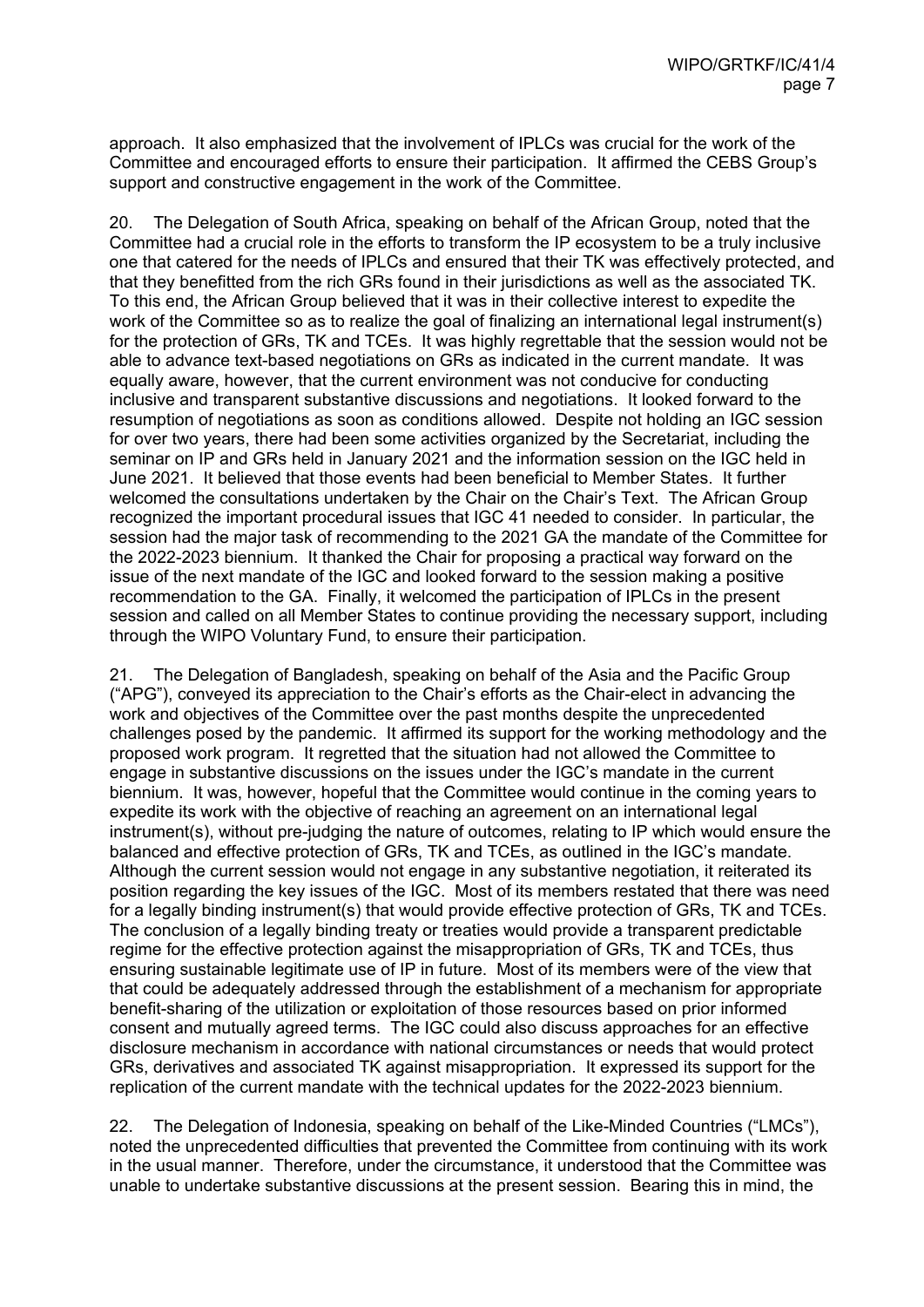Delegation reaffirmed its commitment to continue to work in finalizing a legally binding instrument(s) that provided effective protection of GRs, TK and TCEs. The Delegation was of the view that the instrument(s) was needed to prevent misuse, misappropriation, and exploitation of GRs, TK and TCEs. Furthermore, there was a need to radically address the issues of disclosure and benefit-sharing based on prior informed consent and on mutually agreed terms to ensure the relevance and sustainability of the results of the work of the IGC. Under the able leadership and expertise of the Chair, it was confident that the Committee would narrow the existing gaps and reach a common understanding on the issues at hand. Understandably, innovative approaches were needed to ensure that the Committee continued its work in a balanced, transparent and inclusive manner despite the ongoing pandemic. To this end, it welcomed the proposed terms of the mandate and work program for the 2022-2023 biennium. The LMCs remained committed to engaging constructively in negotiating a mutually acceptable outcome for the benefit of all Member States.

23. The Delegation of the EU, speaking on behalf of the EU and its Member States, welcomed the convening of the present session, noting that it had been rescheduled several times due to the pandemic. Despite difficulties of continuing negotiations according to the work program under the current biennium, the Secretariat had facilitated, with the agreement of Member States, several online commenting processes and other preparatory activities, which had commenced in 2020 and continued into 2021. In the framework of those activities, as proposed by the Chair and in response to the Chair's note circulated in May 2020, the Delegation had submitted comments to the Chair's Text. It took positive note of the further work in addition to the above-mentioned activities, in particular the organization of a virtual seminar held in January 2021, as well as the briefings on the IGC, including background of the IGC, key issues and the status of the negotiations of the IGC, in June 2021. The Delegation reiterated its commitment to engage constructively in the work of the IGC, the continuation of which could only take place under the renewed mandate for the 2022-2023 biennium. Recalling the spirit of cooperation that had prevailed at IGC 40, it supported the renewal of the IGC mandate as it was. It was hopeful that the present session would succeed in making a recommendation to the GA on the renewal of the IGC's mandate for the next biennium.

24. The representative of the Native American Rights Fund ("NARF"), speaking on behalf of the Indigenous Caucus, noted that many negative impacts, which the indigenous peoples had suffered during the pandemic, had been documented in the 2020 report of the UN Special Rapporteur on the rights of indigenous peoples, available on the website of the United Nations. The issues associated with the pandemic, including the risk involved in accessing internet connections in public places, had affected the participation of several delegates. Simultaneously, proceedings in other fora had also posed challenges to their participation. With a heavy heart, the Caucus acknowledged the work of Mr. Estebancio Castro-Diaz from Panama, who had passed away due to the COVID-19 virus earlier that year, and Dr. Marika from Arnhem Land, Australia. Both Mr. Castro and Dr. Marika had played a vital role in the early days of the IGC, and had been strong advocates for change in the international instruments to benefit and support indigenous peoples around the world. He urged the Member States to speed up the negotiations on the international instruments before more indigenous elders and leaders passed away. The UN Declaration on the Rights of Indigenous Peoples ("UNDRIP"), ILO Convention No. 169, and all instruments of international, domestic, and indigenous laws recognized that indigenous peoples enjoyed political and cultural self-determination, and the right to maintain indigenous cosmology and life ways. He emphasized that Member States had an obligation, including those contained in existing treaties, to recognize and respect indigenous peoples' rights. The representative observed that the negotiations had been delayed due to the pandemic; however, the pandemic had not disrupted the misappropriation and exploitation of TK, TCEs and GRs without the free, prior and informed consent of indigenous peoples, who were the right holders and guardians of the vital aspects of their cultural heritage. The minimum standards for protection of indigenous peoples'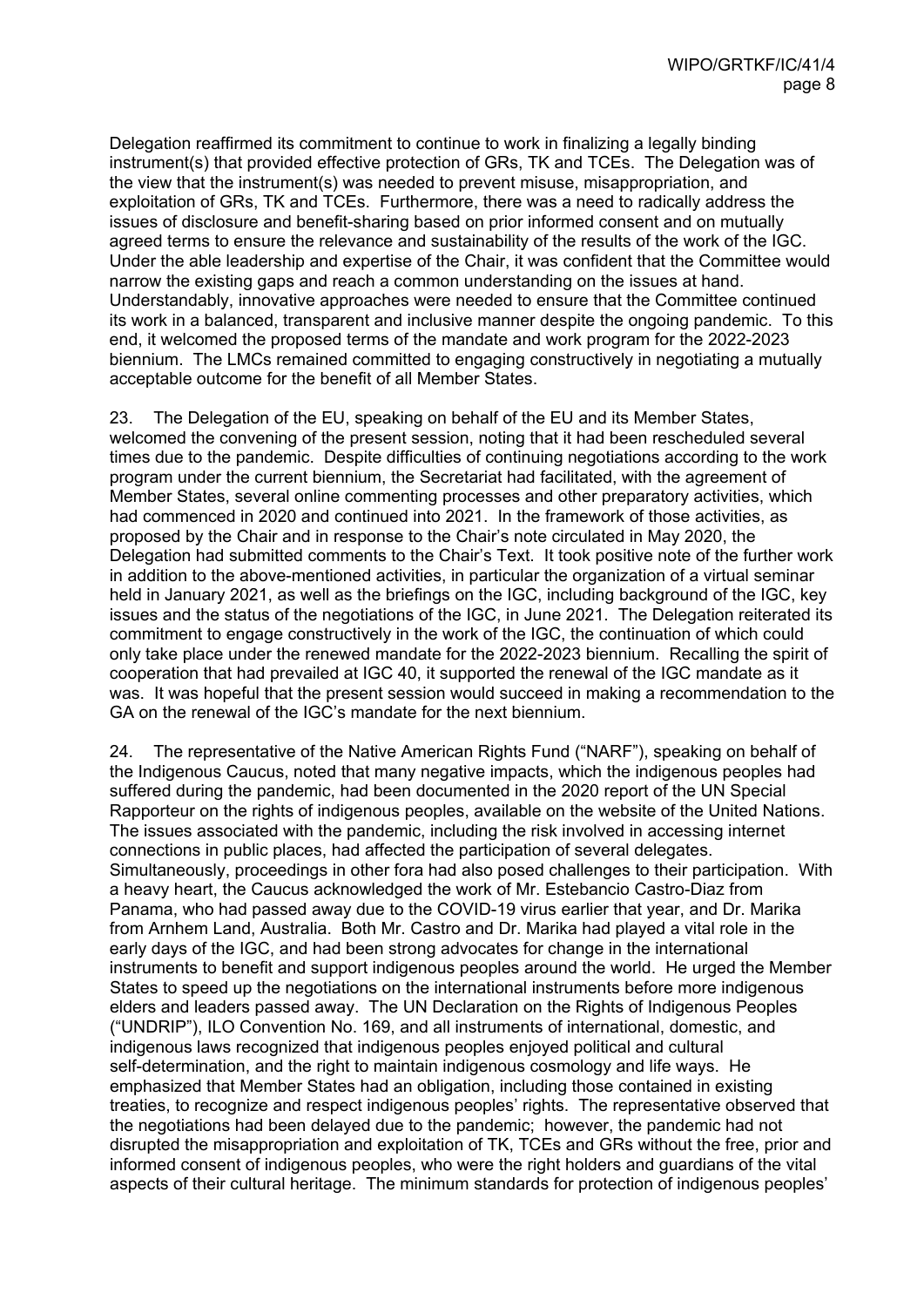rights affirmed by the UNDRIP, including the IP rights recognized in Articles 11 and 31, continued to be violated. The need to conclude the negotiations and produce legal instruments that would protect the rights of indigenous peoples remained urgent. Indigenous representatives, however, faced challenges and obstacles that hindered their participation in the present hybrid format. Thus, the Caucus strongly believed that substantive negotiations should be postponed. He urged Member States to recommend to the GA the renewal of the mandate and work program for the new biennium identical to the recommendations made for the 2020- 2021 biennium. He also asked Member States in the post-pandemic era to act upon the 2019 recommendations from the UN Permanent Forum on Indigenous Issues ("UNPFII"), that WIPO utilize funds from its core budget to address the ongoing need for effective indigenous participation in the IGC. The representative reminded Member States of the mandate of the IGC, which was to protect indigenous peoples' rights over TK, available in paragraph 9 of the Report of the Permanent Forum E/2019/43. Indigenous peoples' rights to control and steward TK, TCEs and GRs must be implemented in a way that maintained their economic, scientific, cultural and spiritual values. The Caucus looked forward to the work of the present session to lay out the groundwork for the substantive negotiations to continue in the next biennium.

25. [Note from the Secretariat: the following opening statements were submitted to the Secretariat in writing only.] The Delegation of the Islamic Republic of Iran expressed its appreciation for the Chair's efforts to advance the work of IGC and convening different meetings in that regard. It was a long-standing aspiration of the right holders and beneficiaries in many countries to see that their GRs, TK and TCEs were protected against misappropriation and misuse. Doing so would move the IP system in a more balanced direction, that would ensure the legitimate interests of developing countries in the IP system, and provide an enabling environment for the development and enhancement of the contributions of the developing countries to global knowledge and global cultural partnerships. Through that, it would promote creativity and innovation. Therefore, to fill the existing lacuna in the international IP system and to realize all those objectives, the conclusion of international legally binding instrument(s) that would provide effective protection of GRs, TK, and TCEs was essential. It stressed that the issues of disclosure and benefit-sharing based on prior informed consent and on mutually agreed terms should be adequately addressed to ensure sustainability of the results of the IGC.

26. The Delegation of Nigeria aligned itself with the statement delivered by the Delegation of South Africa, on behalf of the African Group. The limited scope of the present session to procedural matters and as such would not be making substantial remarks on the substantive textual work of the Committee. It was fully aware that the task before the present session was strictly to advance the IGC's collective determination to re-align the work of the Committee in light of the prevailing pandemic, starting with recommending to the 2021 GA on a proposed mandate for the 2022-2023 biennium, which, for all practical purposes, did not deviate from the extant and disrupted 2020-2021 mandate. The next biennium of the Committee would need to constructively explore and agree on flexible, transparent, pragmatic and inclusive working methods to advance the Committee's work in general and to revive text-based negotiations in particular. Mindful of the time already lost, and cognizant of continued scientific and technological developments that increasingly rendered the Committee's work preeminent, it remained optimistic that progress was possible in the next biennium to close existing gaps, and advance the Committee's work towards a diplomatic conference in the realization of the ultimate goal of effective protection of GRs, TK and TCEs. The Delegation affirmed its commitment to working together with all delegations and stakeholders, including IPLCs to ensure that the Committee built upon all its pre-pandemic accomplishments.

27. The Delegation of the Republic of Korea recognized the importance of protecting GRs, TK and TCEs. It, however, believed that their protection should be designated in a balanced manner that did not create adverse effects on innovation and creativity. It stood ready to have constructive discussions with Member States of the Committee.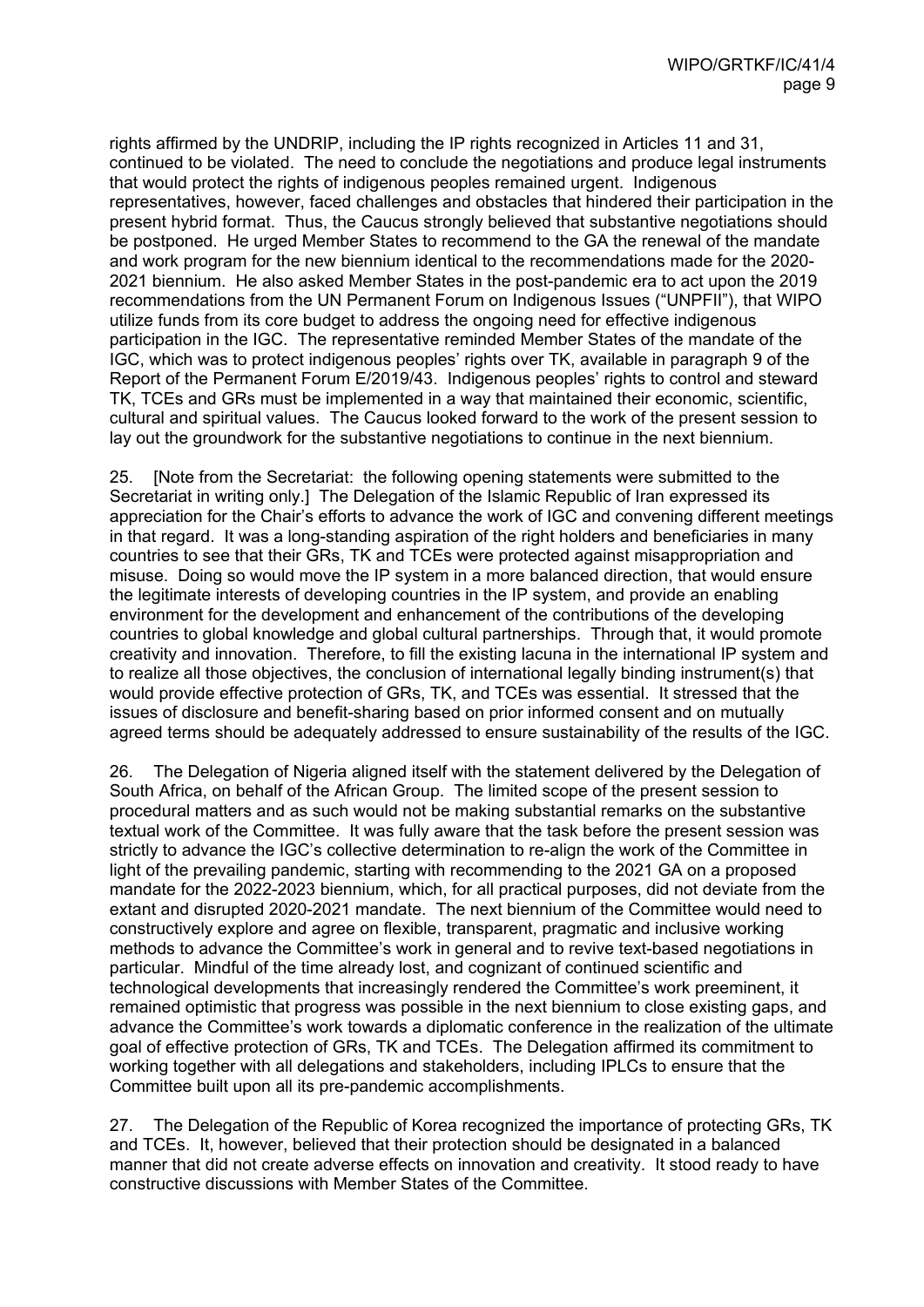### **AGENDA ITEM 4: ADOPTION OF THE REPORT OF THE FORTIETH SESSION**

28. The Chair referred to the draft report of IGC 40 and recalled that it was not a verbatim report, and it summarized the discussion without reflecting all the observations in detail.

*Decision on Agenda Item 4:*

*29. The Chair submitted the draft report of the Fortieth Session of the Committee (WIPO/GRTKF/IC/40/20 Prov. 2) for adoption, and it was adopted.*

### **AGENDA ITEM 5: ACCREDITATION OF CERTAIN ORGANIZATIONS**

30. The Delegation of Turkey wished to emphasize that it valued the participation of NGOs and other relevant organizations in the work of the IGC. Their contributions were essential. Having said that, it requested for additional time to complete its internal consultations regarding the application of the Association for Indigenous Peoples and Minorities for the Peoples of the World (APPAM) for accreditation, as an observer in the future sessions of the IGC contained in document WIPO/GRTKF/IC/41/2. The Delegation confirmed its approval of the other six organizations that had applied for accreditation.

*Decision on Agenda Item 5:*

*31. The Committee unanimously approved the accreditation of*  Association pour le Devenir des Autochtones et de leur Connaissance Originelle *(ADACO),* Association pour la Valorisation du Patrimoine Culturel des Communes du Cameroun *(AVP3C),* Conseil pour la Terre des Ancêtres *(CTA),* Fundación Shiwiar Sin Fronteras *(FUNSSIF),* Kosodum Welfare Private Limited, and Voie éclairée des Enfants Démunis *(VED) as ad hoc observers.* 

*32. Consideration of the accreditation of* Association pour les peuples autochtones et les minorités pour les peuples du monde *(APPAM) was deferred to the next Session of the Committee.*

### **AGENDA ITEM 6: PARTICIPATION OF INDIGENOUS AND LOCAL COMMUNITIES**

33. The Chair noted the sudden passing of Dr. B Marika AO in July 2021, as had been briefly mentioned by the Indigenous Caucus. She was a famed indigenous artist from Australia and a trailblazer in copyright/indigenous art movement. She had been an applicant in the landmark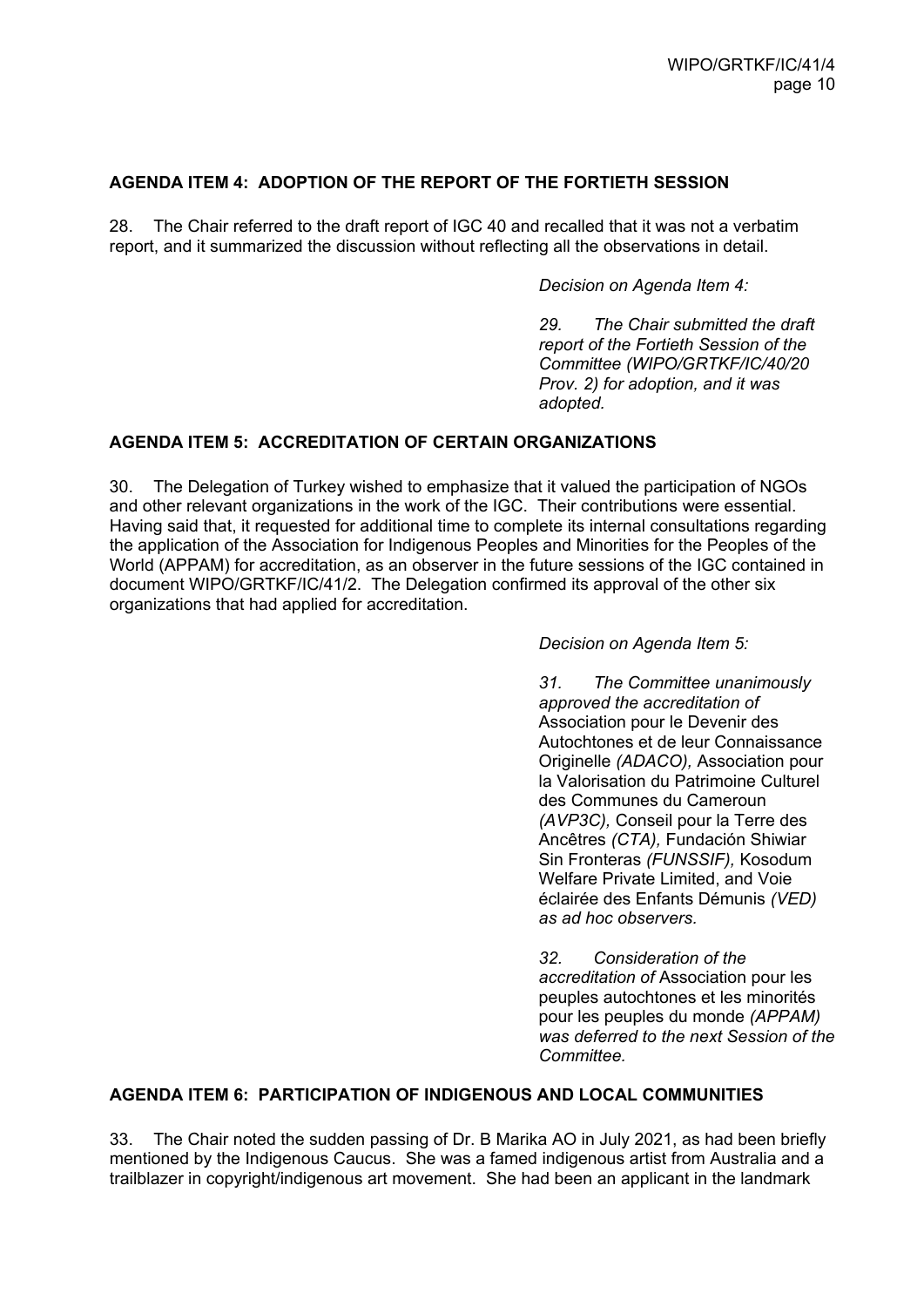Australian copyright case, referred to as the Carpets case. Her passing was a great loss. She had been part of WIPO's work on TCEs since the very beginning of the program in 1998.

34. The Delegation of Australia made a short statement in tribute to Dr. B Marika AO. Dr. Marika had been a greatly admired figure in Australia, an acclaimed artist, activist and Yolngu leader, in addition to her important contribution and engagement with the WIPO IGC. Dr. Marika had been the recipient of an Order of Australia in 2019 for her significant contributions to the visual arts, particularly indigenous printmaking and bark painting, and in 2020, she had been recognised as the Northern Territory's Senior Territorian of the Year. Dr. Marika had played a key role in the protection of indigenous knowledge in Australia. She had been a defendant in the "Carpets Case" – a landmark copyright case in Australia against a company that had reproduced her and others artwork without permission on carpets. The case had been key in highlighting the cultural damage from the unauthorised use of imagery. Dr. Marika's many contributions including to art and as a community leader would always be remembered.

35. The Chair thanked the Delegation of Australia for the tribute and extended his deepest sympathies to Dr. Marika's family and the peoples of the Northeast Arnhem and her many friends and colleagues spread across Australia and the wider international community. He also informed the Committee of the passing of Mr. Estebancio Castro-Diaz, who had partnered with WIPO as an indigenous expert on numerous occasions for almost 20 years. His passing was a great loss for the Committee as well as the indigenous peoples network and organizations around the globe. The Chair invited all participants to observe a minute's silence in honor of Dr. Marika and Mr. Castro-Diaz.

36. The Chair noted that the Twentieth Session of the United Nations Permanent Forum on Indigenous Issues had taken place virtually in April 2021. He drew participants' attention to a specific recommendation to WIPO: "Acknowledging the normative work of the Intergovernmental Committee on GRTKF of WIPO, the Permanent Forum recommends that Member States and WIPO ensure protection against the misappropriation of the intellectual property of indigenous peoples. Member States must also enact laws and adopt policies and mechanisms to protect indigenous peoples' intellectual property from misappropriation, including the wrongful use of their cultural heritage and traditional knowledge (including traditional knowledge of nature) and traditional cultural expressions (such as oral traditions, rites, literatures, graphic designs, textile designs, traditional sports and games, and visual and performing arts) and the manifestation of indigenous science and technology (including human and genetic resources, seeds and medicines)." With respect to the Voluntary Fund, the Chair recalled the decision of the 2020 GA, recognizing the importance of the participation of IPLCs in the work of the IGC. Noting that the Voluntary Fund was depleted, he encouraged Member States to consider contributing to the Voluntary Fund and to also consider other alternative funding arrangements. Due to travel restrictions, no indigenous representatives had been funded for the present session. They would be funded for the following physical session. Therefore, there would be no Advisory Board at the present session. He called upon delegations to consult internally and contribute to the Voluntary Fund, and in parallel, consider alternative funding arrangements, noting that the current arrangements had often fallen short of expectations, with inconsistent outcomes limiting the ability of indigenous stakeholders to participate in the negotiations. The importance of funding for indigenous observers could not be overemphasized.

37. [Note from the Secretariat]: The Indigenous Panel at IGC 41 addressed the following topic: "Intellectual Property and Genetic Resources/Traditional Knowledge/Traditional Cultural Expressions: Indigenous Peoples' and Local Communities' Perspectives". The speakers were Mr. Steven Benally of the United States of America; Ms. Bibi Barba of Australia; and Ms. Jennifer Tauli Corpuz of the Philippines. The Chair of the Panel was Mr. Frank Ettawageshik from the Native American Rights Fund (NARF). The presentations were made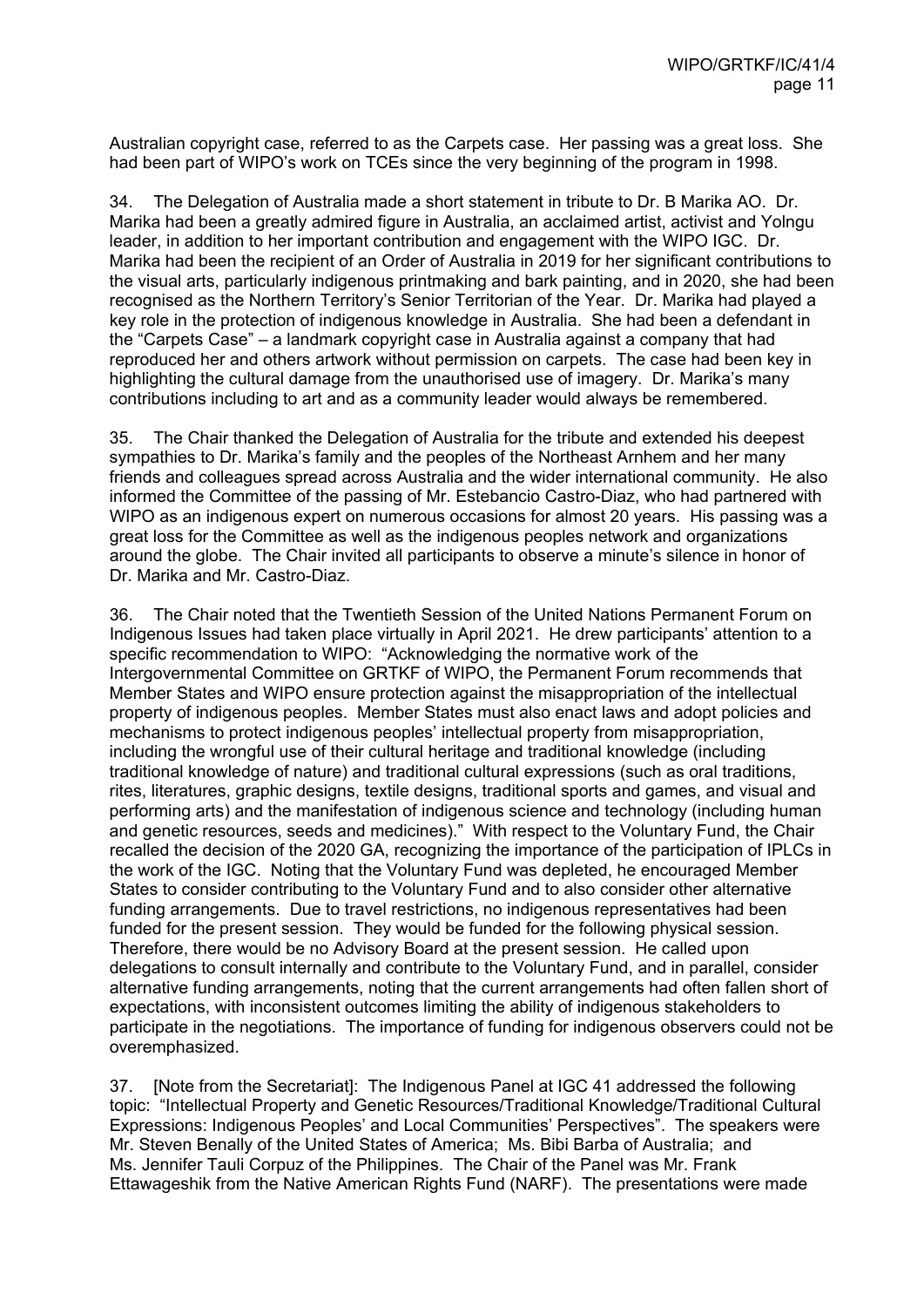according to the program (WIPO/GRTKF/IC/41/INF/5) and are available on the TK website as received. The Chair of the Panel submitted a written report on the Panel to the WIPO Secretariat which is reproduced, as summarized, below:

"Ms. Bibi Barba recounted in 2010 her paintings were exhibited in a gallery in Australia. The images were uploaded to the gallery's website. In 2011, she googled herself for reference and discovered to her discomfort that her artwork had been copied from the internet images and used commercially as the design theme for a hotel in Europe, without her knowledge or consent. As she researched her options, she discovered there are no international protections for Indigenous artists and their work. The incident inspired her to study law. She was later able to pay a visit in disguise to the hotel. Seeing her artwork designs used extensively throughout the hotel made her even more determined to work to protect Aboriginal artists. She is using her own experiences to energize her work domestically in Australia, and worldwide, to help protect Indigenous artists and their work.

Mr. Steven Benally said that 'nature is the order, the protocol that gives us life. Within Nature is our language, our way of life, our culture, and our prayer. All life in creation has purpose and has responsibilities. Our responsibility is to recognize and respect the gifts of Nature. Nature gives to us all regardless of status, and Nature can take from us all. This indigenous knowledge is not patented by human beings. It is patented by Nature. The Creator has the trademark for all life forms. We have the responsibility to protect our relationships with Nature.'

Ms. Jennifer Tauli Corpuz stressed the importance for Indigenous Peoples to have the IGC process continue despite the pandemic. Indigenous Knowledge is being considered in several other UN processes such as the CBD, its Nagoya Protocol, UNFAO, UNFCCC, EMRIP, UNPFII, and UNESCO to name only a few. However, there are no instruments involved in these other discussions that could legally protect indigenous knowledge. The WIPO IGC is unique as it is the only UN body in which a legally binding international agreement may be possible, one that guards against the misappropriation of TK. IPLCs' participation in the IGC has been supported by the Secretariat. During the COVID pandemic, Indigenous Peoples have held online meetings to prepare in the months leading up to an IGC session. The Secretariat's support for these organizational meeting arrangements has been essential, especially for interpretation, without which successful Caucus meetings could not have been held. Challenges for virtual Indigenous Peoples' participation include their locations in multiple time zones, reliable internet connectivity, and the lack of opportunity in a virtual setting to have informal meetings with IGC parties. Indigenous Peoples agree with statements by parties that it is important to continue meeting virtually, but that formal adoption of decisions should be postponed until face-toface meetings can take place. Ms. Tauli Corpuz closed by noting that IGC 41 was scheduled at the same time as other UN meetings that Indigenous Peoples attend at the CBD. At those meetings, digital sequencing is being discussed. This technology was not yet developed at the onset of the CBD or the WIPO process. The possibility of misappropriation of indigenous GRs has increased exponentially with the advent of digital sequencing. This new technology is now being incorporated in the CBD Nagoya Protocol discussion and should be included at WIPO as well.

Following the statements from the panelists, the Chair of the Panel opened the floor for questions or comments. As there were none, he posed a question to each of the panelists who were online in person for this discussion."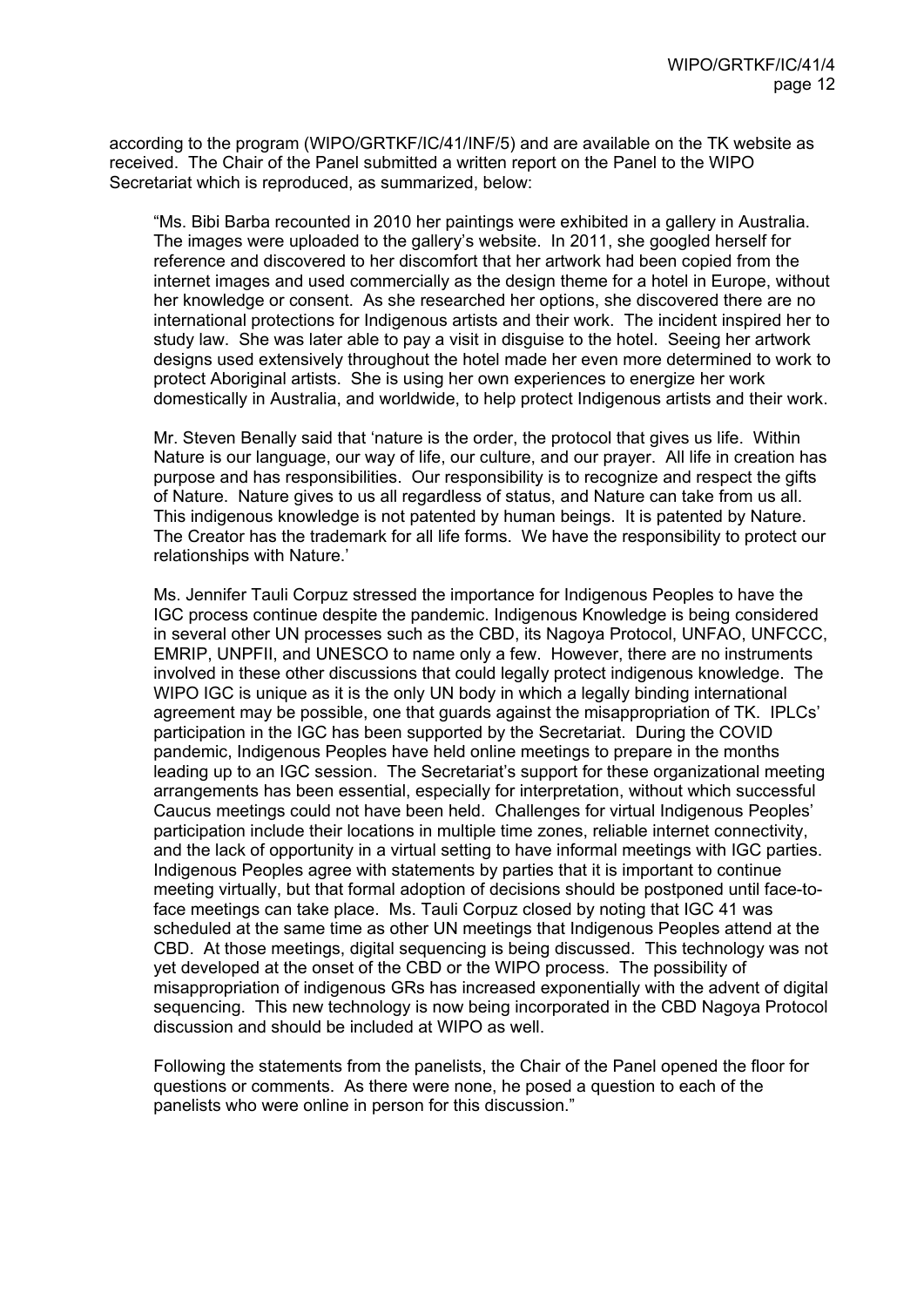*Decisions on Agenda Item 6:*

*38. The Committee took note of documents WIPO/GRTKF/IC/41/3 and WIPO/GRTKF/IC/41/INF/4.* 

*39. The Committee strongly encouraged and called upon members of the Committee and all interested public and private entities to contribute to the WIPO Voluntary Fund for Accredited Indigenous and Local Communities.* 

*40. Recalling the Decisions of the 2019 WIPO General Assembly, the Committee also encouraged members of the Committee to consider other alternative funding arrangements.*

### **AGENDA ITEM 7: MAKING A RECOMMENDATION TO THE GENERAL ASSEMBLY**

41. [Note from the Secretariat: This part of the session took place on August 31, 2021.] The Chair recalled that he had consulted with the GCs and interested delegations in July 2021. He also noted that the opening statements by all GCs reiterated their support for the renewal of the mandate as detailed in the draft decisions circulated by the Secretariat, which was most welcomed. He invited Member States to review and consider the draft decisions.

42. The Delegation of Georgia, speaking on behalf of CEBS, supported the proposed renewal of the IGC's mandate for the 2022-2023 biennium on the same terms as those of the current biennium with only updates related to the numbering of the documents and the dates of the sessions.

43. The Delegation of the United Kingdom, speaking on behalf of Group B, thanked the Chair for proposing a way forward on the recommendation regarding the IGC's mandate for the 2022-2023 biennium, without prejudice to other WIPO bodies. The IGC had not been able to carry out its mandate in the course of the current biennium. It was, therefore, reasonable to carry out that mandate in the next biennium. Accordingly, it agreed to recommend to the GA a mandate that was the same as the mandate for the 2020-2021 biennium with technical and timing updates. It remained committed to carrying out such mandate in the 2022-2023 biennium.

44. The Delegation of Bangladesh, speaking on behalf of APG, expressed its appreciation to the Chair for his hard work and efforts. The Chair's wise leadership had successfully brought the GCs and Member States on the same page regarding the IGC matters over the last 18 months. It was pleased to see that the GCs had agreed to replicate the 2020-2021 mandate with the same terms for the upcoming biennium with some technical updates. It hoped that the IGC would be able to carry out fruitful work and outcomes in the 2022-2023 biennium. Keeping in mind the reality of the global health crisis as well as its possible consequences, it advised the IGC to put in place precautionary measures or alternative plans to effectively implement the new mandate.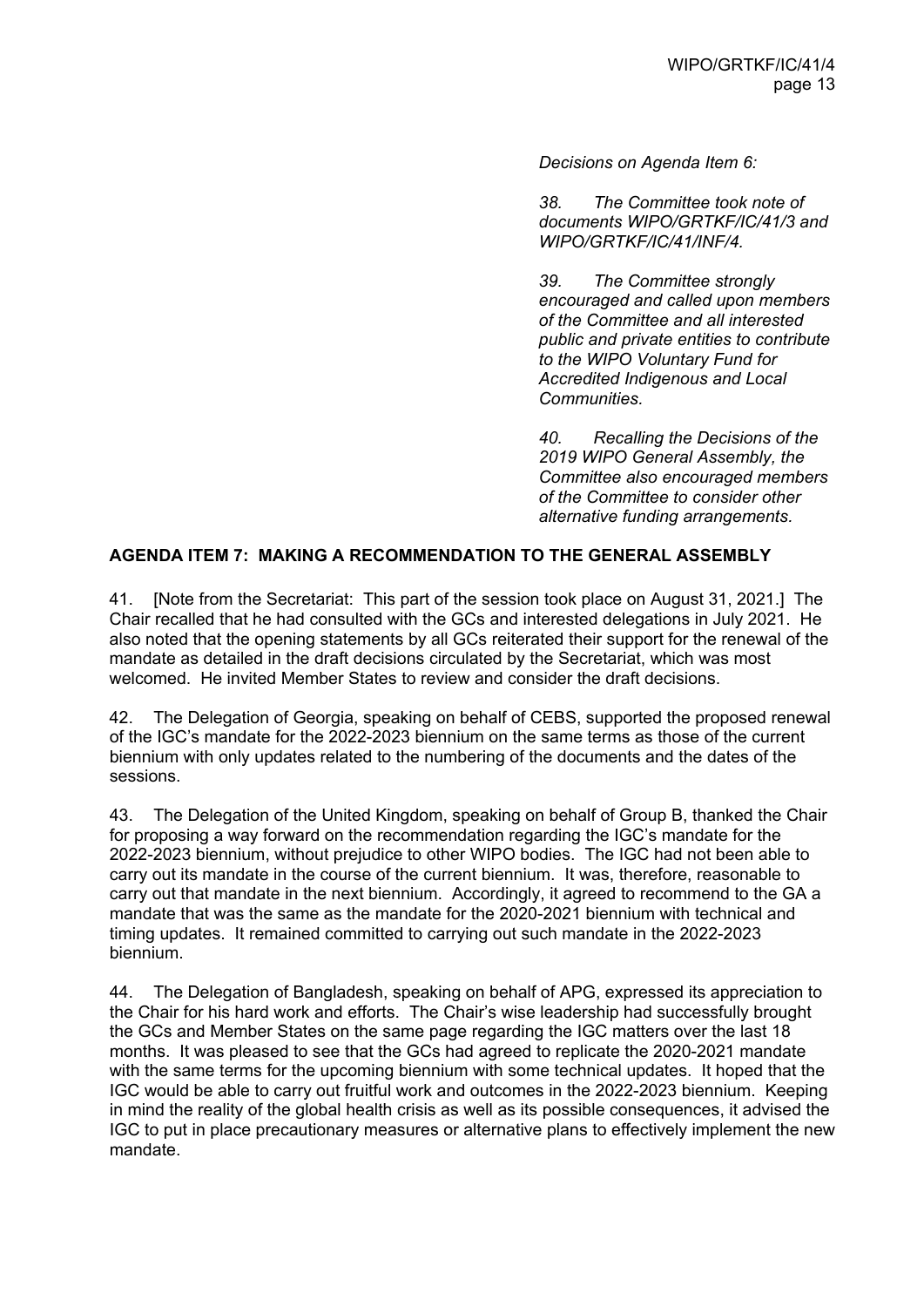45. The Delegation of South Africa, speaking on behalf of the African Group, thanked the Chair for the wise approach that he had proposed relating to the 2022-2023 mandate. It noted with regret that no work had been done during the 2020-2021 biennium, with the present session being the first and the only one to be held under the present mandate. Whilst it had deliberated and considered whether a more ambitious mandate could be recommended to the GA for the next biennium, it was clear that the renewal of the mandate on the same terms as the current mandate was the more viable option. Therefore, it lent its support to the proposed mandate for the 2022-2023 biennium. Although it did not have the perfect solution at that moment, it believed that the delay, that had been witnessed on the IGC's work because of the pandemic, compelled the IGC to find creative and sustainable ways to advance the work of the IGC, when faced with similar challenges in the future with due regard to the need for transparency and inclusiveness. It hoped that there would not be further disruptions to the 2022-2023 mandate and the work program, and that Member States would demonstrate a genuine commitment and strong-will to expedite the work of the Committee.

46. The Delegation of China expressed its support for the renewal of the mandate of the 2022-2023 biennium and the work program. It would continue to support the text-based negotiations on GRs, TK and TCEs. It hoped that all delegations could actively participate in the negotiations, show flexibility and focus on unsolved issues, so as to adopt an international legally binding instrument(s).

47. The Delegation of Indonesia, speaking on behalf of the LMCs, was pleased to note that consensus on the renewal of the IGC's mandate for the 2022-2023 biennium had been reached. It recognized the Chair's efforts, including through the numerous informal consultations to ensure that the work of the Committee would continue. The pandemic had created such an unprecedented disruption over the world, and the Committee had been unable to conduct any formal sessions in the last 18 months. Therefore, it welcomed the extension of the current mandate into the next biennium. Mindful of the disruptive nature of the pandemic and considering the significance of the discussion, it hoped that the work of the IGC would continue, and that creative ways to conduct balanced, transparent, and inclusive meetings would be implemented. The members of the LMCs were ready to engage constructively for a mutually agreeable solution with regard to the modalities of the Committee, including exploring possible new working methods that would allow Member States to have a more effective and efficient use of the Committee. It hoped that in the next biennium, the Committee would move closer towards convening a diplomatic conference with a view to adopting a legally binding instrument(s), providing effective protection of GRs, TK and TCEs.

48. The Delegation of the EU, speaking on behalf of the EU and its Member States, expressed its appreciation for the informal consultations in the preparation of IGC 41 and addressing issues concerning the renewal of the IGC's mandate for the 2022-2023 biennium. The proposed renewal of the mandate was based on an exact replication of the mandate for the 2020-2021 biennium with one technical update related to document numbering and with the numbering and the dates of the session updated. It supported the renewal of the IGC's mandate as proposed. It was hopeful that IGC 41 would succeed in making a recommendation to the 2021 GA. It stood ready to continue substantive work in the IGC under its renewed mandate for the 2022-2023 biennium and reiterated its commitment to engage constructively in negotiations in the next biennium.

49. The representative of NARF, speaking on behalf of the Indigenous Caucus, supported the renewal of the mandate. He underscored the importance of the continuation of the work of the IGC, which had so far been hindered by the pandemic.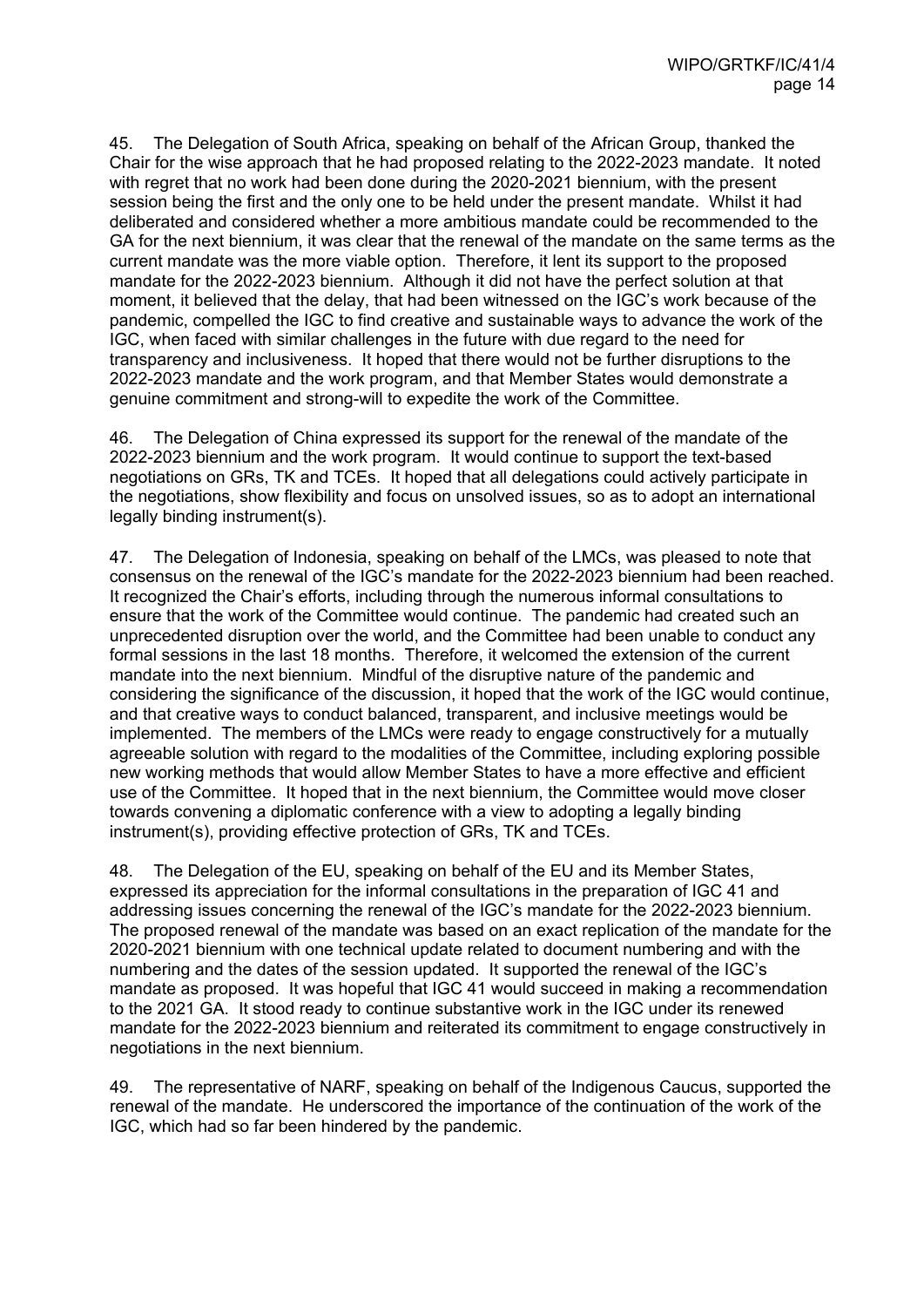50. [Note from the Secretariat: the following statement was submitted to the Secretariat in writing only.] The Delegation of the Republic of Korea conveyed its support for the replication of the current mandate with the technical updates for the 2022-2023 biennium.

51. The Chair thanked the participants for their commitment to continue the work of the Committee, particularly noting the significant hiatus in the IGC's normative negotiations. He hoped that those negotiations would continue in the first quarter of 2022, though as some of the delegations had already indicated, there might be some challenges in relation to the pandemic. Accordingly, the Vice-Chairs, himself and the Secretariat would endeavor to develop practical solutions in a timely manner in consultation with Member States through the GCs. Whilst the mandate itself was not open for negotiation, the Chair believed that the IGC should, as far as practical, avoid further delays in conducting its normative negotiations. This might require the IGC to be more innovative in relation to the IGC's working methods, which would maintain transparency and an equitable negotiating environment, taking into consideration the digital divide. He was very conscious that in any negotiation, building relationships among parties was critical, particularly in developing trust and gaining a shared understanding on key issues.

*Decision on Agenda Item 7:*

*52. The Committee agreed to recommend to the 2021 WIPO General Assembly that the mandate of the Committee be renewed for the 2022-2023 biennium. The Committee further agreed to recommend to the 2021 General Assembly that the terms of the mandate and work program for 2022-2023 be as follows:*

> *"Bearing in mind the Development Agenda recommendations, reaffirming the importance of the WIPO Intergovernmental Committee on Intellectual Property and Genetic Resources, Traditional Knowledge and Folklore (Committee), noting the different nature of these issues and acknowledging the progress made, the WIPO General Assembly agrees that the mandate of the Committee be renewed, without prejudice to the work pursued in other fora, as follows:*

> > (a) *The Committee will, during the next budgetary biennium 2022/2023, continue to expedite its work, with the objective of finalizing an agreement on an international legal*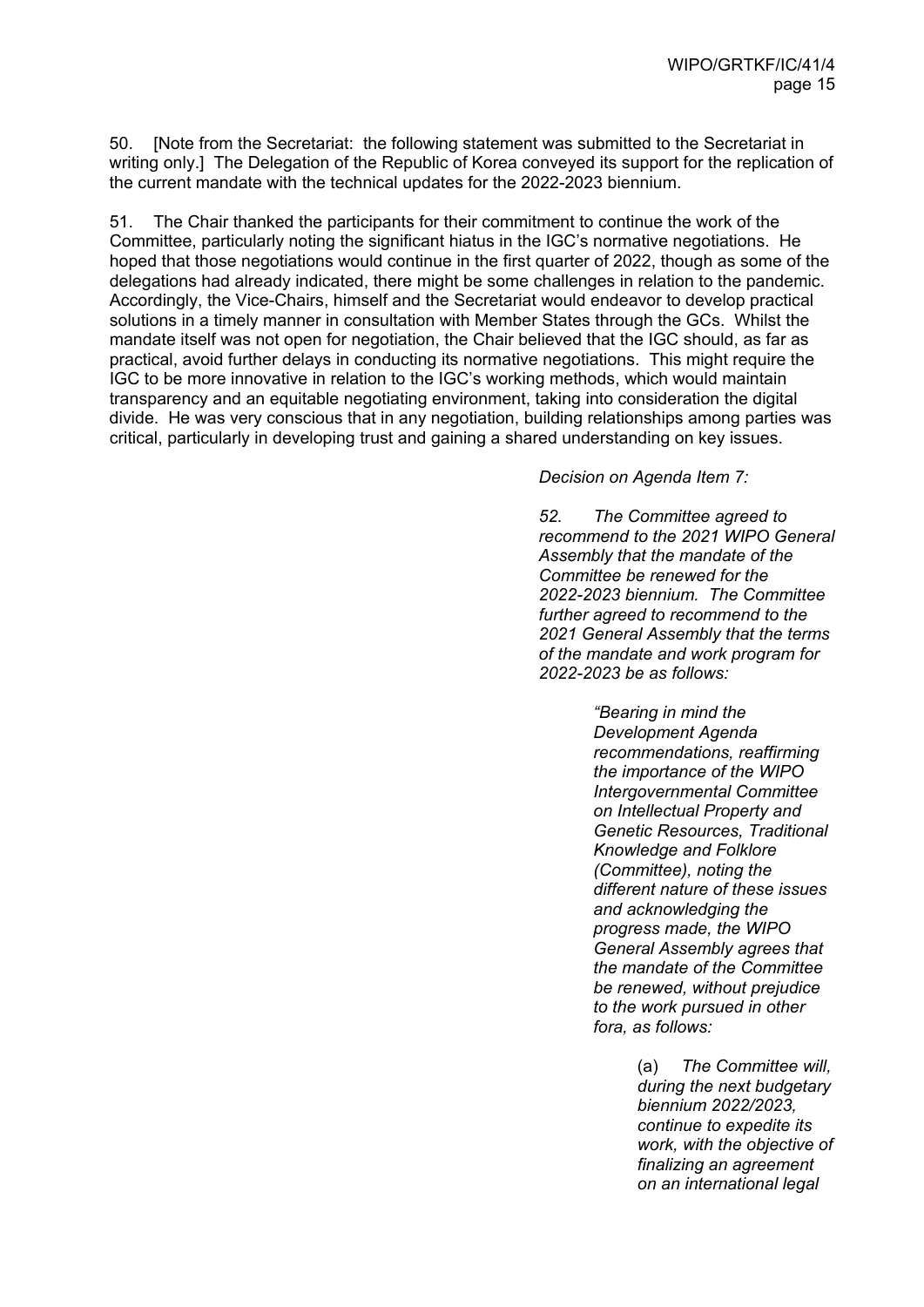*instrument(s), without prejudging the nature of outcome(s), relating to intellectual property, which will ensure the balanced and effective protection of genetic resources (GRs), traditional knowledge (TK) and traditional cultural expressions (TCEs).* 

(b) *The Committee's work in the 2022/2023 biennium will build on the existing work carried out by the Committee, including text-based negotiations, with a primary focus on narrowing existing gaps and reaching a common understanding on core issues[1](#page-15-0).* 

(c) *The Committee will follow, as set out in the table below [Annex II of this report], a work program based on open and inclusive working methods for the 2022/2023 biennium, including an evidencebased approach as set out in paragraph (d). This work program will make provision for 6 sessions of the Committee in 2022/2023, including thematic, cross-cutting, and stocktaking sessions. The Committee may establish ad hoc expert group(s) to address a specific legal, policy, or technical issue[2](#page-15-1). The* 

<span id="page-15-0"></span> <sup>1</sup> Core issues include, as applicable, inter alia, definitions, beneficiaries, subject matter, objectives, scope of protection, and what TK/TCEs are entitled to protection at an international level, including consideration of exceptions and limitations and the relationship with the public domain.

<span id="page-15-1"></span> $2$  The expert group(s) will have a balanced regional representation and use an efficient working methodology. The expert group(s) will work during the weeks of the sessions of the IGC.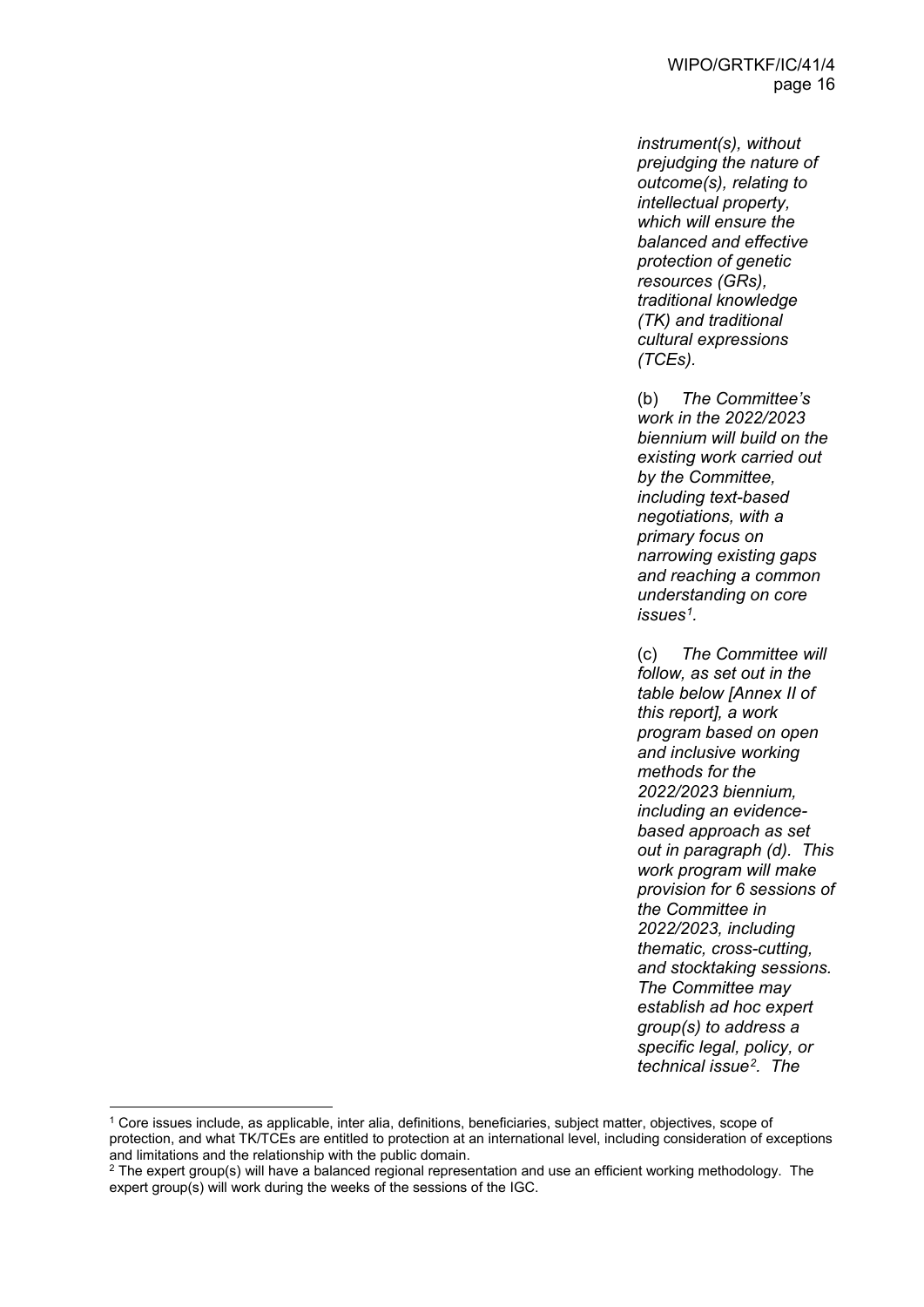*results of the work of such group(s) will be submitted to the Committee for consideration.* 

(d) *The Committee will use all WIPO working documents, including WIPO/GRTKF/IC/40/6, WIPO/GRTKF/IC/40/18, WIPO/GRTKF/IC/40/19 and the Chair's Text on a Draft International Legal Instrument Relating to Intellectual Property, Genetic Resources and Traditional Knowledge Associated with Genetic Resources, as well as any other contributions of Member States, such as conducting/updating studies covering, inter alia, examples of national experiences, including domestic legislation, impact assessments, databases, and examples of protectable subject matter and subject matter that is not intended to be protected; and outputs of any expert group(s) established by the Committee and related activities conducted under Program 4. The Secretariat is requested to continue to update studies and other materials relating to tools and activities on databases and on existing disclosure regimes relating to GRs and associated TK, with a view to identifying any gaps and continuing to collect, compile and make available online information on national and regional sui generis regimes for the*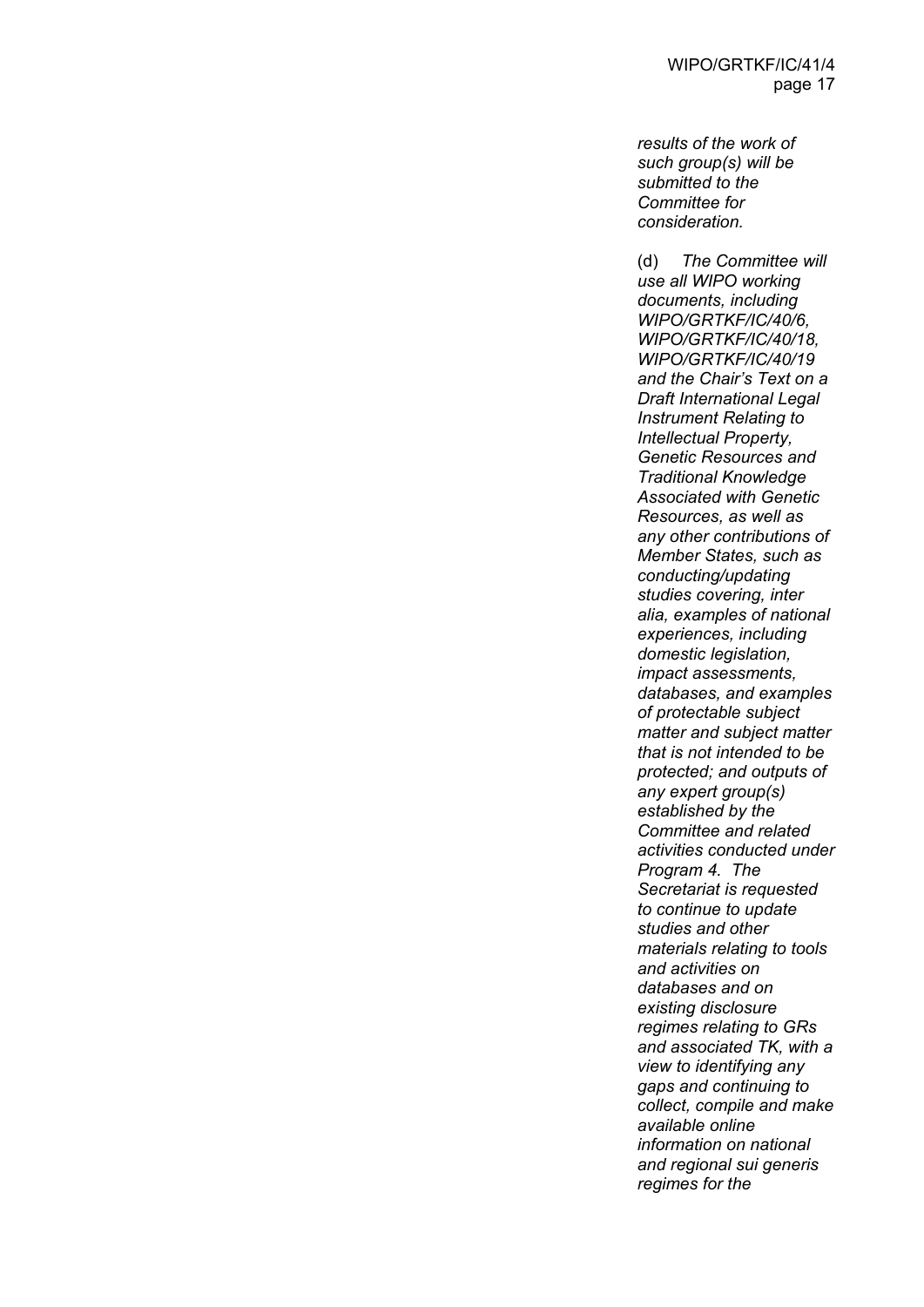*intellectual property protection of TK and TCEs. Studies or additional activities are not to delay progress or establish any preconditions for the negotiations.* 

(e) *In 2022, the Committee is requested to provide to the General Assembly a factual report along with the most recent texts available of its work up to that time with recommendations, and in 2023, submit to the General Assembly the results of its work in accordance with the objective reflected in paragraph (a). The General Assembly in 2023 will take stock of progress made, and based on the maturity of the texts, including levels of agreement on objectives, scope, and nature of the instrument(s), decide on whether to convene a diplomatic conference and/or continue negotiations.* 

(f) *The General Assembly requests the Secretariat to continue to assist the Committee by providing Member States with necessary expertise and funding, in the most efficient manner, of the participation of experts from developing countries and LDCs, taking into account the usual formula for the IGC."*

*53. Recalling the decisions of the 2019 WIPO General Assembly in this regard, the Committee also*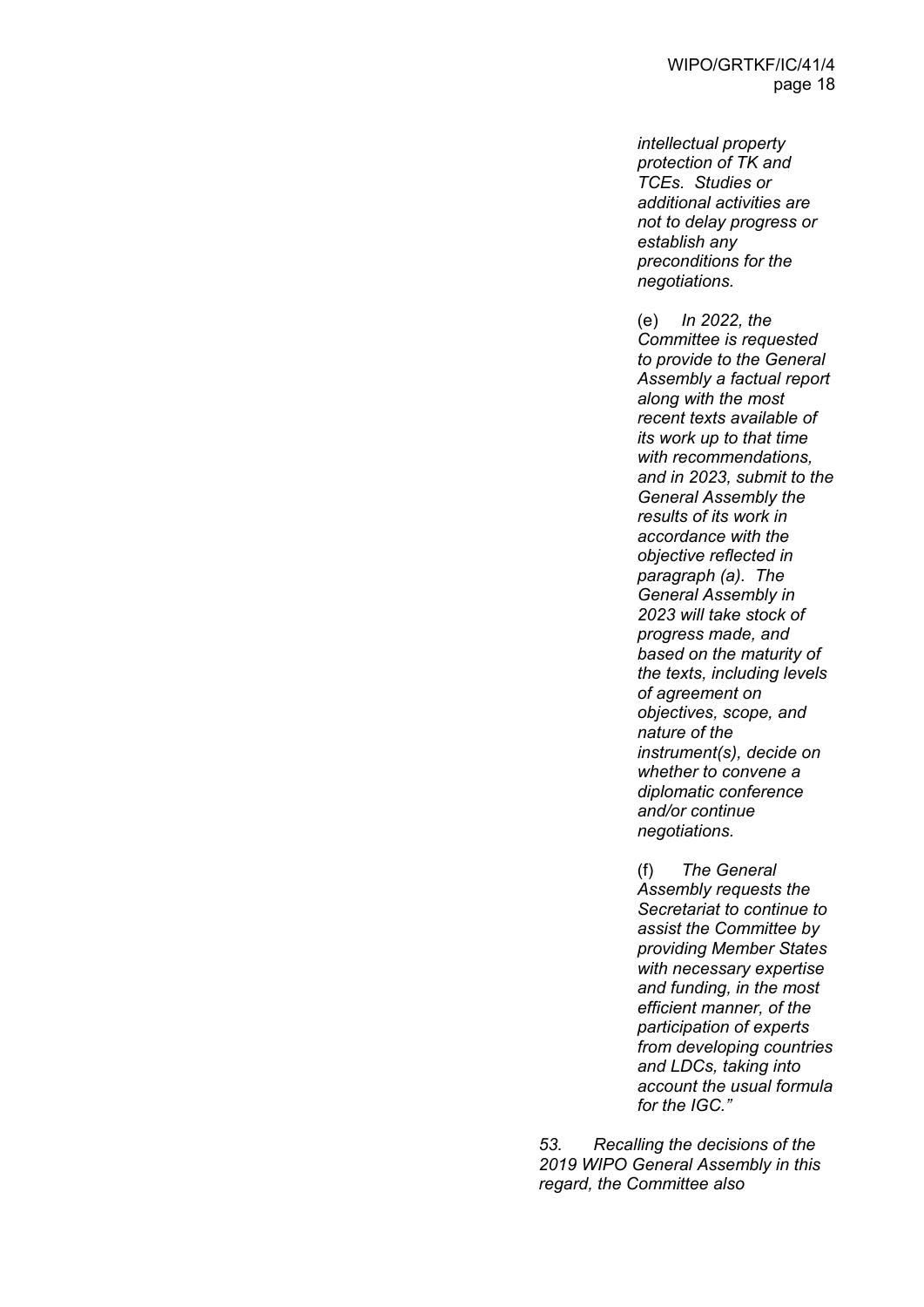*recommended that the 2021 WIPO General Assembly recognize the importance of the participation of indigenous peoples and local communities in the work of the Committee, note that the WIPO Voluntary Fund for Accredited Indigenous and Local Communities is depleted, encourage Member States to consider contributing to the Fund and invite Member States to consider other alternate funding arrangements.*

### **AGENDA ITEM 8: ANY OTHER BUSINESS**

*Decision on Agenda Item 8:* 

*54. There was no discussion under this item.* 

### **AGENDA ITEM 9: CLOSING OF THE SESSION**

55. The Chair thanked the Vice-Chairs for their efforts, support and advice over the past 18 months. As he had always indicated, they worked as a team. He also thanked the GCs who played a critical role in advising him and providing an essential conduit to Member States to ensure that the work of the Committee took account of all Member States' interests. He offered his strong support for the Indigenous Caucus who met virtually at the present session, noting that the indigenous representatives were critical in contributing to the discussions and it was vital that they were represented, even if it was remotely. He emphasized the importance of funding to support their involvement in the IGC. He also noted the important participation of industry representatives and members of civil society. The Chair thanked the Secretariat for making the meeting possible and for supporting the large number of related IGC activities conducted over the past 18 months in a constructive and positive manner. He expressed his appreciation to Member States for their perseverance over the past months and for their strong commitment to expediting the work reflected in the recommendation to renew the mandate for the 2022-2023 biennium. As an eternal optimist, he was hopeful that the conditions would be suitable for the IGC to recommence its normative work. He asked Member States to take the time between that moment and IGC 42 to review their policy positions and approach to core issues reflected in the working documents and related documents submitted by Member States, including the Chair's Text. Member States needed to shift from an approach that nothing was agreed until everything was agreed. Most international instruments started as foundation instruments, which were built on over time. Member States might need to lower their initial expectations and consider an incremental approach to the work of the IGC, making progress on issues where there was consensus, and which pose the key threats to the protection of GRs, TK and TCEs within the IP system while balancing the broad policy outcomes and interests, taking into account the development in related fora, such as the WTO, CBD and UNESCO. International IP instruments were principle-based, establishing minimum and maximum standards. The onus was on Member States to implement the instruments at the national level, utilizing their relevant national legislative frameworks, which might vary considerably across Member States. The IGC at times struggled within those negotiations to avoid an overly prescriptive text. He believed it was time for the IGC to finalize its GR negotiations, particularly noting the increasing regional and national regimes being implemented in relation to disclosure requirements, many of which varied in scope and technical detail. This should be within the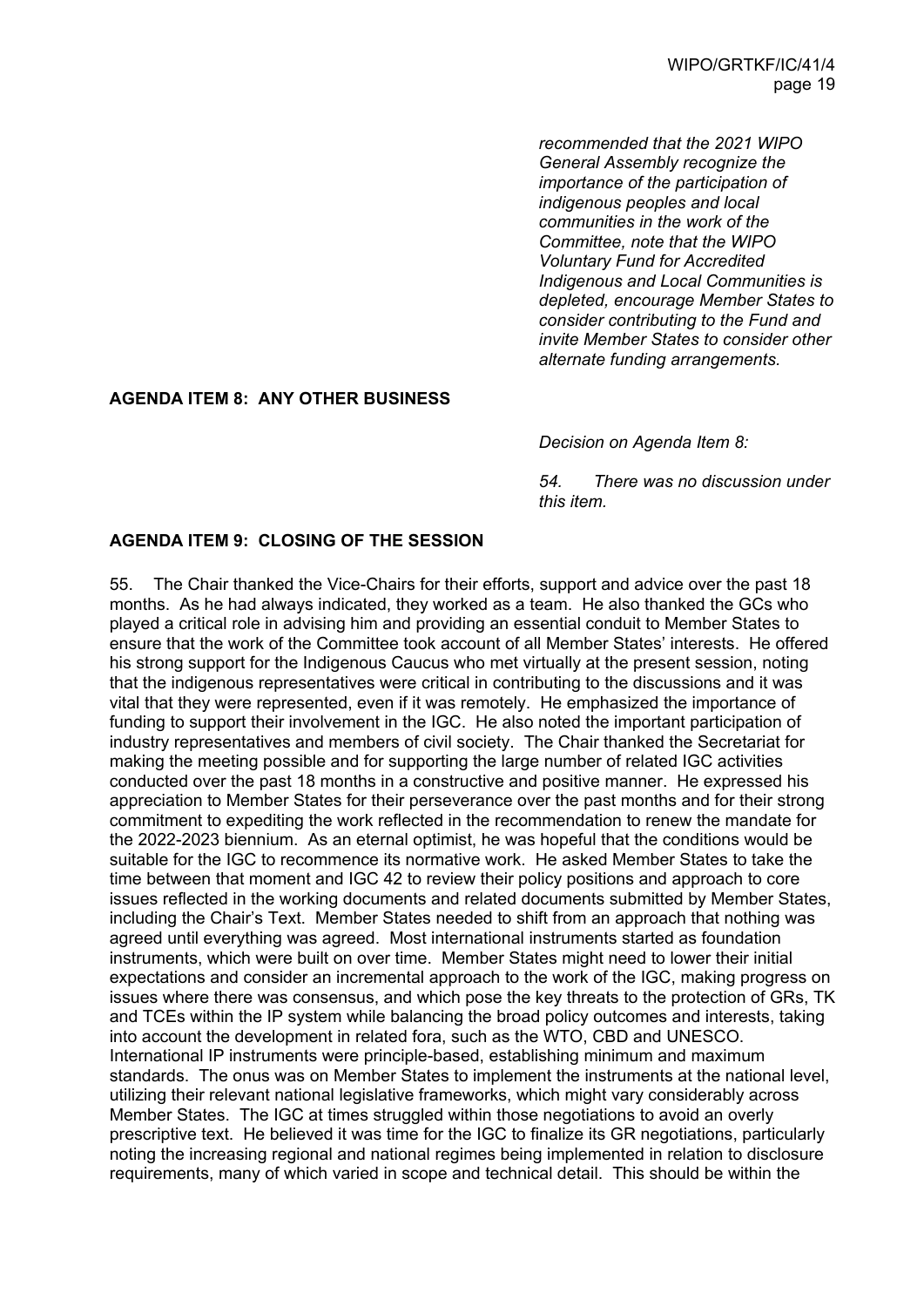IGC's means, reflecting a significant convergence of views amongst Member States in relation to disclosure requirements. He also believed that the IGC should start addressing activities parallel to the negotiations which the Secretariat could progress whilst those negotiations continued, particularly around defensive measures, such as the use of databases and learning from practical experiences at national levels. He reminded participants that the IGC had a significant amount of national and regional experience that could be utilized, including national and regional regimes, such as the Indian TKDL, the South African TK frameworks, the ARIPO Protocol, and the Andean Community's work. New Zealand and Australia were currently conducting wide consultations in that area. In relation to TK and TCEs, he recognized that the negotiations were challenging, and encouraged Member States to focus on gaining consensus on core issues and developing a single framework, which removed a significant number of alternative options within the working text. The Chair believed that that was within the IGC's grasp, reflecting the recent convergence on critical core issues, such as policy objectives, subject matter, and eligibility criteria for protection. Obviously, the scope of protection remained the greatest challenge. However, he believed that establishing a single framework would give the IGC an ability to focus on those challenging elements, such as the scope of protection, exceptions and limitations, and sanctions and remedies. It would also ensure that the IGC maintained a clear line of sight and linkage between the core elements of the text. Those were his personal views without prejudice to any Member State's position.

56. The Vice-Chair, Ms. Lilyclaire Bellamy, reiterated her appreciation to the Secretariat for all the support, and to those delegations who had supported their nomination. She hoped that Member States could find a common ground, so that the IGC could move the process forward. The Committee needed to be mindful of the fact that the pandemic did not seem to be going away. Therefore, Member States needed to find a creative way to work together, even though this was not the best or the perfect way. She also expressed her appreciation for all the work that had so far been done at the present session. In her view, the issues that Member States faced as a result of the pandemic had been replicated globally, and the digital divide issues were quite common to a number of Member States globally. Therefore, it would be good for the Committee to work towards finding some consensus.

57. The Vice-Chair, Mr. Jukka Liedes, thanked all the members for their confidence, and reaffirmed his commitment to working for a positive and concrete outcome in all the three substantive areas. He echoed the comments made by the Chair and one of the Vice-Chairs, Ms. Lilyclaire Bellamy.

58. The Vice Chair, Mr. Yonah Seleti, wished to thank the Chair for his skillful leadership and the Secretariat for its commitment to this process. He also thanked Member States for the nominations to serve as one of the Vice-Chairs. He thanked the GCs for their commitment to the process and their availability in support of the process.

59. The Delegation of the United Kingdom, speaking on behalf of Group B, acknowledged the efforts made by all delegates that participated virtually outside the normal working hours. Special thanks went to the contribution of the indigenous panel, for their continuous important input to the work of the Committee. Group B was pleased to conclude with the recommendation to the GA, including the renewal of the IGC's mandate for the 2022-2023 biennium. It reiterated that the working methods would continue to be open and inclusive, and allow engagement with all texts, ideas and concepts, all in a spirit of mutual trust. It reaffirmed the importance of the consensus-based decision-making process at WIPO, through which all Member States participated in order to reach a common understanding.

60. The Delegation of South Africa, speaking on behalf of the African Group, was glad that the session had successfully completed the tasks before it. Although it had been a very short session, a lot of work had gone into organizing it. It thanked the Secretariat who had worked very hard to ensure a successful session. It thanked the indigenous panelists for the insights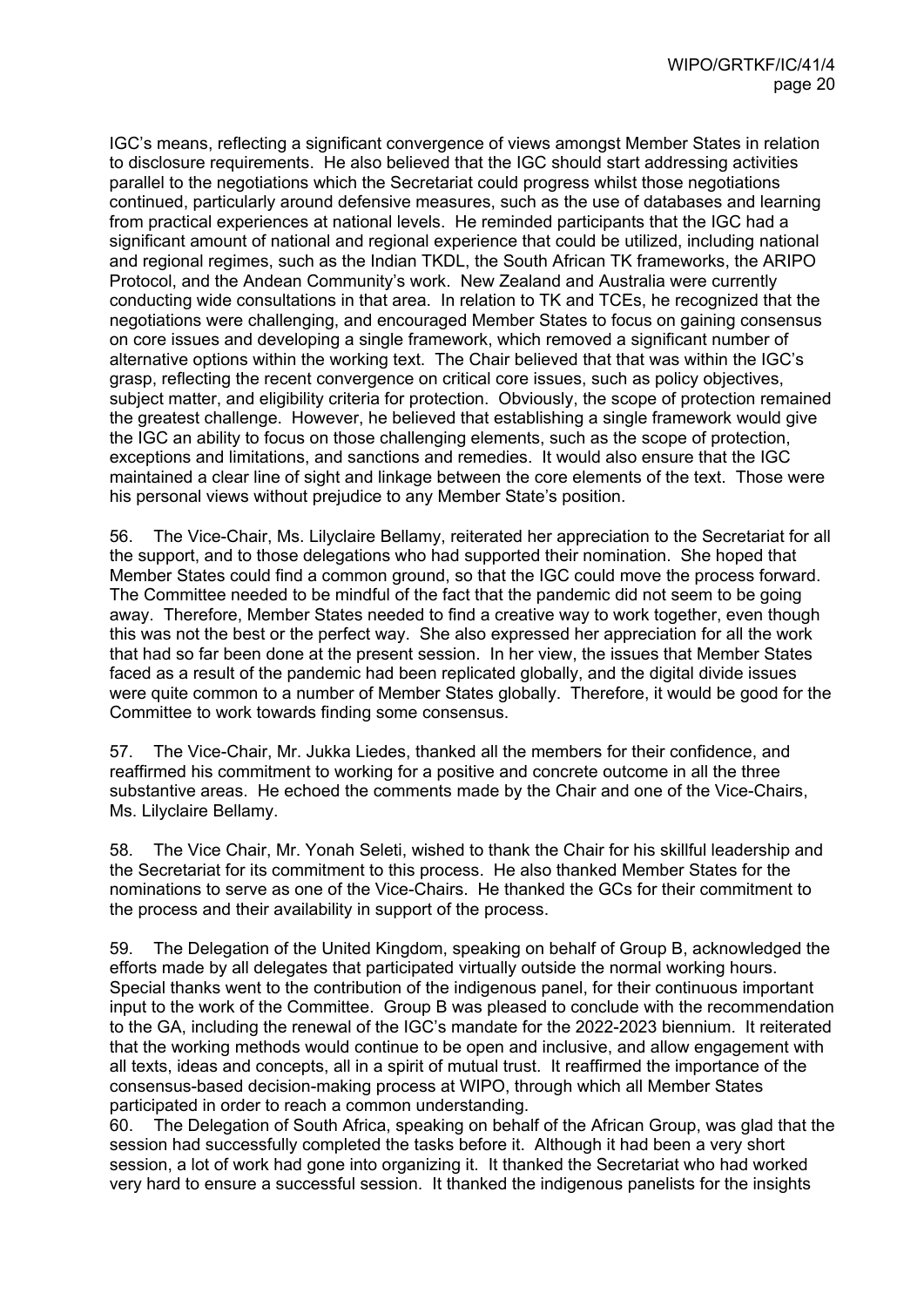that they had shared with the IGC, which enriched its understanding of their perspectives and aspirations. The GCs and Member States were appreciated for their constructive engagements. The Delegation was pleased that IGC 41 had agreed on the recommendation to the GA with regard to the mandate of the Committee for the 2022-2023 biennium. It looked forward to the recommendation being endorsed by the GA and reaffirmed its commitment to the IGC's work.

61. The Delegation of Chile noted that the renewal of the IGC's mandate was a demonstration of the importance which Member States assigned to the topic, and presented an opportunity to continue dialogue and seek a consensus which would enable the Committee to deal with the relationship between IP and GRs, TK and TCEs so as to conclude an agreement on one or various international legal instruments without pre-judging the nature of the outcomes. It welcomed any initiatives which enabled the IGC to continue the dialogue amongst the delegations in seeking a consensus in an intersectional manner. The Delegation expressed its confidence in the Chair's leadership and affirmed its support to the work of the Committee.

62. The Delegation of Bangladesh, speaking on behalf of APG, remarked that the session was procedural, but useful. It thanked the Chair, the Vice-Chairs and the Secretariat for their excellent work in supporting the IGC. It looked forward to continuing constructive discussion.

63. The Delegation of China appreciated the leadership of the Chair and the work done by the Secretariat. It thanked Member States for their participation. It welcomed the results of the present session. It looked forward to positive results coming from the GA and hoped that the work of the IGC would continue in a successful manner.

64. The Delegation of Paraguay, speaking on behalf of GRULAC, congratulated Member States for the constructive spirit, which had led to a consensus on the future work of the IGC for the consideration by the GA. It hoped that the Committee would make progress with the objective of finalizing an agreement on an international legal instrument(s), without prejudging the nature of outcome(s), relating to IP which would ensure the balanced and effective protection of GRs, TK and TCEs. It confirmed its continued commitment in the work of the Committee in the forthcoming sessions.

65. The Delegation of Georgia, speaking on behalf of CEBS, looked forward to a constructive and inclusive dialogue in the future. At the same time, it noted the importance of the Committee working towards reaching a common understanding on cross-cutting issues. The Delegation was ready to continue active engagement to ensure progress in the future.

66. The Delegation of Indonesia, speaking on behalf of the LMCs, stated that the work of the Committee formed an important part of WIPO's mission in creating a balanced and effective global IP system. The two-year hiatus of the Committee was unfortunate. However, as the Committee continued to adapt to the current situation, it had many lessons to draw from and to move forward in the next two years. The Delegation looked forward to the adoption of the new mandate of the IGC at the 2021 GA. The members of the LMCs believed that despite the ongoing challenges posed by the pandemic, the Committee could continue its work in finalizing a legally binding instrument(s) that would provide effective protection of GRs, TK and TCEs. It hoped that at the next sessions of the IGC, the Committee would be able to carry out more substantive work to narrow the existing gaps and reach a common understanding on the various outstanding issues at hand. It remained committed to supporting the work of the Committee guided by the renewed mandate.

67. The Representative of the Native American Rights Fund (NARF), speaking on behalf of the Indigenous Caucus, thanked Member States for moving ahead with a recommendation to the 2021 GA on the mandate for the 2022-2023 biennium. He urged that substantive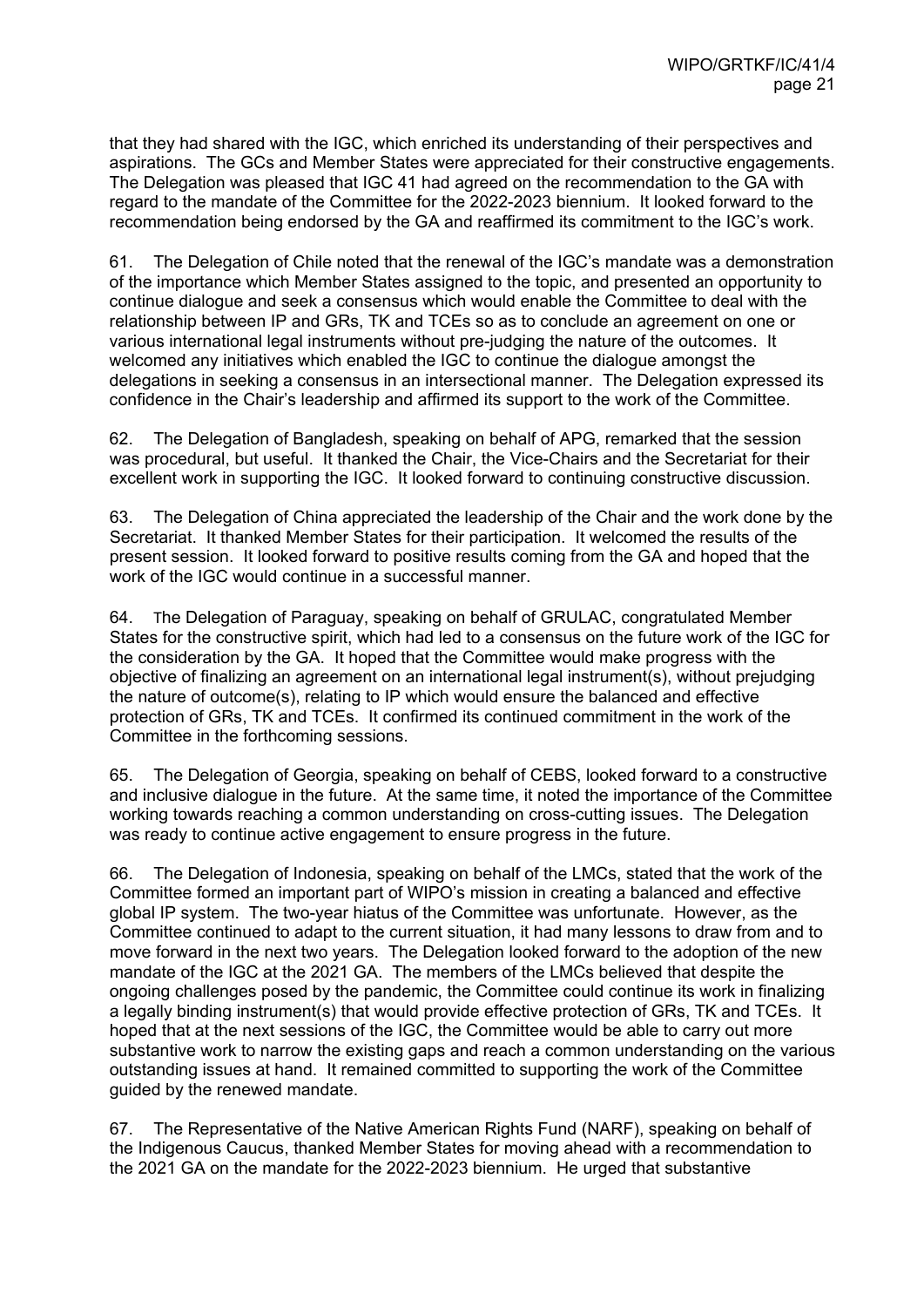negotiations be postponed until it was possible to ensure meaningful participation of IPLCs, noting that the present hybrid model was not a sufficient solution for IPLCs. Accessibility of technology and adequate internet connections issues hindered indigenous participation in the discussions. The Representative noted that indigenous nations had been severely impacted so that their focus was to provide essential health support to their communities. While that had reduced the momentum of work of the Committee, the Indigenous Caucus hoped to continue making progress in the near future. Since the process involved the protection of TK, TCEs and GRs, consistent participation of IPLCs was critical. He respectfully requested more Member States to contribute to the Voluntary Fund, as well as support permanent sources of funding to support meaningful indigenous participation. The minimum standards for protection of indigenous peoples' rights recognized by Member States in the UNDRIP, including their IP rights recognized in Articles 11 and 31, continued to be violated. He reiterated that the work of the IGC was essential to advance rights to self-determination as contained in Article 3 of the UNDRIP. As the Committee moved forward its work, the Indigenous Caucus maintained that the instruments must respect their rights and protect GRs, TK and TCEs for their future generations. The Representative further hoped that the pandemic would end and the Indigenous Caucus would join together in the future to complete the work in a way that maintained their economic, scientific, cultural and spiritual values as indigenous peoples.

68. The Chair closed the session.

*Decision on Agenda Item 9:*

*69. The Committee adopted its decisions on agenda items 2, 3, 4, 5, 6, and 7 on August 31, 2021. It agreed that a draft written report containing the agreed text of these decisions and all interventions made to the Committee, would be prepared and circulated by October 15, 2021. Committee participants would be invited to submit written corrections to their interventions as included in the draft report before a final version of the draft report would then be circulated to Committee participants for adoption at the next session of the Committee.*

[Annexes follow]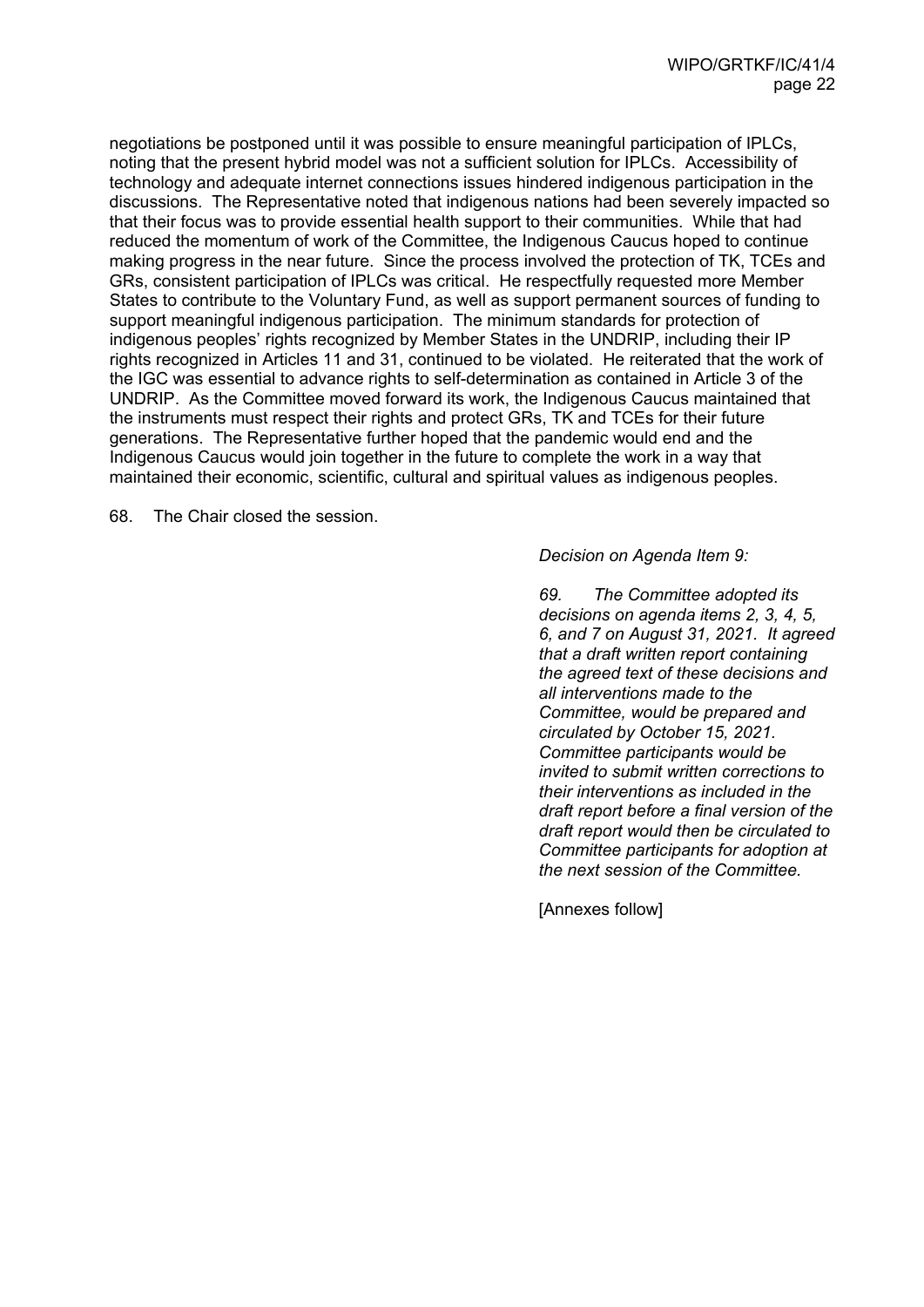#### **LISTE DES PARTICIPANTS/ LIST OF PARTIPANTS**

### I. ÉTATS/STATES

(dans l'ordre alphabétique des noms français des États) (in the alphabetical order of the names in French of the States)

### AFRIQUE DU SUD/SOUTH AFRICA

Yonah SELETI (Mr.), Chief Director, Department of Science and Technology (DST), Ministry of Science and Technology, Pretoria

Tom SUCHANANDAN (Mr.), Director, Indigenous Knowledge Systems, Department of Science and Innovation, Pretoria

Shumi PANGO (Ms.), Deputy Director, Department of Science and Innovation, Pretoria

Mandla NKABENI (Mr.), First Secretary, Permanent Mission, Geneva

### ALGÉRIE/ALGERIA

Mohamed BAKIR (M.), premier secrétaire, Mission permanente, Genève

### ALLEMAGNE/GERMANY

Axel JACOBI (Mr.), Legal Officer, Patent Law Unit, Federal Ministry of Justice and for Consumer Protection, Berlin

Jan TECHERT (Mr.), Counsellor, Permanent Mission, Geneva

### ANGOLA

Ana Paula PEREIRA MIGUEL (Ms.), Director General, Angolan Institute of Industrial Property (IAPI), Ministry of Industry and Trade, Luanda

Carla Luísa LOURO PEREIRA DE CARVALHO (Ms.), Deputy Director, Angolan Institute of Industrial Property (IAPI), Ministry of Industry and Trade, Luanda

### ARABIE SAOUDITE/SAUDI ARABIA

Alhanoof ALDEBASI (Ms.), Executive Director, Copyright Department, Saudi Authority for Intellectual Property (SAIP), Riyadh

Majed ALGHAMDI (Mr.), Patent Expert, Saudi Authority for Intellectual Property (SAIP), Riyadh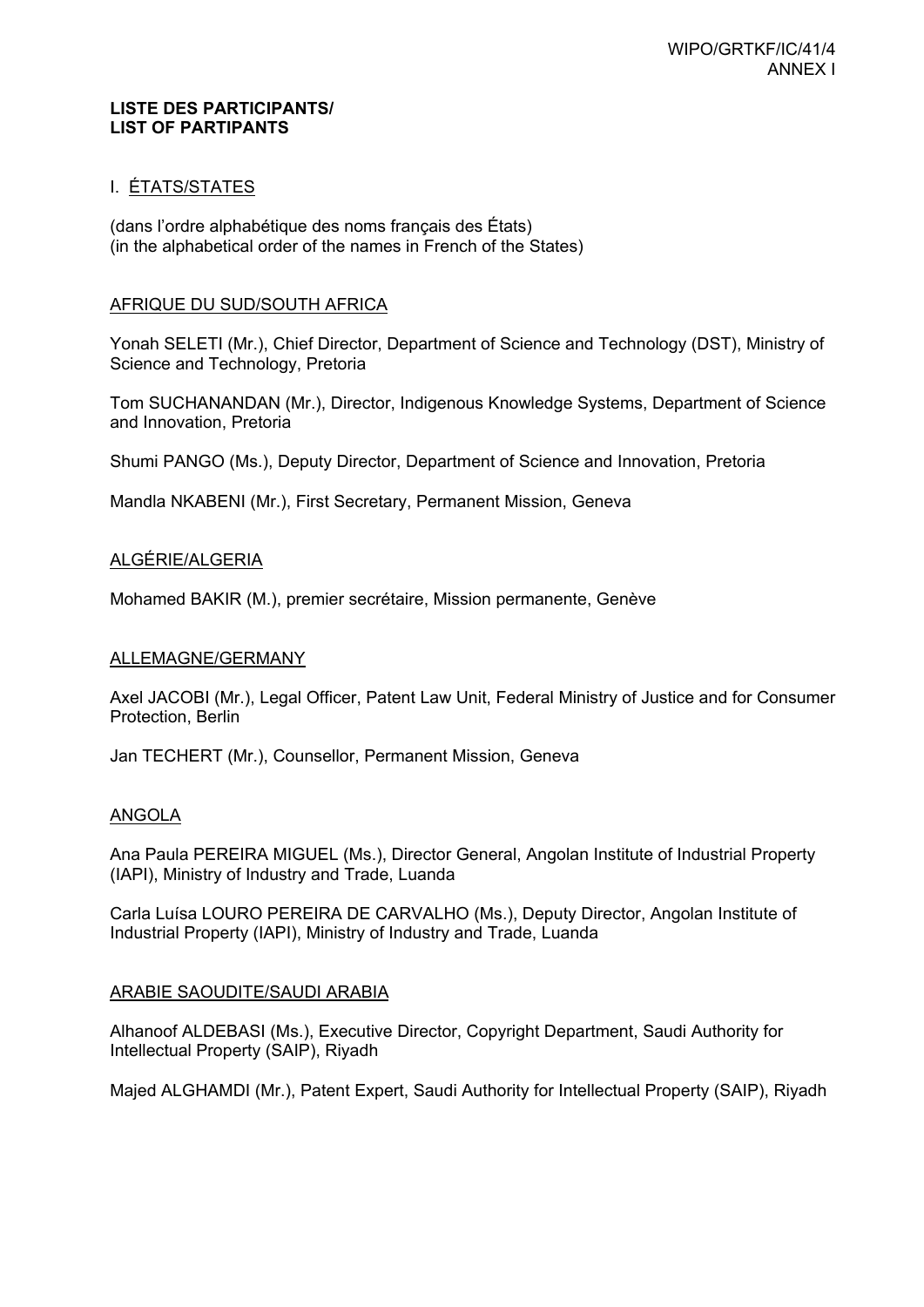#### ARGENTINE/ARGENTINA

Walter WAISMAN (Sr.), Director Nacional, Dirección Nacional de Derecho de Autor, Ministerio de Justicia y Derechos Humanos, Buenos Aires

Micaela BONAFINA (Sra.), Coordinadora, Proyecto ARG 16/G54, Ministerio de Ambiente y Desarrollo Sostenible, Buenos Aires

Nadia SOCOLOFF (Sra.), Primera Secretaria, Dirección Nacional de Negociaciones Económicas Multilaterales, Ministerio de Relaciones Exteriores, Comercio Internacional y Culto, Buenos Aires

Betina FABBIETTI (Sra.), Segunda Secretaria, Misión Permanente, Ginebra

### ARMÉNIE/ARMENIA

Shushik MKHITARYAN (Ms.), Acting Deputy Head, Intellectual Property Office, Ministry of Economy, Yerevan

Elen HAMBARDZUMYAN (Ms.), Senior Specialist, Intellectual Property Office, Ministry of Economy, Yerevan

Emma HARUTYUNYAN (Ms.), Attaché, Permanent Mission, Geneva

#### AUSTRALIE/AUSTRALIA

Patricia HOLMES (Ms.), Deputy Permanent Representative, Permanent Mission, Geneva

Thea SEFEROVIC (Ms.), Assistant Director, Policy and International Affairs, IP Australia, Canberra

Emily GLEESON (Ms.), Policy Officer, Policy and International Affairs, IP Australia, Canberra

Oscar GROSSER-KENNEDY (Mr.), Second Secretary, Permanent Mission, Geneva

#### AUTRICHE/AUSTRIA

Johannes WERNER (Mr.), Head, International Relations Department, Austrian Patent Office, Federal Ministry for Climate Action, Environment, Energy, Mobility, Innovation and Technology, Vienna

#### BANGLADESH

Shanchita HAQUE (Ms.), Minister, Deputy Permanent Representative, Permanent Mission, Geneva

Mahabubur RAHMAN (Mr.), First Secretary, Permanent Mission, Geneva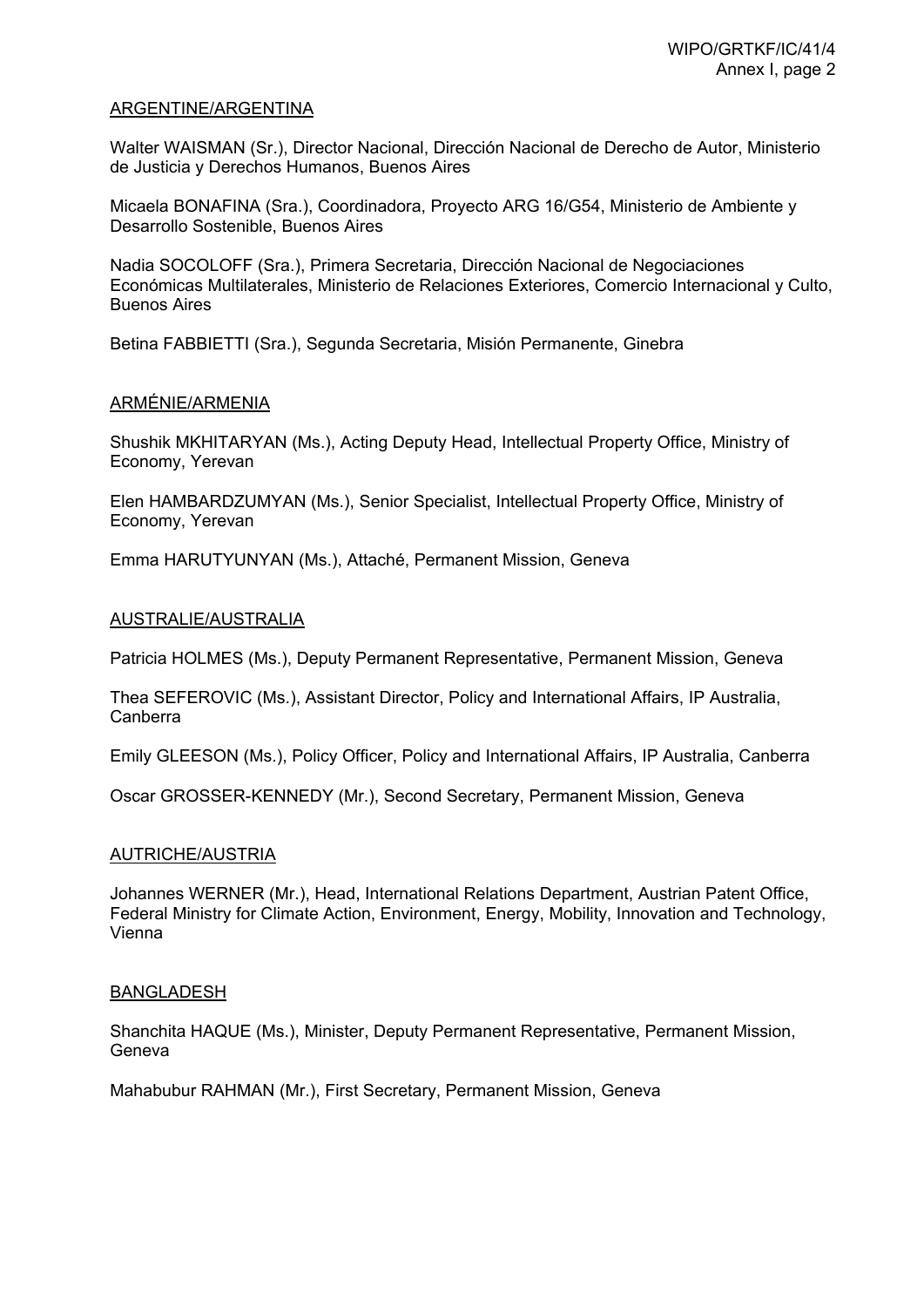### BÉLARUS/BELARUS

Dmitry DOROSHEVICH (Mr.), Counsellor, Permanent Mission, Geneva

#### BÉNIN/BENIN

Gbênjona Mathias AGON (M.), directeur général, Agence nationale de la propriété industrielle (ANaPI), Ministère de l'industrie et du commerce, Cotonou

Cyrille HOUNDJE (M.), chef, Division des signes distinctifs, Agence nationale de la propriété industrielle (ANaPI), Ministère de l'industrie et du commerce, Cotonou

Rosalie HOUNKANNON (Mme), chef, Service du développement et de valorisation des innovations, Agence nationale de la propriété industrielle (ANaPI), Ministère de l'industrie et du commerce, Cotonou

Jean Baptiste LALEYE (M.), chef, Service des dépôts, Agence nationale de la propriété industrielle (ANaPI), Ministère de l'industrie et du commerce, Cotonou

#### BOLIVIE (ÉTAT PLURINATIONAL DE)/BOLIVIA (PLURINATIONAL STATE OF)

Maira Mariela MACDONAL ÁLVAREZ (Sra.), Embajadora, Representante Permanente, Misión Permanente, Ginebra

Alejandra GASTELU (Sra.), Jefa de Unidad, Ministerio de Relaciones Exteriores, La Paz

Alberto Magno CRUZ QUSIPE (Sr.), Profesional de Recursos Genéticos, Dirección General de Biodiversidad y Áreas Protegida, Ministerio de Medio Ambiente y Agua, La Paz

Rafael MURILLO (Sr.), Profesional, Ministerio de Medio Ambiente y Aguas, La Paz

Marco ROMAY (Sr.), Profesional, Ministerio de Relaciones Exteriores, La Paz

Mariana Yarmila NARVAEZ VARGAS (Sra.), Segunda Secretaria, Misión Permanente, Ginebra

#### BRÉSIL/BRAZIL

Victor FARIA (Mr.), Intellectual Property Researcher, National Institute of Industrial Property (INPI), Ministry of Economy, Rio de Janeiro

Lais TAMANINI (Ms.), Second Secretary, Permanent Mission, Geneva

#### BURKINA FASO

Wennepousdé Philippe OUEDRAOGO (M.), chef, Département de la documentation technique et de l'informatique, Centre national de la propriété industrielle, Ministère de l'industrie, du commerce et de l'artisanat, Ouagadougou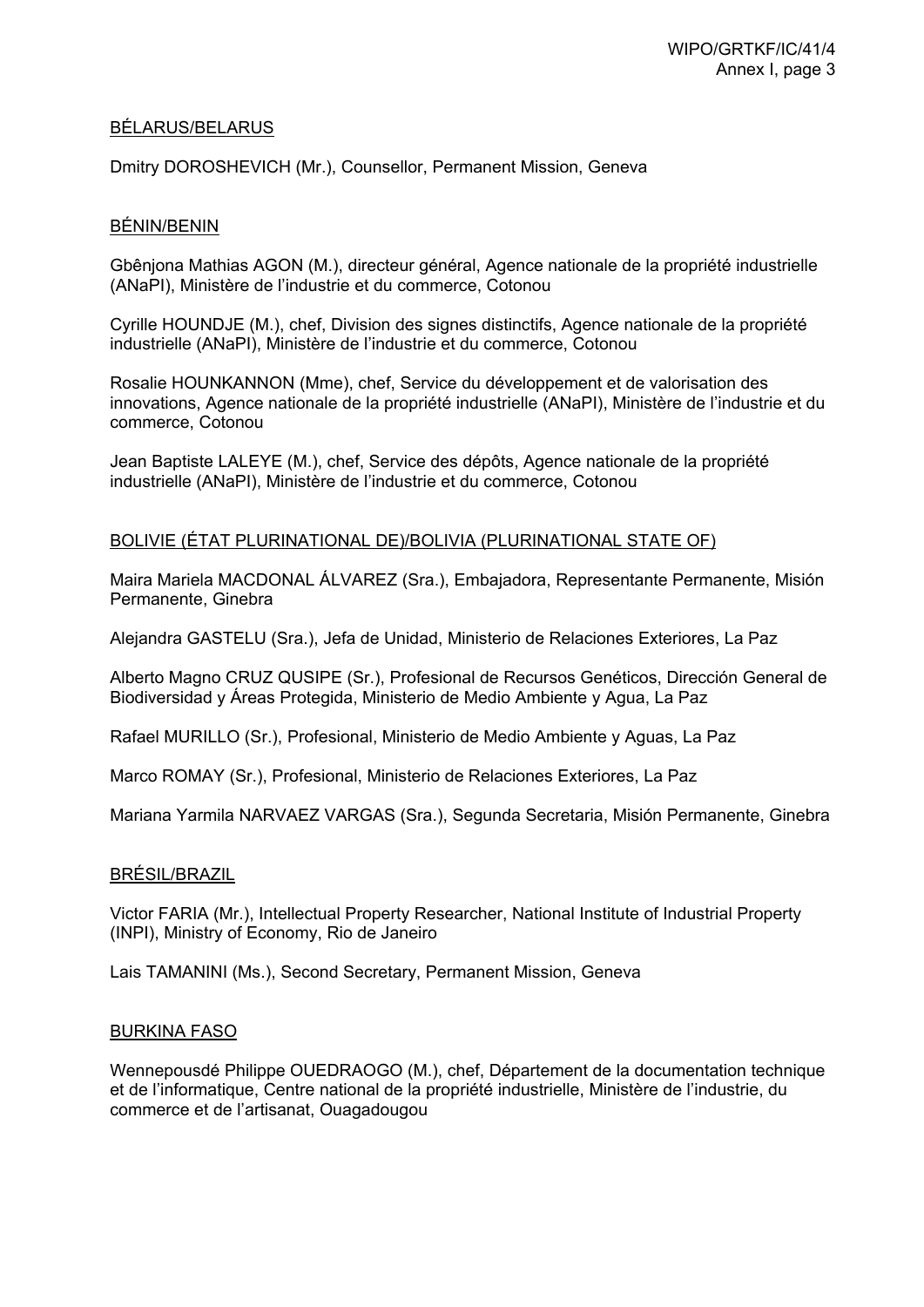### CABO VERDE

Clara Manuela da Luz DELGADO JESUS (Mme), ambassadrice, Représentante permanente, Mission permanente, Genève

### CAMBODGE/CAMBODIA

SUON Prasith (Mr.), Counsellor, Permanent Mission, Geneva

### CANADA

Nicholas GORDON (Mr.), Deputy Director, Intellectual Property Trade Policy Division, Global Affairs Canada, Ottawa

Samuel GENEROUX (Mr.), Senior Policy Advisor, International Trade Negotiations, Department of Canadian Heritage, Ottawa

Laura WOODWARD (Ms.), Policy Analyst, Copyright and Trademark Policy Directorate, Innovation, Science and Economic Development Canada, Ottawa

Ivana IVANKOVIC (Ms.), Trade Policy Officer, Global Affairs Canada, Ottawa

Nicolas LESIEUR (Mr.), First Secretary, Permanent Mission of Canada, Geneva

### CHILI/CHILE

Sergio ESCUDERO (Sr.), Jefe, Departamento Internacional y de Políticas Públicas, Instituto Nacional de Propiedad Industrial (INAPI), Santiago de Chile

Daniela ABARZUA (Sra.), Abogada, Subdirección Nacional de Pueblos Originarios, Servicio Nacional del Patrimonio Cultural, Ministerio de las Culturas, las Artes y el Patrimonio, Santiago de Chile

Teresa AGUERO (Sra.), Asesora, Oficina de Estudios y Políticas Agrarias, Ministerio de Agricultura, Santiago de Chile

Felipe FERREIRA (Sr.), Asesor, División de Propiedad Intelectual, Subsecretaría de Relaciones Económicas Internacionales, Santiago de Chile

Paloma HERRERA CARPINTERO (Sra.), Asesora, División de Propiedad Intelectual, Subsecretaría de Relaciones Económicas Internacionales, Santiago de Chile

Gabriel LAYSECA (Sr.), Asesor, Oficina de Estudios y Políticas Agrarias, Ministerio de Agricultura, Santiago de Chile

Denisse PÉREZ (Sra.), Asesora, Departamento Internacional y de Políticas Públicas, Instituto Nacional de Propiedad Industrial (INAPI), Santiago de Chile

Paula VALDÉS (Sra.), Asesora, Oficina de Estudios y Políticas Agrarias, Ministerio de Agricultura, Santiago de Chile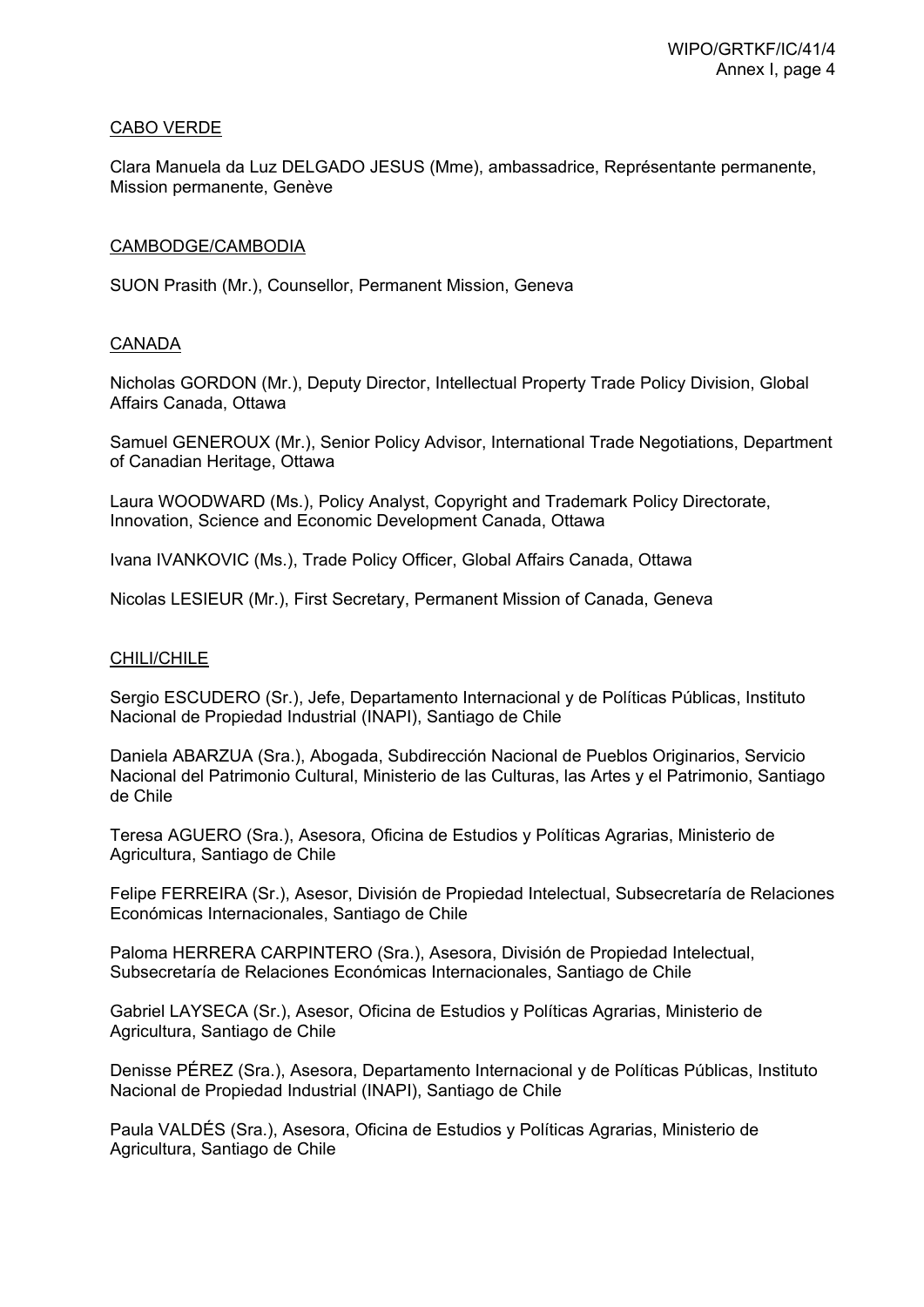#### CHINE/CHINA

HU Ping (Ms.), Director, International Affairs Office, National Copyright Administration of China (NCAC), Beijing

ZHANG Ling (Ms.), Deputy Director, International Cooperation Department, China National Intellectual Property Administration (CNIPA), Beijing

XIANG Feifan (Ms.), Deputy Director, General Affairs Office, National Copyright Administration of China (NCAC), Beijing

LIU Heming (Mr.), Principal Staff, Department of Treaty and Law, China National Intellectual Property Administration (CNIPA), Beijing

WU Yifan (Ms.), Program Officer, International Cooperation Department, China National Intellectual Property Administration (CNIPA), Beijing

ZHENG Xu (Mr.), Second Secretary, Permanent Mission, Geneva

#### COLOMBIE/COLOMBIA

Álvaro Alejandro GÓMEZ OCAMPO (Sr.), Ministro Consejero, Misión Permanente, Ginebra

Maria Isabel CASTAÑEDA LOZANO (Sra.), Primera Secretaria, Coordinación de Asuntos Económicos, Ministerio de Relaciones Exteriores, Bogotá D.C.

Faryde Carlier GONZÁLEZ (Sra.), Directora, Dirección de Asuntos Económicos, Sociales y Ambientales, Ministerio de Relaciones Exteriores, Bogotá D.C.

Marcela RAMÍREZ (Sra.), Directora, Nuevas Creaciones, Superintendencia de Industria y Comercio (SIC), Ministerio de Industria, Comercio y Turismo, Bogotá D.C.

Juan HERRERA (Sr.), Tercer Secretario, Dirección de Asuntos Económicos, Sociales y Ambientales, Ministerio de Relaciones Exteriores, Bogotá D.C.

Alexander RAMÍREZ (Sr.), Coordinador, Grupo Farmacia, Superintendencia de Industria y Comercio (SIC), Ministerio de Industria, Comercio y Turismo, Bogotá D.C.

Tatiana VARGAS (Sra.), Asesora, Superintendencia de Industria y Comercio (SIC), Ministerio de Industria, Comercio y Turismo, Bogotá D.C.

### CÔTE D'IVOIRE

Souleymane DIARRASSOUBA (M.), ministre, Ministère du commerce et de l'industrie, Abidjan

Jacques Roger Claude EKRA (M.), directeur général, Office ivoirien de la propriété intellectuelle (OIPI), Ministère du commerce et de l'industrie, Abidjan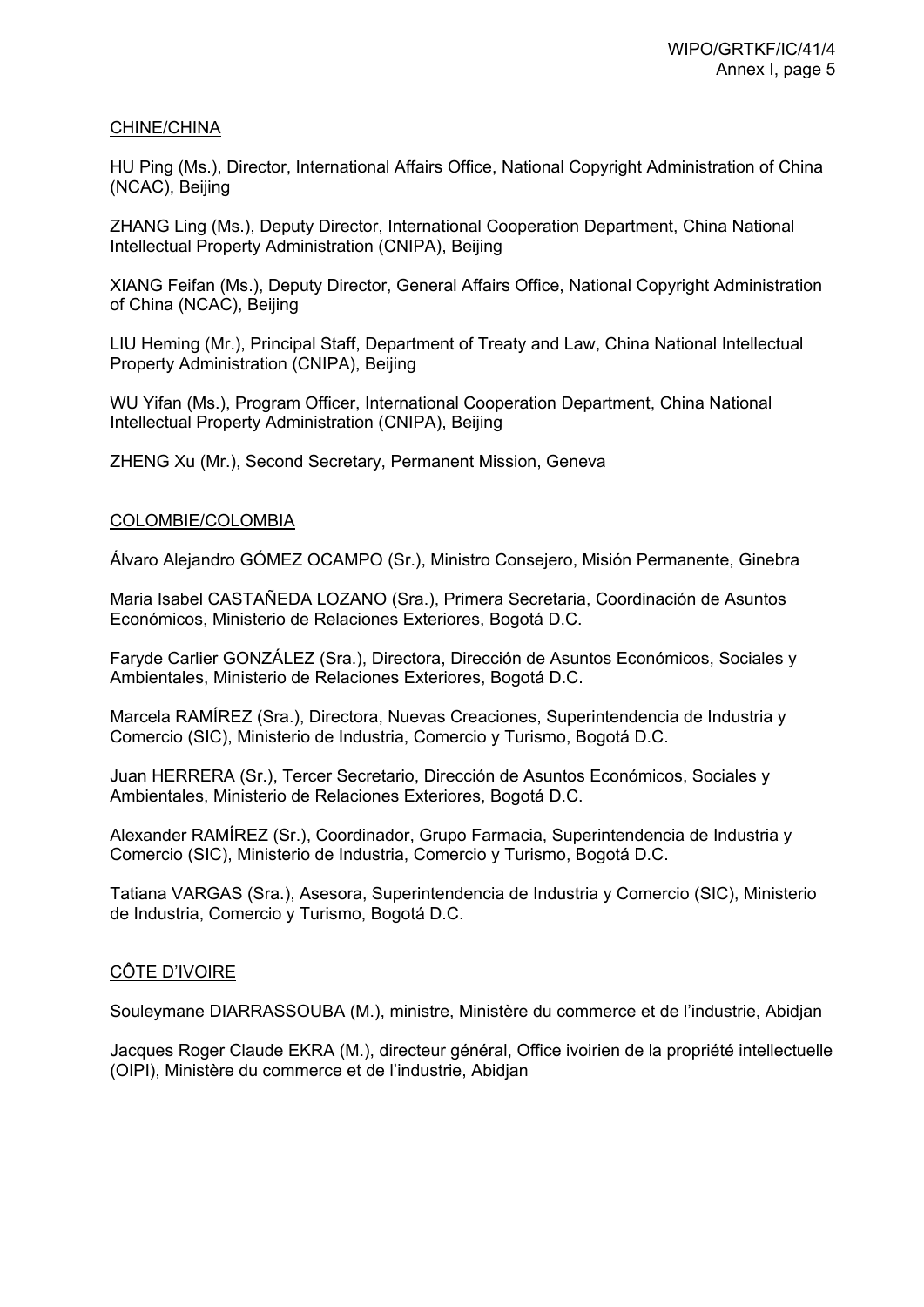### DANEMARK/DENMARK

Theis JENSEN (Mr.), Chief Advisor, Danish Patent and Trademark Office, Ministry of Industry, Business and Financial Affairs, Taastrup

#### **DJIBOUTI**

Oubah MOUSSA AHMED (Mme), conseillère, Mission permanente, Genève

### ÉGYPTE/EGYPT

Ahmed Mohamed Ibrahim MOHAMED (Mr.), First Secretary, Permanent Mission, Geneva

#### EL SALVADOR

Coralia OSEGUEDA (Sra.), Consejera, Misión Permanente, Ginebra

#### ÉMIRATS ARABES UNIS/UNITED ARAB EMIRATES

Abdelsalam AL ALI (Mr.), Permanent Representative, Permanent Mission to the World Trade Organization (WTO), Geneva

Shaima AL-AKEL (Ms.), International Organizations Executive, Permanent Mission to the World Trade Organization (WTO), Geneva

### ÉQUATEUR/ECUADOR

María Daniela GARCÍA FREIRE (Sra.), Representante Permanente Adjunta, Misión Permanente, Ginebra

Paulina MOSQUERA (Sra.), Directora Nacional, Dirección Nacional de Obtenciones Vegetales y Conocimientos Tradicionales, Servicio Nacional de Derechos Intelectuales (SENADI), Quito

Fernando NOGALES (Sr.), Experto Principal en Conocimientos Tradicionales, Dirección Nacional de Obtenciones Vegetales y Conocimientos Tradicionales, Servicio Nacional de Derechos Intelectuales (SENADI), Quito

#### ESPAGNE/SPAIN

Inmaculada GALINDEZ LABRADOR (Sra.), Examinadora de Patentes, Área de Patentes e Información Tecnológica, Oficina Española de Patentes y Marcas (OEPM), Ministerio de Industria, Comercio y Turismo, Madrid

Javier SORIA QUINTANA (Sr.), Consejero, Misión Permanente, Ginebra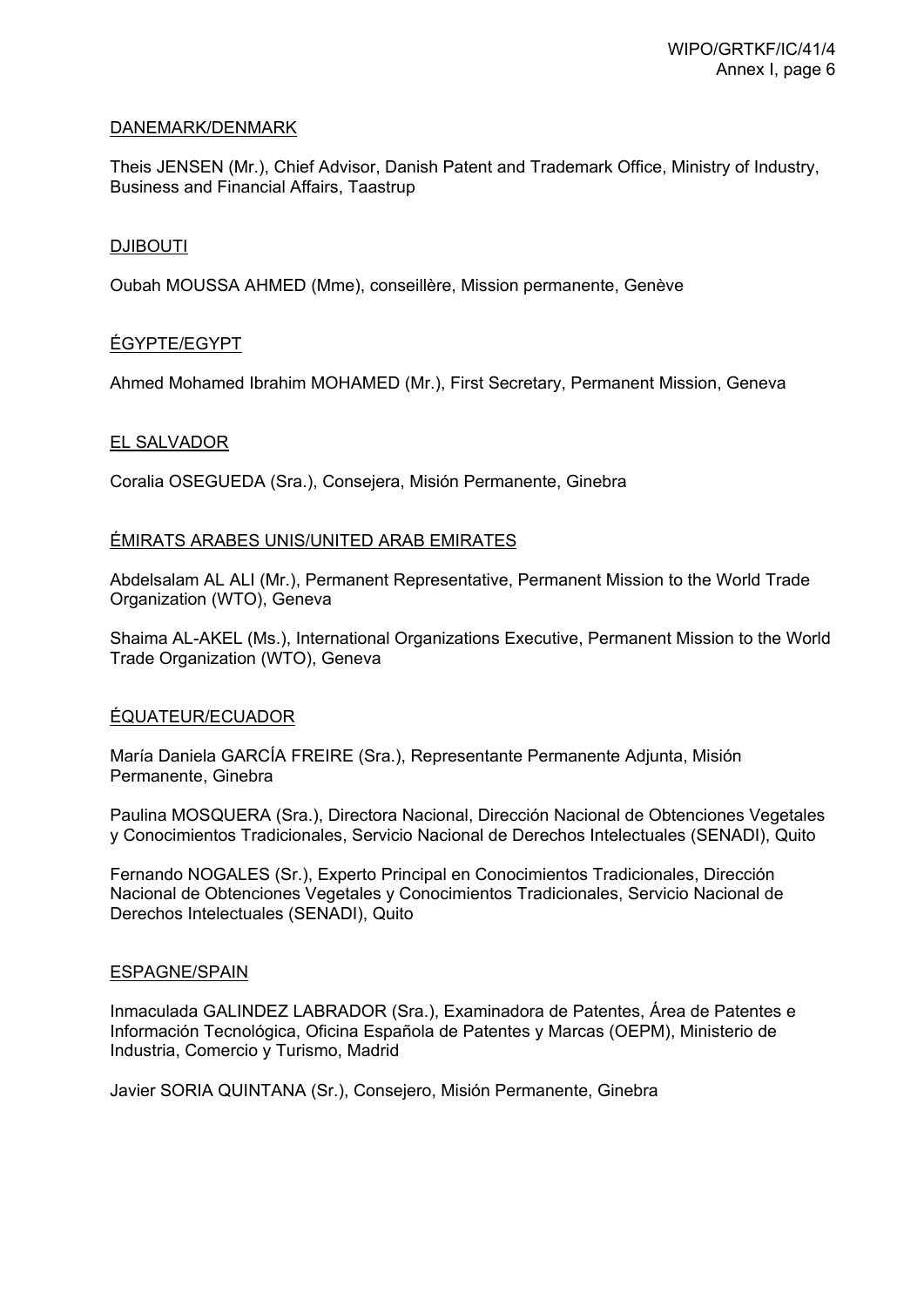### ÉTATS-UNIS D'AMÉRIQUE/UNITED STATES OF AMERICA

Dominic KEATING (Mr.), Director, Intellectual Property Attaché Program, Office of Policy and International Affairs, United States Patent and Trademark Office (USPTO), Department of Commerce, Alexandria

Michael SHAPIRO (Mr.), Senior Counsel, United States Patent and Trademark Office (USPTO), Department of Commerce, Alexandria

Ioana DIFIORE (Ms.), Senior Advisor, Department of State, Washington D.C.

Aurelia SCHULTZ (Ms.), Counsel, Policy and International Affairs, Copyright Office, Washington D.C.

Paolo TREVISAN (Mr.), Patent attorney, United States Patent and Trademark Office (USPTO), Department of Commerce, Alexandria

Marina LAMM (Ms.), IP Attaché, Permanent Mission, Geneva

Yasmine FULENA (Ms.), IP Advisor, Permanent Mission, Geneva

#### ÉTHIOPIE/ETHIOPIA

Tadesse WORKU (Mr.), Director, Intellectual Property Asset Development Directorate, Ethiopian Intellectual Property Office (EIPO), Addis Ababa

#### FÉDÉRATION DE RUSSIE/RUSSIAN FEDERATION

Evgeniia KOROBENKOVA (Ms.), Senior Specialist, International Cooperation Department, Federal Service for Intellectual Property (ROSPATENT), Moscow

Larisa SIMONOVA (Ms.), Researcher, International Cooperation Department, Federal Service for Intellectual Property (ROSPATENT), Moscow

Vadim SERGEEV (Mr.), Senior Counselor, Permanent Mission, Geneva

#### FINLANDE/FINLAND

Jukka LIEDES (Mr.), Special Adviser to the Government, Helsinki

Anna VUOPALA (Ms.), Senior Ministerial Adviser, Copyright, Ministry of Education and Culture, Helsinki

Stiina LÖYTÖMÄKI (Ms.), Expert, Ministry of Economic Affairs and Employment, Helsinki

Vilma PELTONEN (Ms.), First Secretary, Permanent Mission, Geneva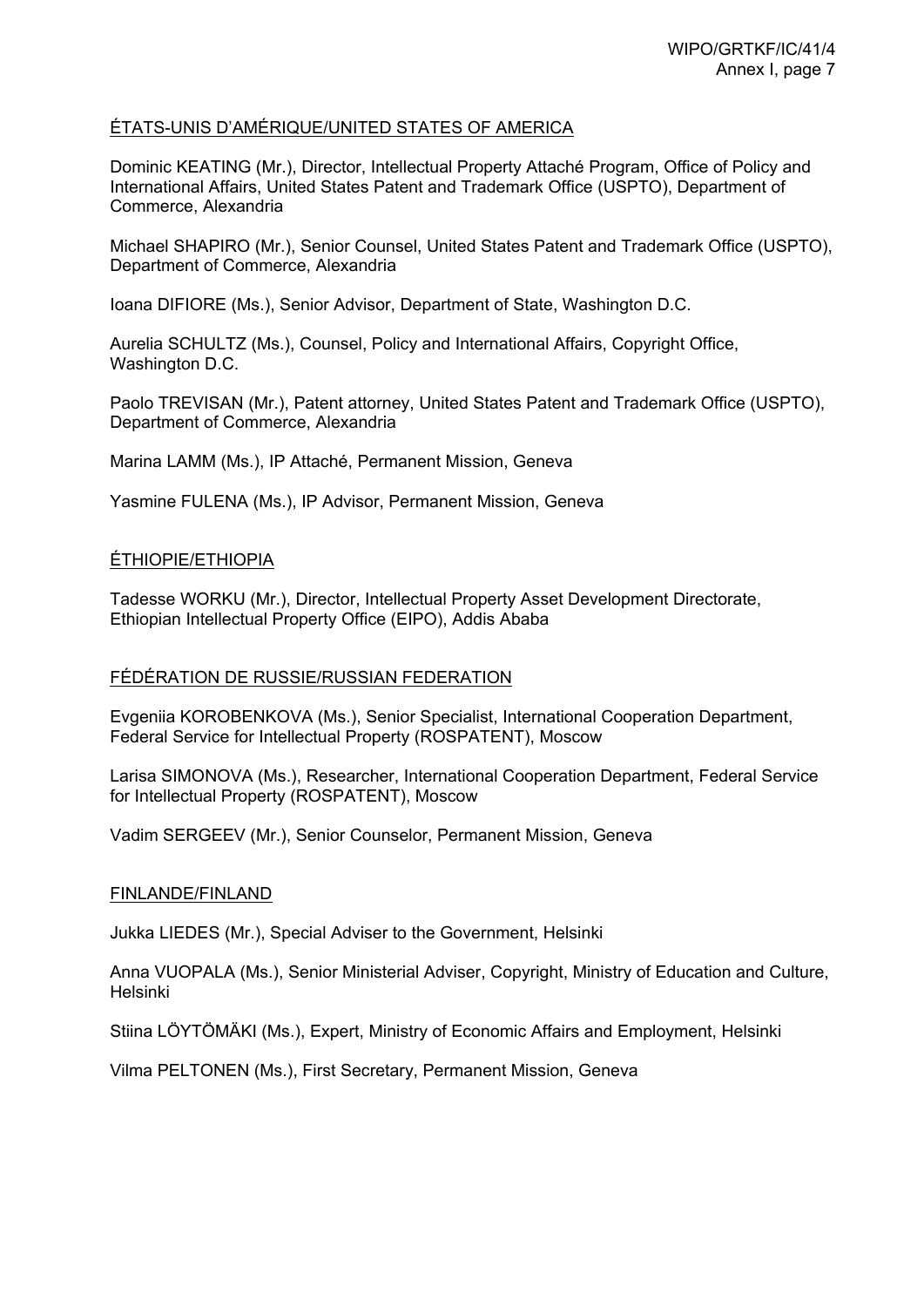### FRANCE

Elodie DURBIZE (Mme), responsable, Pôle affaires internationales, Institut national de la propriété industrielle (INPI), Courbevoie

Carole BREMEERSCH (Mme), chargée de missions juridiques et internationales, Pôle international, Institut national de la propriété industrielle (INPI), Courbevoie

Amélie GONTIER (Mme), juriste, Bureau de la propriété intellectuelle, Ministère de la culture, Paris

Josette HERESON (Mme), conseillère politique, Mission permanente, Genève

#### **GABON**

Edwige KOUMBY MISSAMBO (Mme), première conseillère, Mission permanente, Genève

#### GÉORGIE/GEORGIA

Ketevan KILADZE (Ms.), Intellectual Property Adviser, Permanent Mission, Geneva

#### **GHANA**

Cynthia ATTUQUAYEFIO (Ms.), Minister Counsellor, Permanent Mission, Geneva

Nana Adjoa ASANTE (Ms.), Director, National Folklore Board, Accra

Paul KURUK (Mr.), Professor, Ministry of Trade and Industry, Accra

### GRÈCE/GREECE

Evangelia VAGENA (Ms.), Director, Hellenic Copyright Organization (HCO), Ministry of Culture, Athens

Anna PERDIKARIS (Ms.), Member, Legal Department, Hellenic Copyright Office (HCO), Athens

Leonidas HARITOS (Mr.), First Counsellor, Permanent Mission, Geneva

#### **GUATEMALA**

Flor de María GARCÍA DÍAZ (Sra.), Consejera, Misión Permanente ante la Organización Mundial del Comercio (OMC), Ginebra

#### HONGRIE/HUNGARY

Peter MUNKACSI (Mr.), Senior Adviser, Department for Competition, Intellectual Property, Ministry of Justice, Budapest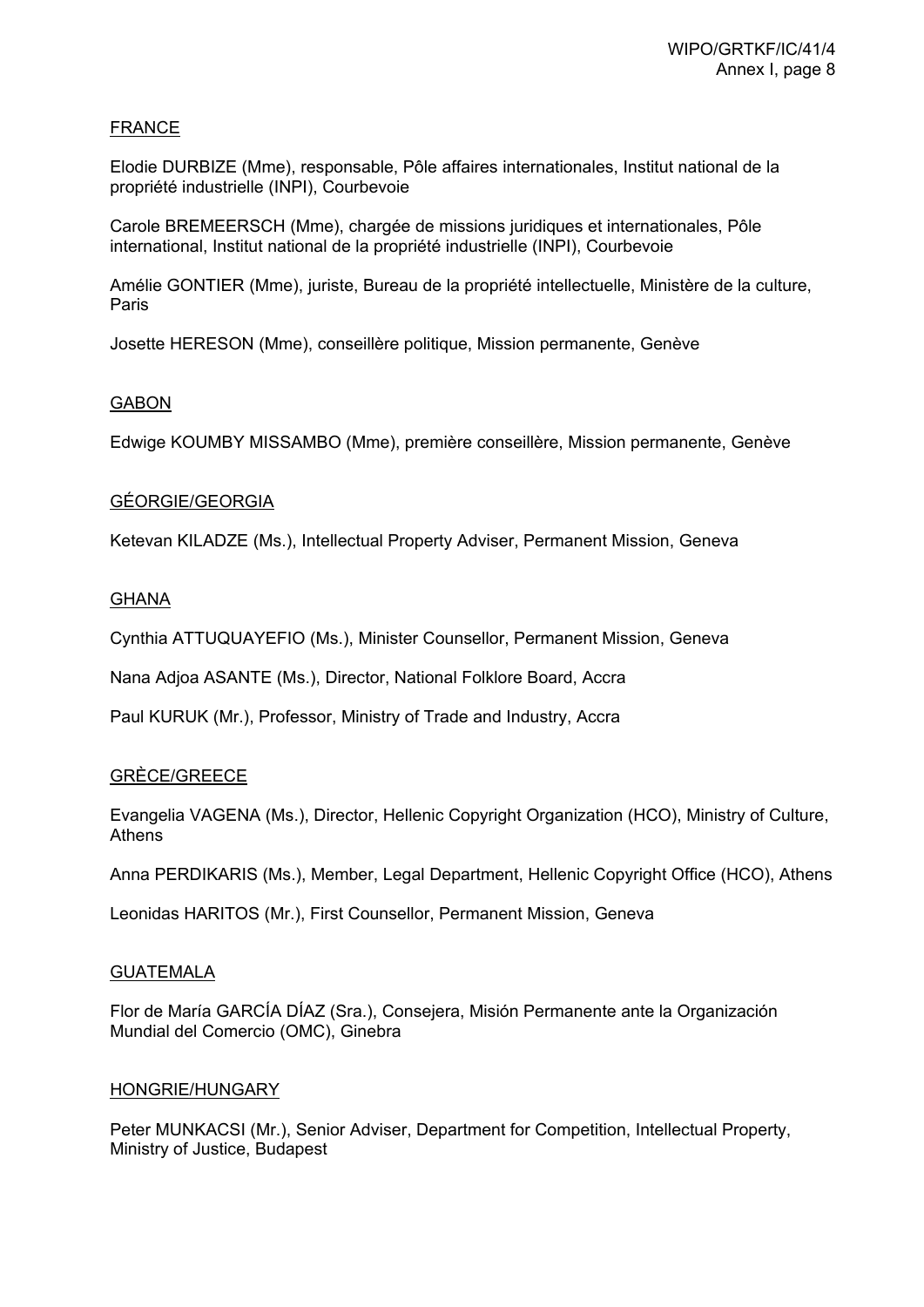Kinga UDVARDY-MARTON (Ms.), Legal Advisor, Industrial Property Law Section, Hungarian Intellectual Property Office, Budapest

#### INDE/INDIA

Karan THAPAR (Mr.), Deputy Secretary, Department for Promotion of Industry and Internal Trade, Ministry of Commerce and Industry, New Delhi

Rekha VIJAYAM (Ms.), Deputy Controller, Department of Patents and Designs, Department for Promotion of Industry and Internal Trade, Ministry of Commerce and Industry, New Delhi

Kalyan REVELLA (Mr.), Deputy Secretary, Office of Controller General of Patents, Designs and Trademarks, Department for Promotion of Industry and Internal Trade, Ministry of Commerce and Industry, Mumbai

Sharana GOUDA (Mr.), Expert, Department for Promotion of Industry and Internal Trade, Ministry of Commerce and Industry, New Delhi

Garima PAUL (Ms.), First Secretary, Permanent Mission, Geneva

#### INDONÉSIE/INDONESIA

Grata WERDANINGTYAS (Ms.), Ambassador, Deputy Permanent Representative, Permanent Mission, Geneva

Indra ROSANDRY (Mr.), Minister Counsellor, Permanent Mission, Geneva

Rudjimin RUDJIMIN (Mr.), Deputy Director, Trade Disputes and IP Division, Directorate of Trade, Commodities and Intellectual Property, Ministry of Foreign Affairs, Jakarta

Fajar Sulaeman TAMAN (Mr.), Head, International Cooperation Division, Directorate General of Intellectual Property, Ministry of Law and Human Rights Affairs, Jakarta

Irni YUSLIANTI (Ms.), Head, International Organization Cooperation Section, Directorate General of Intellectual Property, Ministry of Law and Human Rights Affairs, Jakarta

Reyhan Savero PRADIETYA (Mr.), Intellectual Property and Trade Disputes Officer, Directorate of Trade, Commodities and Intellectual Property, Ministry of Foreign Affairs, Jakarta

Erry Wahyu PRASETYO (Mr.), Intellectual Property and Trade Disputes Officer, Directorate of Trade, Commodities and Intellectual Property, Ministry of Foreign Affairs, Jakarta

Ditya NURDIANTO (Mr.), Counsellor, Permanent Mission, Geneva

#### IRAN (RÉPUBLIQUE ISLAMIQUE D')/IRAN (ISLAMIC REPUBLIC OF)

Ali NASIMFAR (Mr.), Deputy Director General, Legal Department, Ministry of Foreign Affairs, **Tehran** 

Bahareh GHANOON (Ms.), Legal Officer, Legal Department, Ministry of Foreign Affairs, Tehran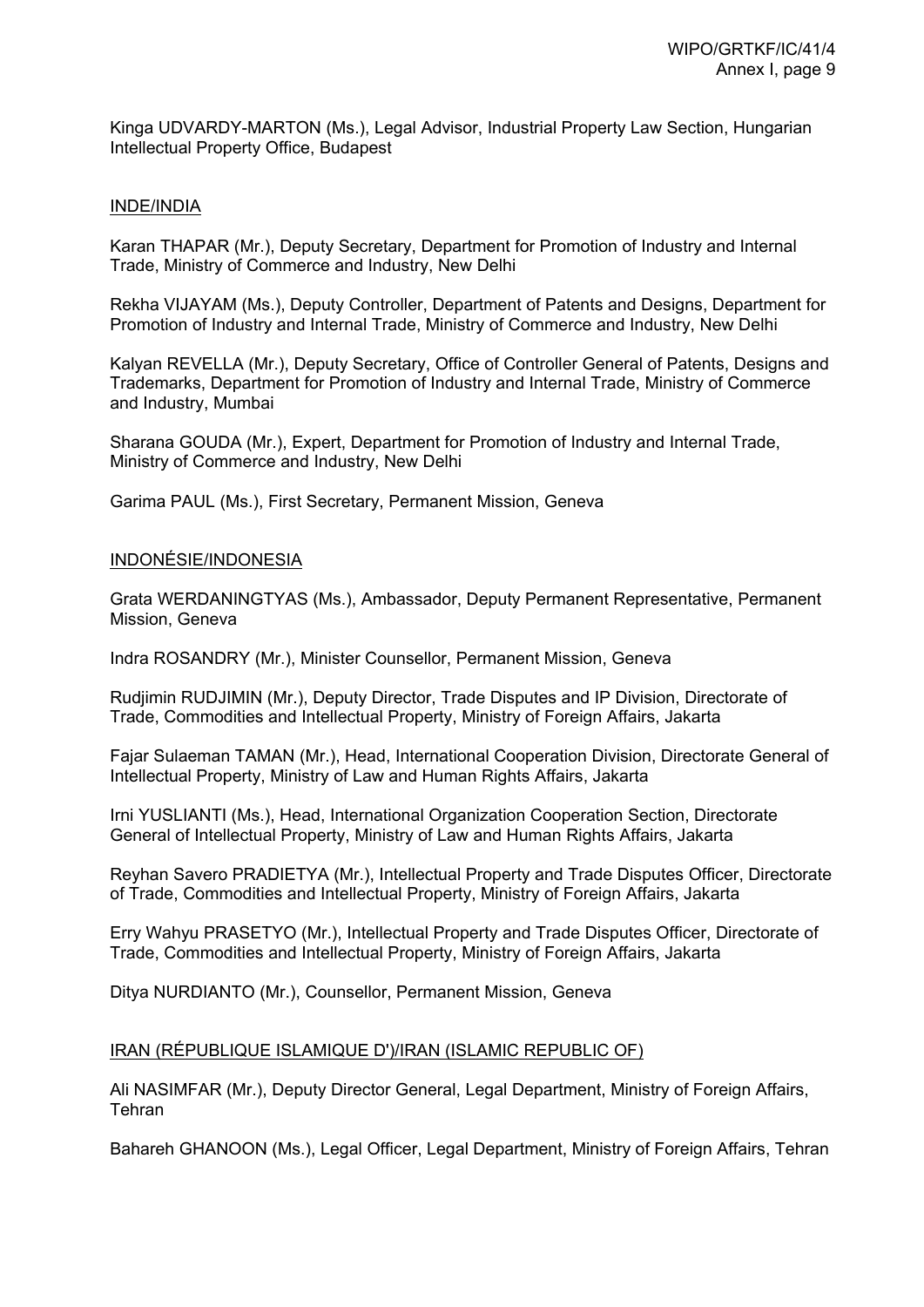Bahram HEIDARI (Mr.), Counsellor, Permanent Mission, Geneva

### IRAQ

Suha Abdulkareem Zamil GHARRAWI (Ms.), Second Secretary, Permanent Mission, Geneva

### IRLANDE/IRELAND

Damien BYRNE (Mr.), Attaché, Permanent Mission, Geneva

### ISRAËL/ISRAEL

Cygalit BENVENESTE COHEN (Ms.), Delegate, Israel Patent Office, Ministry of Justice, Jerusalem

Nitzan ARNY (Mr.), Counselor, Permanent Mission, Geneva

Tamara SZNAIDLEDER (Ms.), Adviser, Permanent Mission, Geneva

### ITALIE/ITALY

Loredana GUGLIELMETTI (Ms.), Head, Patent Division, Ministry of Economic Development-Italian Patent and Trademark Office, Rome

Ivana PUGLIESE (Ms.), Senior Patent Examiner, Patent Division, Ministry of Economic Development- Italian Patent and Trademark Office, Rome

Vittorio RAGONESI (Mr.), Expert, Department of Copyright, Ministry of Culture, Rome

### JAMAÏQUE/JAMAICA

Cheryl SPENCER (Ms.), Ambassador, Permanent Representative, Permanent Mission, Geneva

Lilyclaire BELLAMY (Ms.), Executive Director, Jamaica Intellectual Property Office (JIPO), Kingston

Rashaun WATSON (Mr.), First Secretary, Permanent Mission, Geneva

### JAPON/JAPAN

Kazuhide FUJITA (Mr.), Director, International Intellectual Property Policy Planning, Japan Patent Office (JPO), Ministry of Economy, Trade and Industry (METI), Tokyo

Masataka SAITO (Mr.), Deputy Director, Japan Patent Office (JPO), Ministry of Economy, Trade and Industry (METI), Tokyo

Takafumi SUZUKI (Mr.), Deputy Director, Intellectual Property Affairs Division, Ministry of Foreign Affairs, Tokyo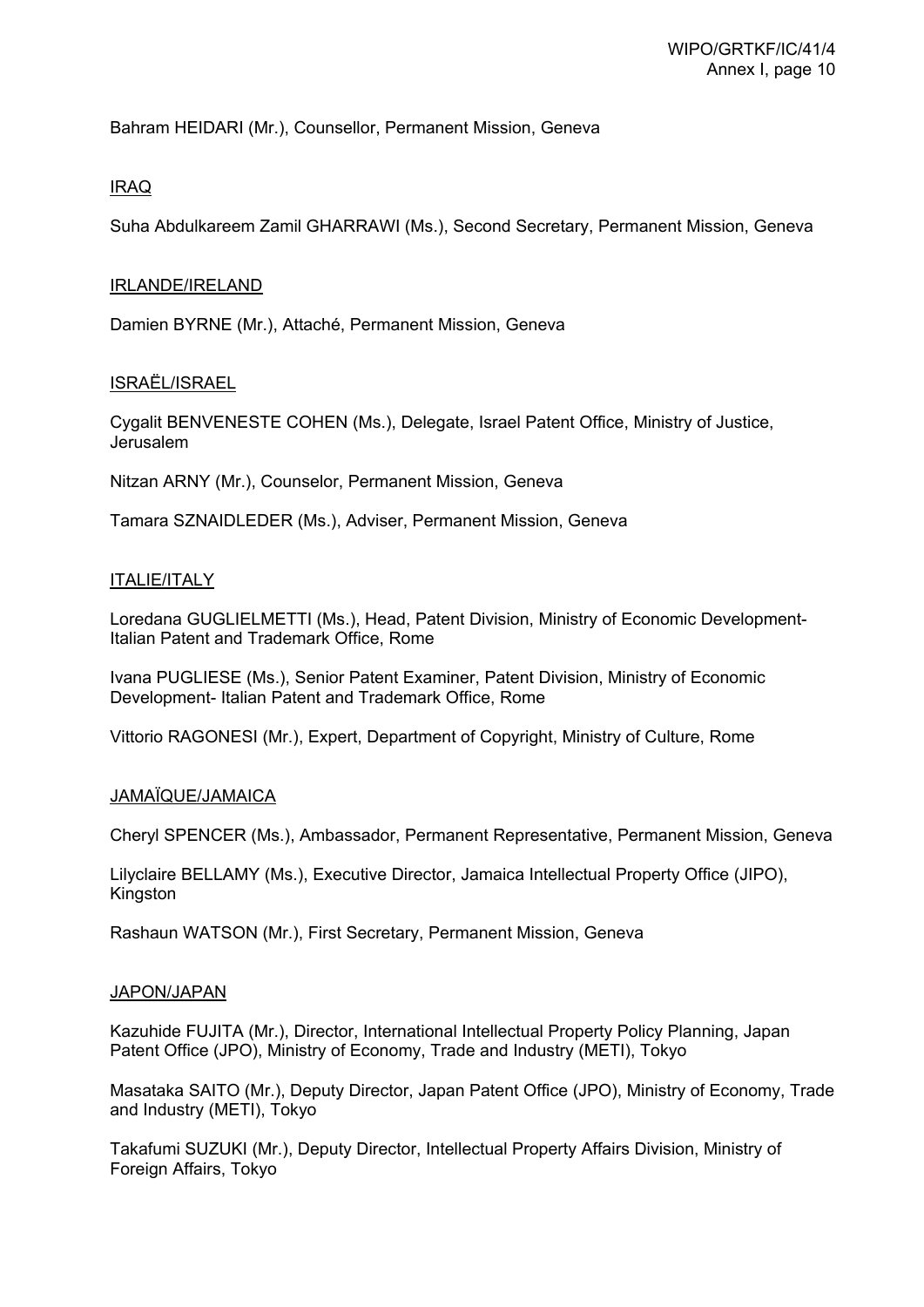Kubota SHINICHIRO (Mr.), Assistant Director, Japan Patent Office (JPO), Ministry of Economy, Trade and Industry (METI), Tokyo

Yuko HARUNA (Ms.), Researcher, Intellectual Property Affairs Division, Ministry of Foreign Affairs, Tokyo

Kosuke TERASAKA (Mr.), First Secretary, Permanent Mission, Geneva

Hiroki UEJIMA (Mr.), First Secretary, Permanent Mission, Geneva

### KENYA

Dennis MUHAMBE (Mr.), Counselor, Permanent Mission, Geneva

### KOWEÏT/KUWAIT

Abdulaziz TAQI (Mr.), Commercial Attaché, Permanent Mission, Geneva

### LESOTHO

Mmari Benjamine MOKOMA (Mr.), Counsellor, Permanent Mission, Geneva

#### LIBAN/LEBANON

Sara NASR (Ms.), Second Secretary, Permanent Mission, Geneva

#### LITUANIE/LITHUANIA

Dovile TEBELSKYTE (Ms.), Head, Legal and International Affairs Division, State Patent Bureau of the Republic of Lithuania, Vilnius

Rasa SVETIKAITE (Ms.), Justice and IP Attaché, Permanent Mission, Geneva

### MACÉDOINE DU NORD/NORTH MACEDONIA

Kristina GJURCHINOVSKA (Ms.), Adviser, General Department, State Office of Industrial Property (SOIP), Skopje

#### MADAGASCAR

Hanta Niriana RAHARIVELO (Mme), chef, Service des brevets, dessins et/ou modèles, Office malgache de la propriété industrielle (OMAPI), Antananarivo

Solofonantoanina RAVALIARIJAONA (M.), responsable des affaires juridique, Office malgache de la propriété industrielle (OMAPI), Antananarivo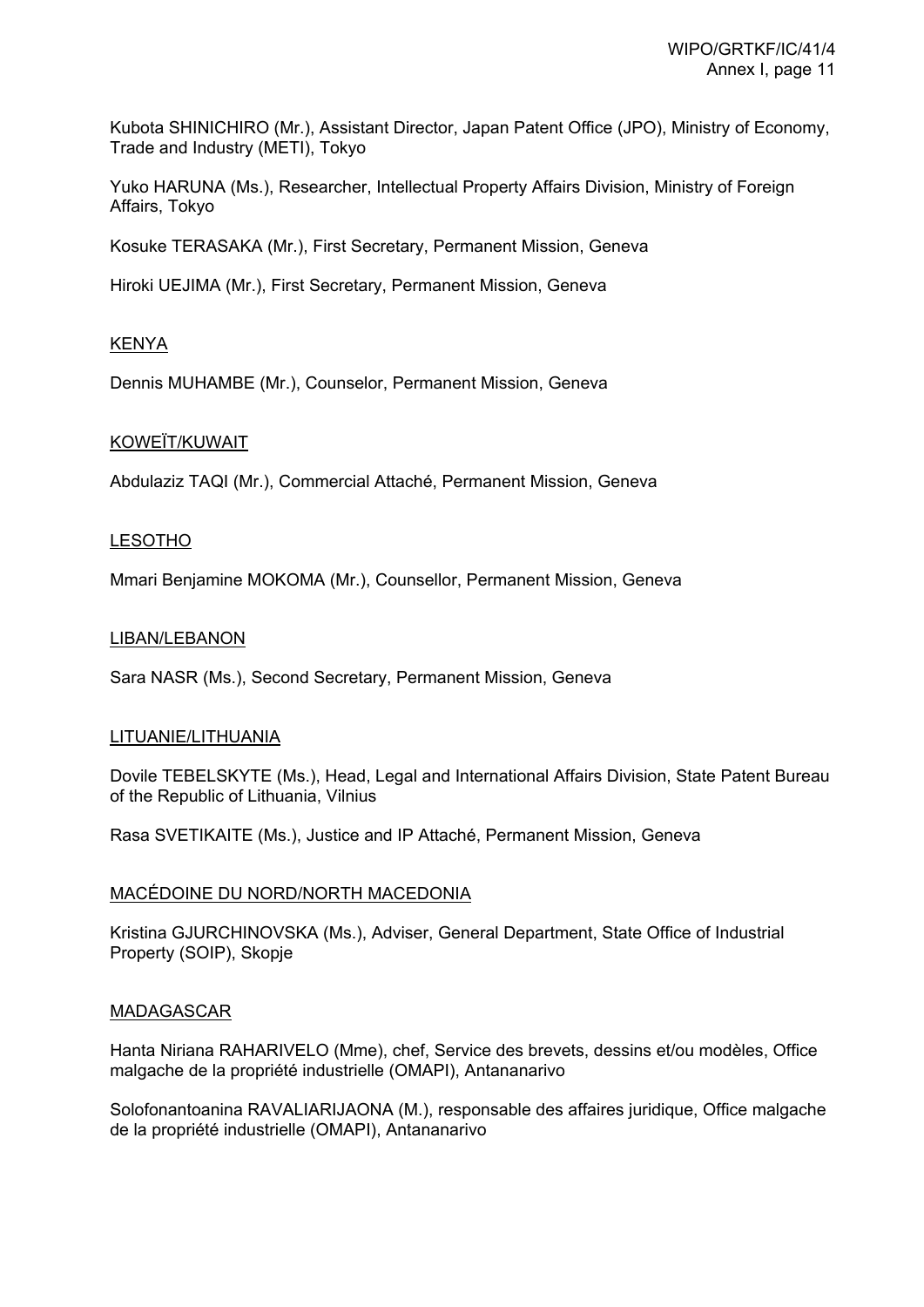#### MALAISIE/MALAYSIA

Dhiya Durani ZULKEFLEY (Ms.), Assistant Director, Policy and International Affairs Division, Intellectual Property Corporation of Malaysia (MyIPO), Ministry of Domestic Trade and Consumer Affairs, Kuala Lumpur

Nur Azureen MOHD PISTA (Ms.), First Secretary, Permanent Mission, Geneva

### MALTE/MALTA

Nicoleta CROITORU-BANTEA (Ms.), Political Officer, Permanent Mission, Geneva

#### MAROC/MOROCCO

Dalal MHAMDI ALAOUI (Mme), directrice par intérim, Bureau marocain du droit d'auteur (BMDA), Rabat

Mouna BENDAOUD (Mme), ingénieur, Coopération internationale, Office marocain de la propriété industrielle et commerciale (OMPIC), Casablanca

#### MAURITANIE/MAURITANIA

Mohamed El Habib BAL (M.), ambassadeur, Représentant permanent, Mission permanente, Genève

#### MEXIQUE/MEXICO

Diana HEREDIA GARCÍA (Sra.), Directora Divisional, Relaciones Internacionales, Dirección Divisional de Relaciones Internacionales, Instituto Mexicano de la Propiedad Industrial (IMPI), Ciudad de México

Marco Antonio MORALES MONRES (Sr.), Encargado de Despacho, Instituto Nacional del Derecho de Autor (INDAUTOR), Secretaria de Cultura, Ciudad de México

Emelia HERNÁNDEZ PRIEGO (Sra.), Subdirectora Divisional, Examen de Fondo de Patentes, Dirección Divisional de Patentes, Instituto Mexicano de la Propiedad Industrial (IMPI), Ciudad de México

Eunice HERRERA CUADRA (Sra.), Subdirectora Divisional, Negociaciones y Legislación Internacional, Dirección Divisional de Relaciones Internacionales, Instituto Mexicano de la Propiedad Industrial (IMPI), Ciudad de México

Patricia WONG DE LA MORA (Sra.), Supervisora Analista, Coordinación Departamental, Examen de Fondo de Patentes, Área Biotecnológica, Dirección Divisional de Patentes, Instituto Mexicano de la Propiedad Industrial (IMPI), Ciudad de México

Maria Gabriela CABRERA VALLADARES (Sra.), Coordinadora Departamental, Examen de Fondo de Patentes, Área Biotecnológica, Dirección Divisional de Patentes, Instituto Mexicano de la Propiedad Industrial (IMPI), Ciudad de México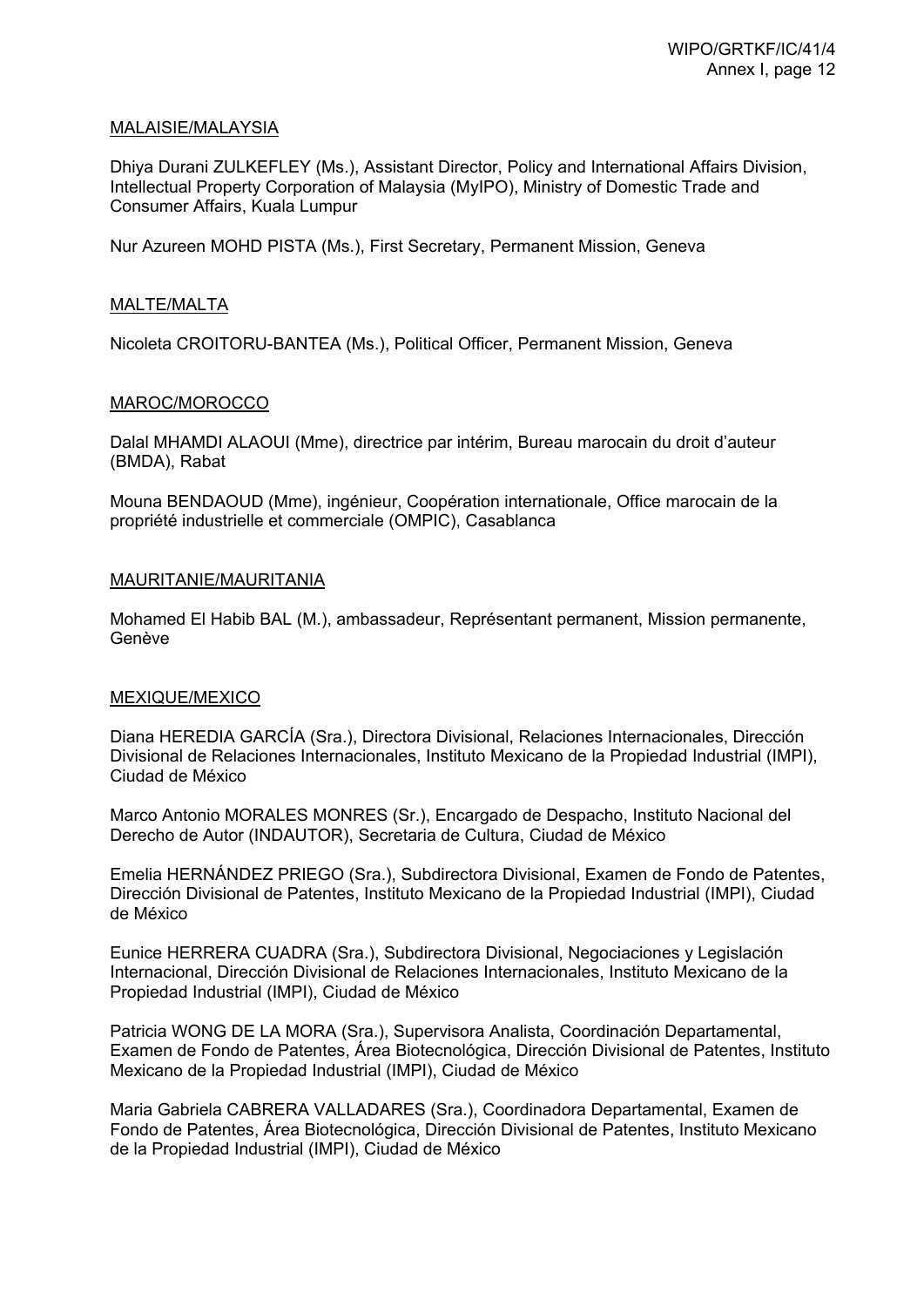José de Jesús HERNÁNDEZ ESTRADA (Sr.), Especialista en Propiedad Industrial, Dirección Divisional de Relaciones Internacionales, Instituto Mexicano de la Propiedad Industrial (IMPI), Ciudad de México

María del Pilar ESCOBAR BAUTISTA (Sra.), Consejera, Misión Permanente, Ginebra

### MONGOLIE/MONGOLIA

Purevsuren LUNDEG (Mr.), Ambassador, Permanent Representative, Permanent Mission, Geneva

Angar OYUN (Ms.), Counsellor, Permanent Mission, Geneva

#### NÉPAL/NEPAL

Amar RAI (Mr.), Second Secretary, Permanent Mission, Geneva

#### NICARAGUA

María Fernanda GUTIÉRREZ GAITÁN (Sra.), Consejera, Misión Permanente, Ginebra

#### NIGER

Amadou TANKOANO (M.), professeur, Faculté des sciences juridiques et politiques, Ministère de l'industrie, Niamey

Lasse DIDIER SEWA (M.), conseiller, Mission permanente, Genève

#### NIGÉRIA/NIGERIA

John ASEIN (Mr.), Director General, Nigerian Copyright Commission (NCC), Federal Ministry of Information and Culture, Abuja

Michael AKPAN (Mr.), Director, Nigerian Copyright Academy, Nigerian Copyright Commission (NCC), Federal Ministry of Information and Culture, Abuja

Chidi OGUAMANAM (Mr.), Professor of Law, Faculty of Law, University of Ottawa, Ottawa

Chichi UMESI (Ms.), Senior Counsellor, Permanent Mission, Geneva

Akindeij AREMU (Mr.), First Secretary, Permanent Mission, Geneva

### NOUVELLE-ZÉLANDE/NEW ZEALAND

Warren HASSETT (Mr.), Senior Policy Advisor, Corporate Governance and Intellectual Property Policy, Ministry of Business, innovation and Employment, Wellington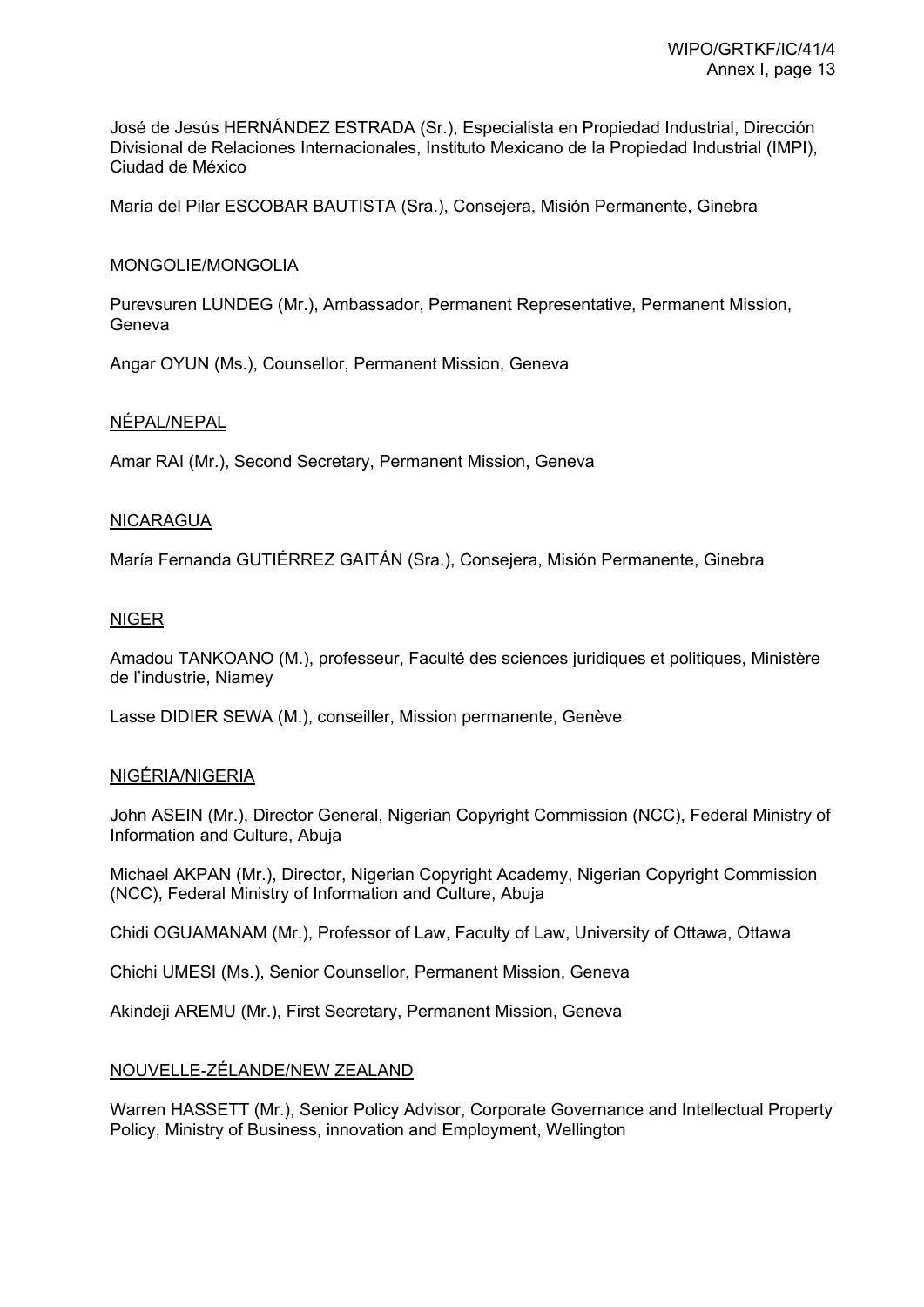### OMAN

Badriya AL RAHBI (Ms.), Head, Section of Trademarks and Geographical Indications, National Office of Intellectual Property, Ministry of Commerce and Industry and Investment Promotion, Muscat

### OUGANDA/UGANDA

Kafunjo TWINOMUJUNI (Mr.), Traditional Knowledge Coordinator, Uganda Registration Services Bureau (URSB), Ministry of Justice and Constitutional Affairs, Kampala

Ivan MUGARURA (Mr.), Assistant Registration Officer, Traditional Knowledge Unit, Uganda Registration Services Bureau (URSB), Kampala

Allan Mugarura NDAGIJE (Mr.), Third Secretary, Permanent Mission, Geneva

#### OUZBÉKISTAN/UZBEKISTAN

Sanjar NORQUVATOV (Mr.), Head, Department for the Protection of Copyright and Related Rights, Intellectual Property Agency, Ministry of Justice of the Republic of Uzbekistan, Tashkent

#### PAKISTAN

Muhammad ISMAIL (Mr.), Director, Intellectual Property Organization of Pakistan (IPO-Pakistan), Ministry of Commerce, Islamabad

Muhammad Salman CHAUDHARY (Mr.), Second Secretary, Permanent Mission, Geneva

#### PANAMA

Aureliano ITUCAMA (Sr.), Examinador de Propiedad Industrial, Departamento de Derechos Colectivos y Expresiones Folklóricas, Ministerio de Comercio e Industrias, Panamá

Johana MÉNDEZ (Sra.), Segunda Secretaria, Misión Permanente ante la Organización Mundial del Comercio (OMC), Ginebra

### PARAGUAY

Walter Jose CHAMORRO MILTOS (Sr.), Segundo Secretario, Misión Permanente, Ginebra

#### PAYS-BAS/NETHERLANDS

Saskia JURNA (Ms.), Senior Policy Officer, Intellectual Property Department, Economic Affairs and Climate Policy, Den Haag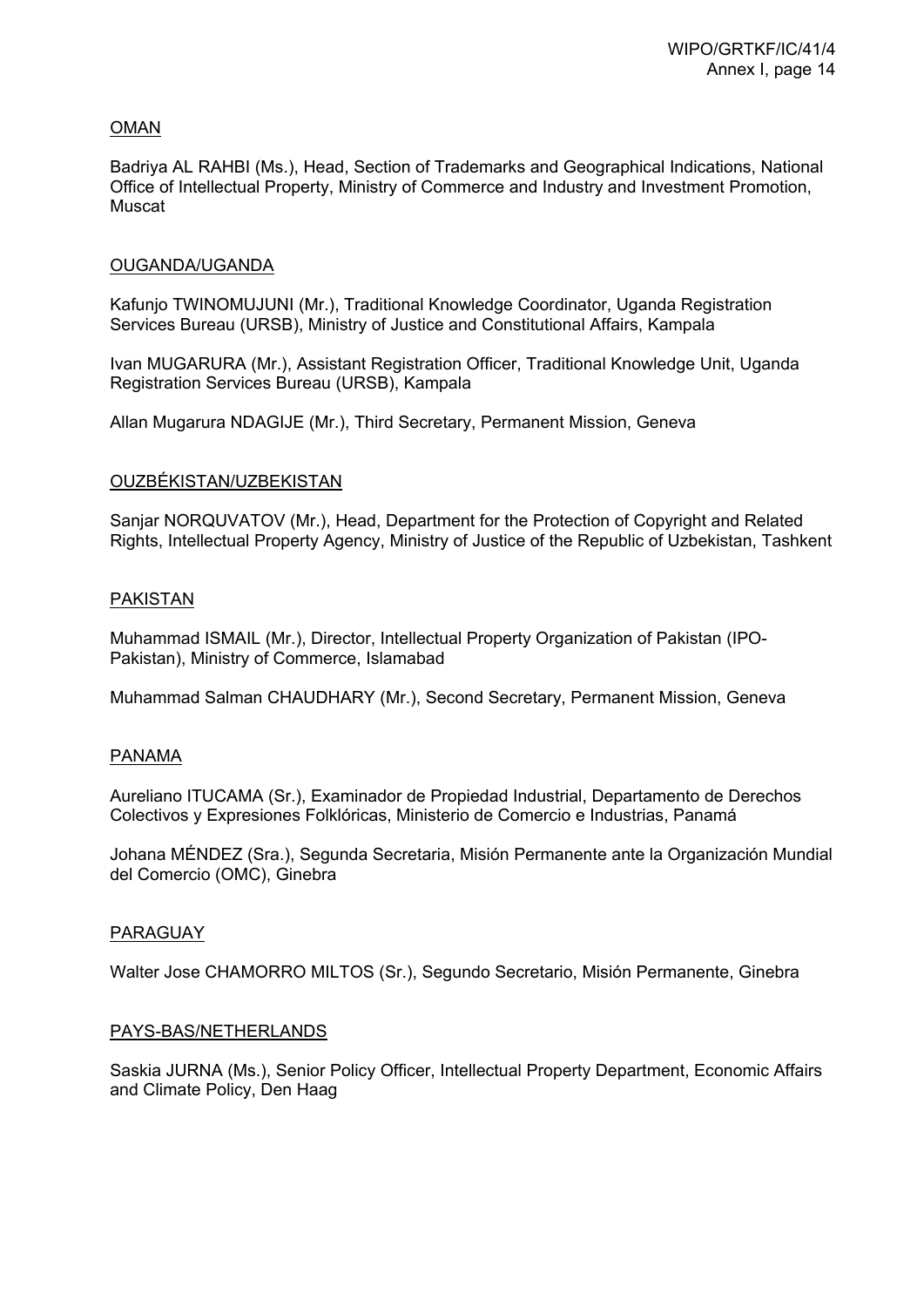### PÉROU/PERU

Cristóbal MELGAR (Sr.), Ministro Consejero, Misión Permanente, Ginebra

Andrés VALLADOLID CAVERO (Sr.), Presidente, Comisión Nacional Contra la Biopiratería (CNB), Lima

Liliana del Pilar PALOMINO DELGADO (Sra.), Subdirectora, Dirección de Invenciones y Nuevas Tecnologías, Instituto Nacional de Defensa de la Competencia y de la Protección de la Propiedad Intelectual (INDECOPI), Lima

Rubén Isaías TRAJTMAN KIZNER (Sr.), Subdirector, Dirección de Derecho de Autor, Instituto Nacional de Defensa de la Competencia y de la Protección de la Propiedad Intelectual (INDECOPI), Presidencia del Consejo de Ministros (PCM), Lima

Sara Karla QUINTEROS MALPARTIDA (Sra.), Coordinadora, Conocimientos Colectivos y Variedades Vegetales, Dirección de Invenciones y Nuevas Tecnologías, Instituto Nacional de Defensa de la Competencia y de la Protección de la Propiedad Intelectual (INDECOPI), Lima

Alison Anabella URQUIZO OLAZABAL (Sra.), Segunda Secretaria, Misión Permanente, **Ginebra** 

#### PHILIPPINES

Felipe CARIÑO (Mr.), Minister, Permanent Mission, Geneva

Maria Katrina RIVERA (Ms.), Attorney, Policy Research and International Affairs Division, Intellectual Property Office of the Philippines (IPOPHL), Makati City

Kristinne Dianne VILORIA (Ms.), Senior Technical Consultant, Policy Research and International Affairs Division, Intellectual Property Office of the Philippines (IPOPHL), Calamba

#### POLOGNE/POLAND

Malgorzata KOZLOWSKA (Ms.), Coordinator, Internal Projects, Patent Office of the Republic of Poland, Wawsaw

Agnieszka HARDEJ-JANUSZEK (Ms.), Counselor, Permanent Mission, Geneva

#### PORTUGAL

Francisco SARAIVA (Mr.), Minister Counsellor, Permanent Mission, Geneva

Gonçalo MOTTA (Mr.), Head, International Economic Organizations Division, Ministry of Foreign Affairs, Lisbon

Madalena RIBEIRINHO CURVEIRA (Ms.), Trade Attaché, Permanent Mission, Geneva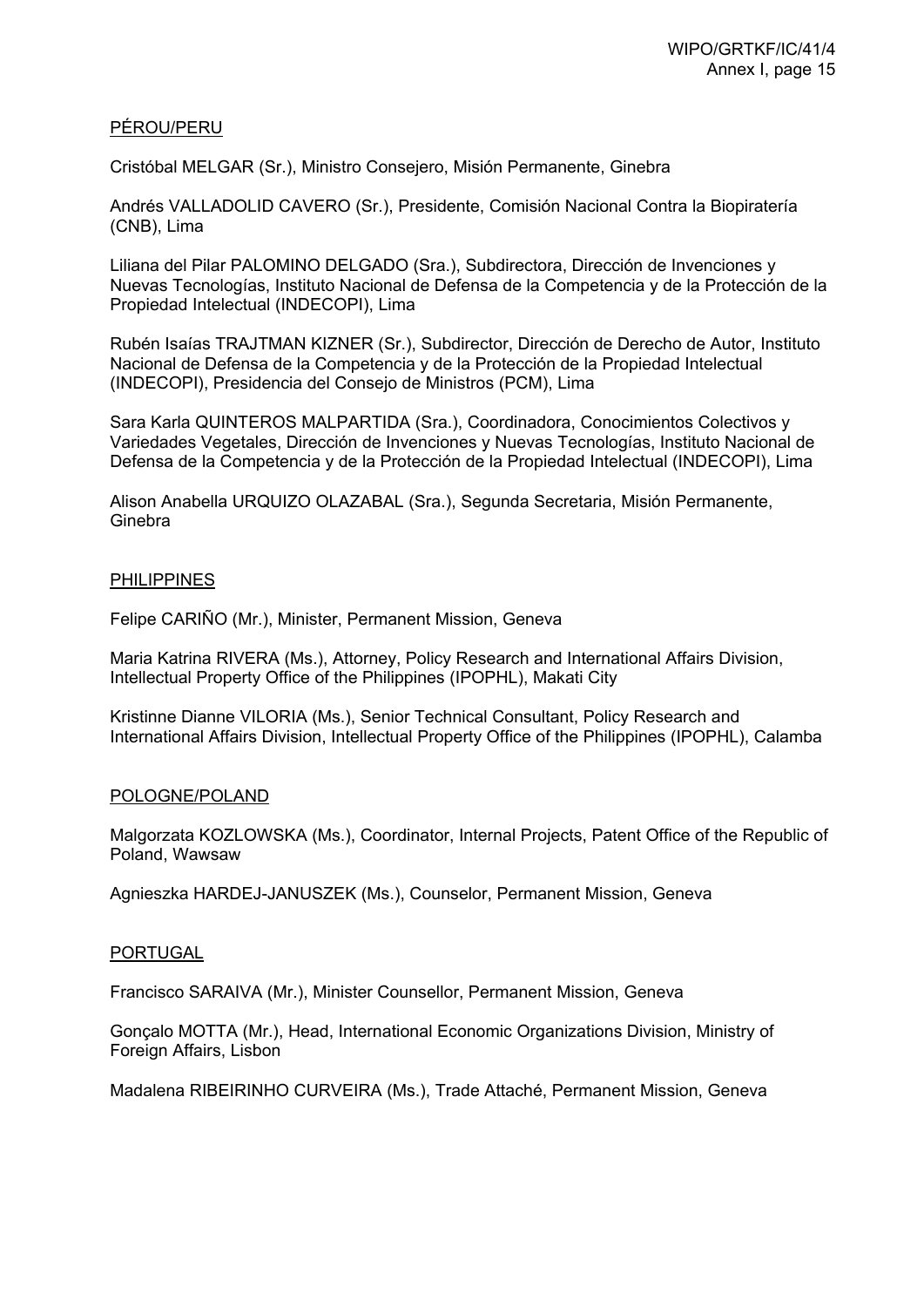### RÉPUBLIQUE ARABE SYRIENNE/SYRIAN ARAB REPUBLIC

Basema ALNABKI (Ms.), Manager, Copyright Directorate, Ministry of Culture, Damascus

### RÉPUBLIQUE DE CORÉE/REPUBLIC OF KOREA

JUNG Dae Soon (Mr.), Director, Trade and Cooperation Division, Korean Intellectual Property Office (KIPO), Daejeon

HUH Won Seok (Mr.), Deputy Director, Trade and Cooperation Division, Korean Intellectual Property Office (KIPO), Daejeon

KIM Jaenam (Mr.), Judge, Seoul Southern District Court, Seoul

PARK Chan-Ho (Mr.), Team Manager, Genetic Resources Information Center, Ministry of Environment, Seoul

KIM Yoon Jung (Ms.), Research Specialist, Genetic Resources Information Center, Ministry of Environment, National Institute of Biological Resources, Incheon

YOO Jinhee (Ms.), Editor, Genetic Resources Information Center, Ministry of Environment, National Institute of Biological Resources, Incheon

PARK Siyoung (Mr.), Counsellor, Permanent Mission, Geneva

### RÉPUBLIQUE POPULAIRE DÉMOCRATIQUE DE CORÉE/DEMOCRATIC PEOPLE'S REPUBLIC OF KOREA

JONG Myong Hak (Mr.), Counsellor, Permanent Mission, Geneva

### RÉPUBLIQUE TCHÈQUE/CZECH REPUBLIC

Lucie ZAMYKALOVA (Ms.), Head, International Affairs, International and Legal Affairs Department, Industrial Property Office, Prague

Petr FIALA (Mr.), Third Secretary, Permanent Mission, Geneva

#### ROUMANIE/ROMANIA

Cătălin NIȚU (Mr.), Director, Legal Department, State Office for Inventions and Trademarks (OSIM), Bucharest

#### ROYAUME-UNI/UNITED KINGDOM

Neil COLLETT (Mr.), Head, International and Trade Copyright, Copyright and IP Enforcement Directorate, Intellectual Property Office (IPO), Newport

Beverly PERRY (Ms.), Senior Policy Advisor, International Policy Directorate, Intellectual Property Office (IPO), Newport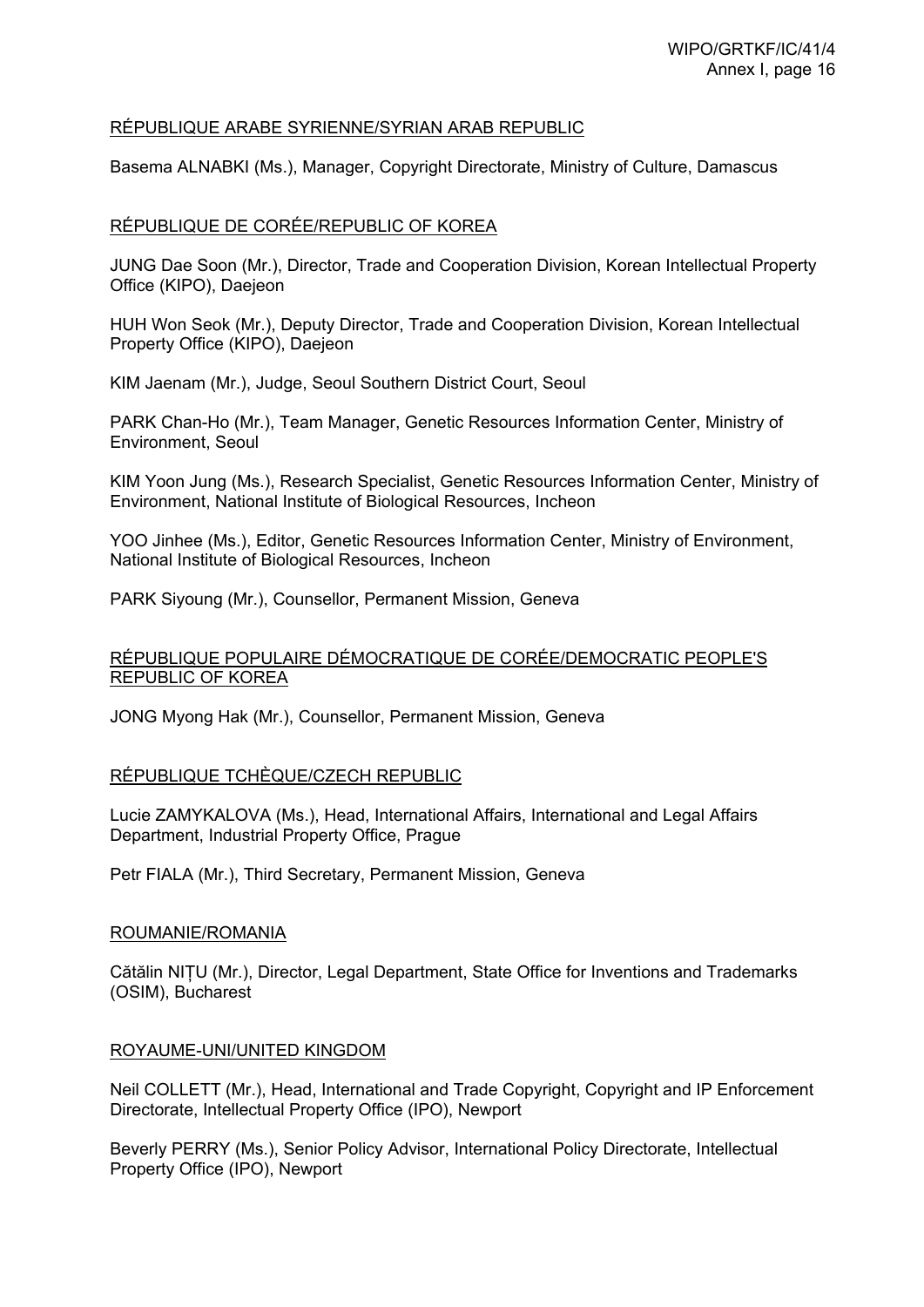Jan WALTER (Mr.), Senior IP Adviser, Permanent Mission, Geneva

Nancy PIGNATARO (Ms.), IP Attaché, Permanent Mission, Geneva

#### SINGAPOUR/SINGAPORE

Kathleen PEH (Ms.), Senior Executive, International Engagement Department, Intellectual Property Office of Singapore (IPOS), Singapore

Benjamin TAN (Mr.), Counsellor, Permanent Mission, Geneva

#### SLOVAQUIE/SLOVAKIA

Jakub SLOVÁK (Mr.), Legal Adviser, Copyright Unit, Department of Creative Industry, Ministry of Culture, Bratislava

Miroslav GUTTEN (Mr.), Second Secretary, Permanent Mission, Geneva

### SLOVÉNIE/SLOVENIA

Vitka ORLIČ ZRNEC (Ms.), Patent Examiner, Patent Department, Slovenian Intellectual Property Office (SIPO), Ministry of Economic Development and Technology, Ljubljana

Barbara REŽUN (Ms.), Attaché, Permanent Mission, Geneva

#### SOUDAN/SUDAN

Sahar GASMELSEED (Ms.), Third Secretary, Permanent Mission, Geneva

#### SRI LANKA

Rajmi MANATUNGA (Ms.), First Secretary, Permanent Mission, Geneva

#### SUÈDE/SWEDEN

Johan AXHAMN (Mr.), Special Government Adviser, Division for Intellectual Property and Transport Law, Ministry of Justice, Stockholm

#### SUISSE/SWITZERLAND

Martin GIRSBERGER (M.), chef, Développement durable et coopération internationale, Division droit et affaires internationales, Institut fédéral de la propriété intellectuelle (IPI), Berne

Marco D'ALESSANDRO (M.), conseiller juridique, Division droit et affaires internationales, Institut fédéral de la propriété intellectuelle (IPI), Berne

Christoph SPENNEMANN (M.), conseiller, Mission permanente, Genève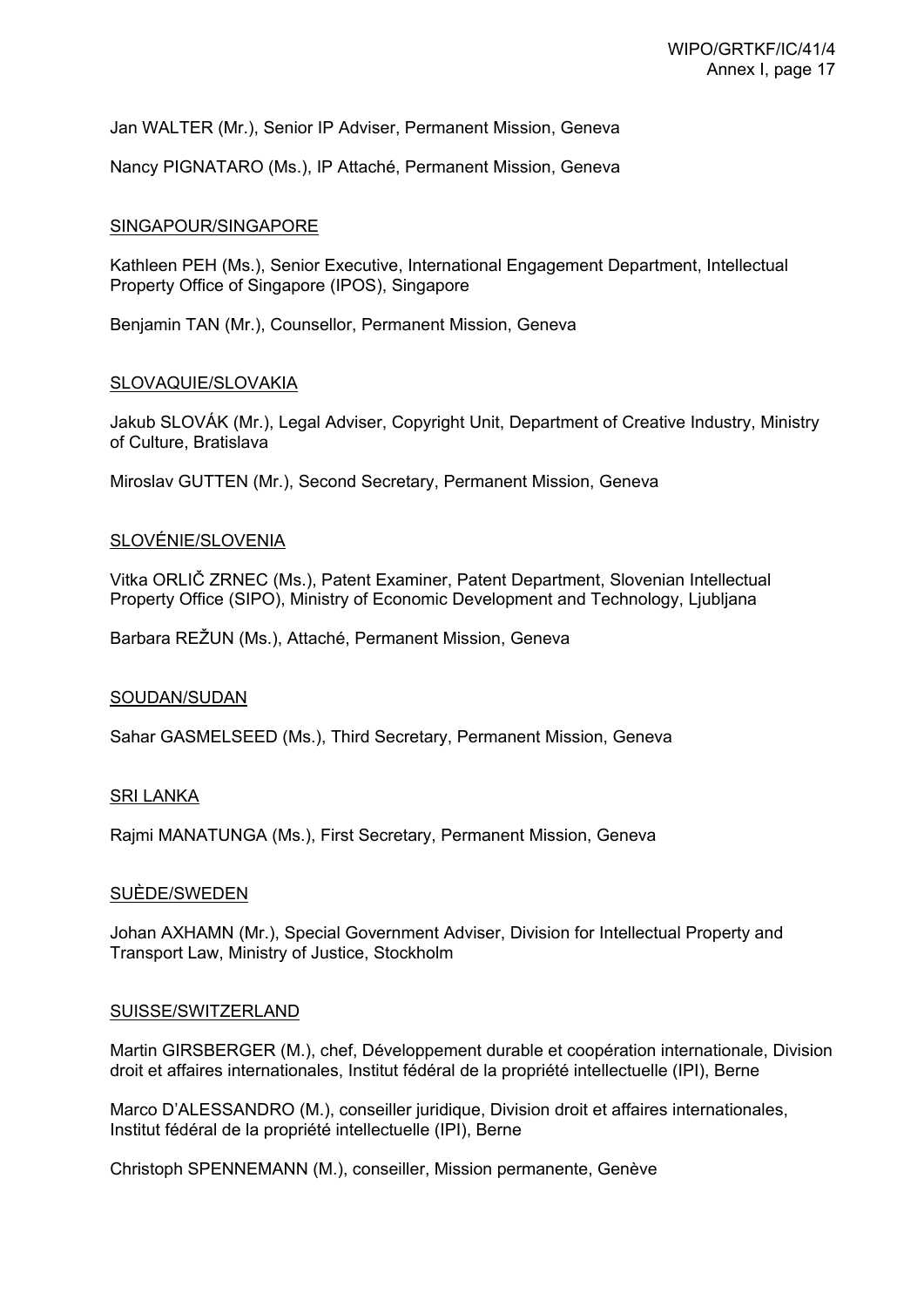Reynald VEILLARD (M.), conseiller, Mission permanente, Genève

#### THAÏLANDE/THAILAND

Nat THARNPANICH (Mr.), Minister Counsellor, Permanent Mission to the World Trade Organization (WTO), Geneva

Malai VEERAPONG (Mr.), Director General, Office of SMEs Promotion (OSMEP), Office of the Prime Minister, Bangkok

Krithpaka BOONFUENG (Ms.), Deputy Executive Director, National Innovation Agency, Thailand, Ministry of Higher Education, Science, Research and Innovation, Bangkok

Pornpinee BOONBUNDAL (Ms.), Director, Sericulture Conservation and Standard Conformity Assessment Bureau, The Queen Sirikit Department of Sericulture, Ministry of Agriculture and Cooperatives, Bangkok

Nunthasak CHOTICHANADECHAWONG (Mr.), Director of Division, Thai Traditional and Indigenous Medicine, Thai Traditional and Alternative Medicine, Ministry of Public Health, **Nonthaburi** 

Bonggotmas HONGTHONG (Ms.), Head, Multilateral Affairs Section, Department of Intellectual Property (DIP), Minister of Commerce, Nonthaburi

Thammajit THITIMONTRE (Ms.), First Secretary, Department of International Economic Affairs, Ministry of Foreign Affairs of Thailand, Bangkok

Jaya PATRACHAI (Mr.), Counsellor, Department of International Economic Affairs, Ministry of Foreign Affairs, Bangkok

Pittara NAVARAT (Ms.), Counsellor, Department of Treaties and Legal Affairs, Ministry of Foreign Affairs, Bangkok

Vichapong BAWORNKITRUNGROJ (Mr.), Legal Counselor, Commercial and Industrial Law Division, Prime Minister's Office, Bangkok

Yenpat KHAMDAENGYODTAI (Ms.), Thai Traditional Medical Doctor, Department of Thai Traditional and Alternative Medicine, Ministry of Public Health, Nonthaburi

Naviya JARUPONGSA (Ms.), Legal Officer, Practitioner Level, Department of Intellectual Property (DIP), Ministry of Commerce, Nonthaburi

Somsub KAWISARA (Ms.), Legal Officer, Ministry of Foreign Affairs, Bangkok

Jutamon ROOPNGAM (Ms.), Legal Officer, Department of Intellectual Property (DIP), Ministry of Commerce, Nonthaburi

Suchitra CHANGTRAGOON (Ms.), Forest Technical Expert, Forest Conservation Research, National Parks, Wildlife and Plant Conservation, Ministry of Natural Resource and Environment, Bangkok

Natchaya ARIYAPUWONG (Ms.), Trade Officer, Ministry of Commerce, Nonthaburi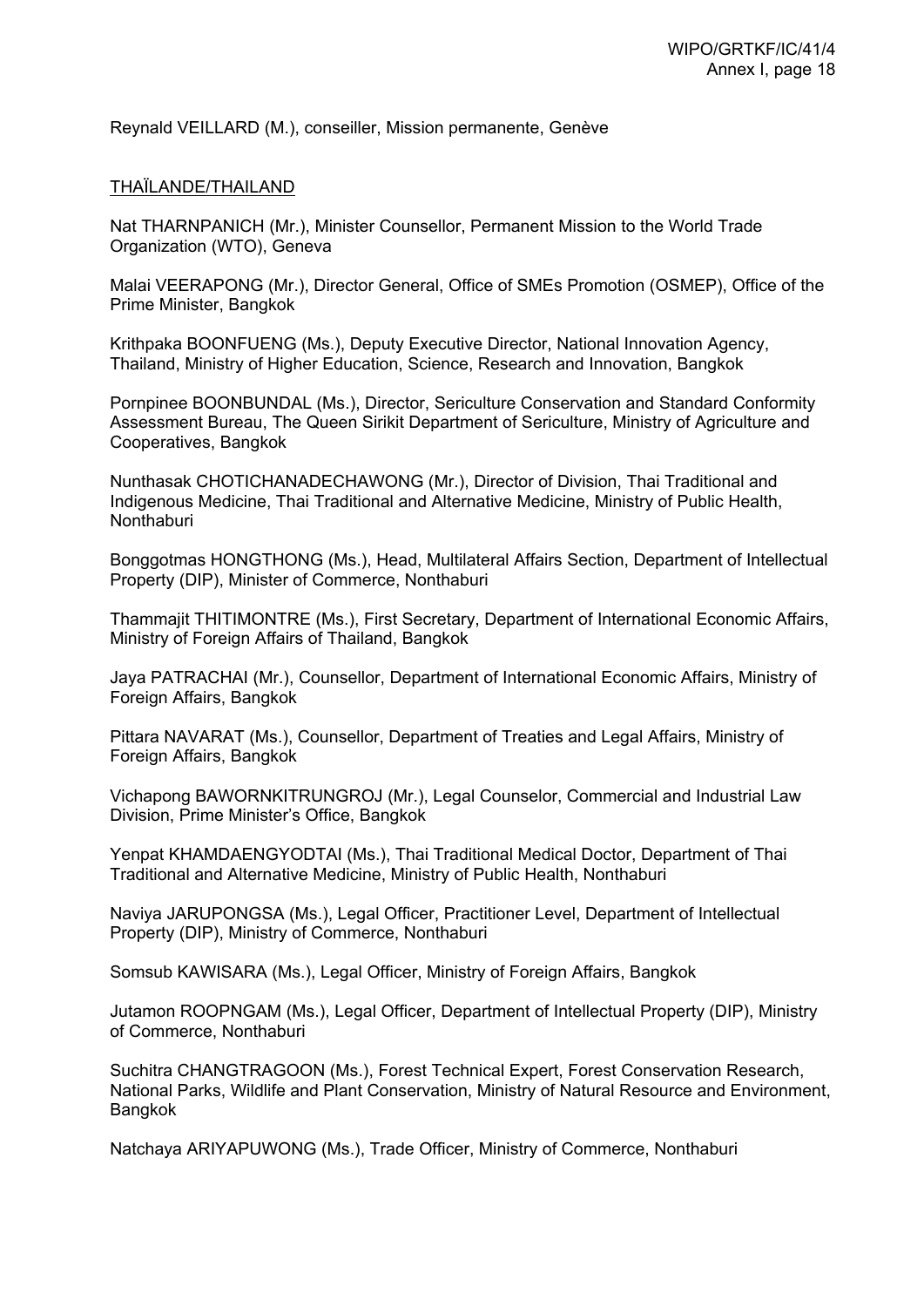Benjama BOONTERM (Ms.), Foreign Relations Officer, Department of Thai Traditional and Alternative Medicine, Ministry of Public Health, Nonthaburi

Thitiya BOORANATHAWORNSOM (Ms.), Patent Examiner, Department of Intellectual Property (DIP), Ministry of Commerce, Nonthaburi

Narumol DACHANANTAWITAYA (Ms.), Patent Examiner, Department of Intellectual Property (DIP), Ministry of Commerce, Nonthaburi

Warocha JAMPARAT (Ms.), Working Group Member, Department of Livestock Development, Ministry of Agriculture and Co-operative, Prathumptani

Techapattaraporn BUBPHA (Ms.), Expert, National Science and Technology Development Agency, Ministry of Higher Education Science, Research and Innovation, Ptathumthani

Panuwat KAMUTTACHART (Mr.), Environmentalist, Senior Professional Level, Office of Natural Resources and Environmental Policy and Planning, Ministry of Natural Resources and Environment, Bangkok

Waraporn BURIRAK (Ms.), Environmentalist, Professional Level, Office of Natural Resources and Environmental Policy and Planning, Ministry of Natural Resources and Environment, **Bangkok** 

Tipaporn MUNKONG (Ms.), Foreign Relations Officer, The Queen Sirikit Department of Sericulture, Ministry of Agriculture and Cooperatives, Bangkok

Suwaree NATHKRAJANG (Ms.), Industrial Products Designer, Practitioner Level, The Queen Sirikit Department of Sericulture, Ministry of Agriculture and Cooperatives, Bangkok

Amonwan PAMORNMANOP (Ms.), Supporting Officer, Department of Intellectual Property (DIP), Ministry of Commerce, Nonthaburi

Maneeya PANNOPPA (Ms.), Plan and Policy Analysis Officer, Thai Traditional and Alternative Medicine, Public Health, Nonthaburi

Athiwat PRIMSIRIKUNAWUT (Mr.), National Institute of Health Officer, Department of Medical Sciences, Ministry of Public Health, Nonthaburi

Nathamon SAENGWARACHAILAK (Ms.), Patent Examiner, Department of Intellectual Property (DIP), Ministry of Commerce, Nonthaburi

Ranee SAISALEE (Ms.), Patent Examiner, Department of Intellectual Property (DIP), Ministry of Commerce, Nonthaburi

Somawan SUKPRASERT (Ms.), Environmentalist, Professional Level, Office of Natural Resources and Environmental Policy and Planning, Ministry of Natural Resources and Environment, Bangkok

Tiwarat THALERNGKIETLEELA (Ms.), Fisheries Biodiversity Officer, Department of Fisheries, Ministry of Agriculture and Cooperatives, Bangkok

Ronnachai CHANGSRI (Mr.), Officer, Division of Rice Research and Development, Rice Department, Ministry of Agriculture and Cooperatives, Bangkok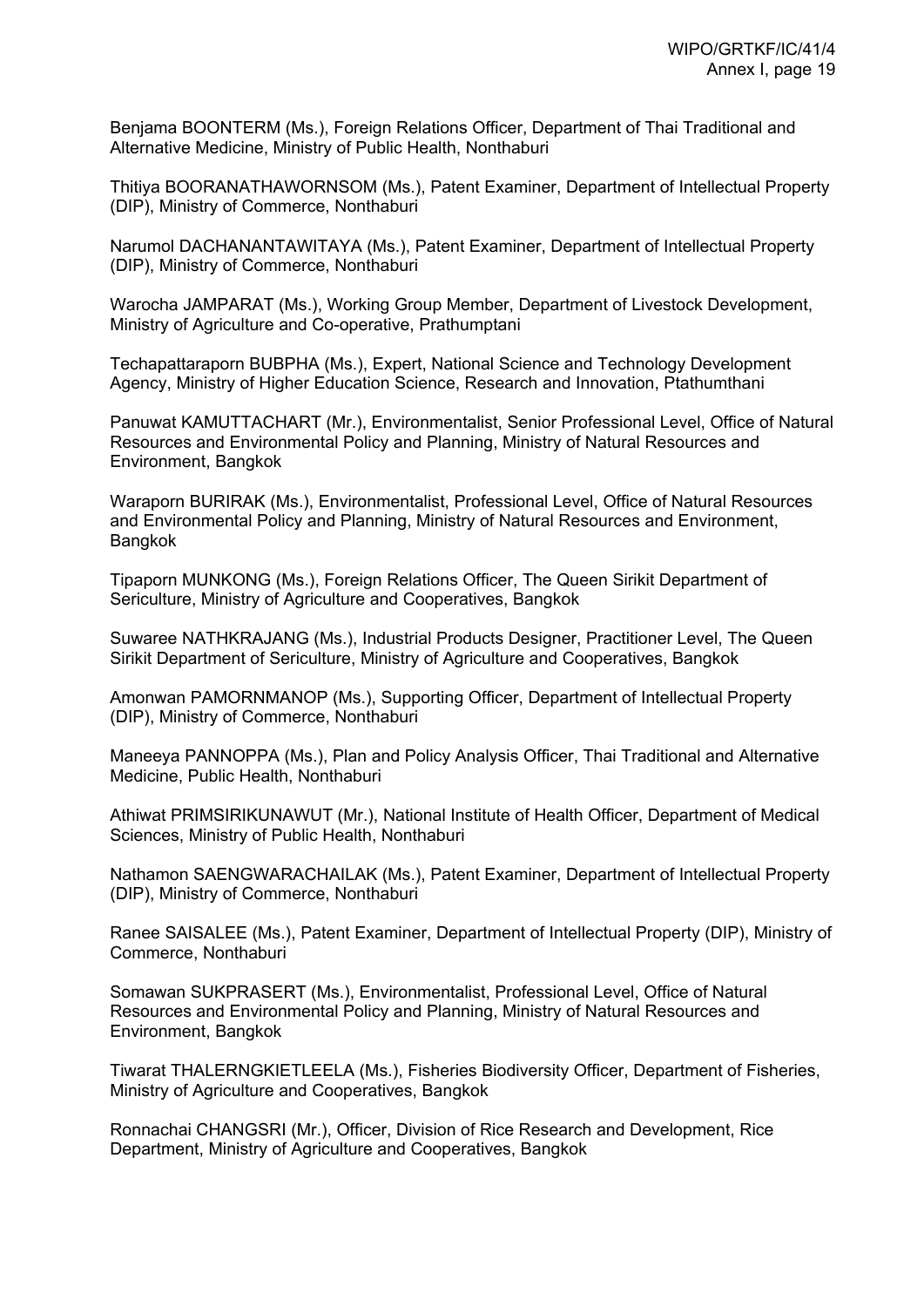Witchooda YINGNAKHON (Ms.), Officer, The Queen Sirikit Department of Sericulture, Ministry of Agriculture and Cooperatives, Bangkok

Rattanawadi YOTHALAK (Ms.), Officer, The Queen Sirikit Department of Sericulture, Ministry of Agriculture and Cooperatives, Bangkok

### TRINITÉ-ET-TOBAGO/TRINIDAD AND TOBAGO

Folasade BISHOP (Ms.), Technical Examiner, Intellectual Property Office, Office of the Attorney General and Ministry of Legal Affairs, Port of Spain

Michael EDWARDS (Mr.), Technical Examiner, Intellectual Property Office, Office of the Attorney General and Ministry of Legal Affairs, Port of Spain

Allison ST. BRICE (Ms.), Second Secretary, Permanent Mission, Geneva

#### TURQUIE/TURKEY

Oz SEZER (Mr.), Veterinarian, Animal Genetic Resources Research Working Group, Ministry of Agriculture and Forestry, Ankara

Zeynep ÜSTÜN (Ms.), Veterinarian, Animal Genetic Resources Research Working Group, Ministry of Agriculture and Forestry, Ankara

Dudu Ozlem MAVI IDMAN (Ms.), Biologist, General Directorate of Agricultural Research and Policies, Ministry of Agriculture and Forestry, Ankara

Aysun METE (Ms.), Biologist, General Directorate of Agricultural Research and Policies, Ministry of Agriculture and Forestry, Ankara

Tugba AKYUREK (Ms.), Pharmacist, General Directorate of Agricultural Research and Policy, Ministry of Agriculture and Forestry, Ankara

Emre ÇELEBİ (Mr.), Patent Examiner, Ministry of Industry and Technology, Turkish Patent and Trademark Office (TURKPATENT), Ankara

Kemal Demir ERALP (Mr.), IP Expert, Patent Department, Turkish Patent and Trademark Office (TURKPATENT), Ankara

Serpil CINAR (Ms.), Expert, International Relations Coordination, Directorate General for Copyright, Ministry of Culture and Tourism, Ankara

Burçak GENÇER (Ms.), Expert, General Directorate of Nature Conservation and National Parks, Department of Biological Diversity, Ministry of Agriculture and Forestry, Ankara

Elif SAKALLI TECİM (Ms.), Expert, General Directorate of Nature Conservation and National Parks, Department of Biological Diversity, Ministry of Agriculture and Forestry, Ankara

Tuğba CANATAN AKICI (Ms.), Legal Counsellor, Permanent Mission, Geneva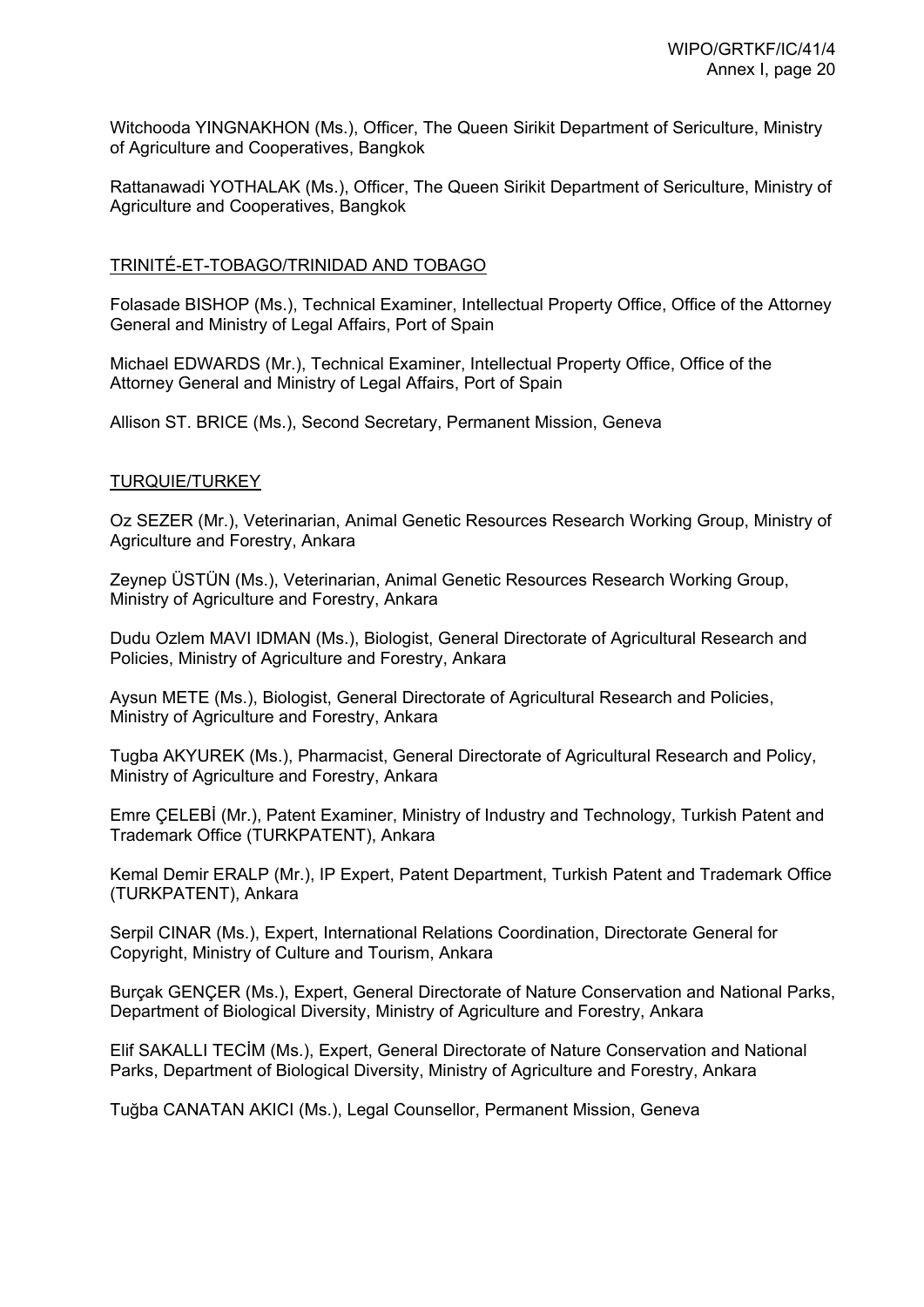### UKRAINE

Andriy DEMCHUK (Mr.), Director, Department for Intellectual Property, Ministry of Economy, Kyiv

Sergii TORIANIK (Mr.), Director, Department for Examination of Applications for Inventions, Utility Models and Layout Designs, National Intellectual Property Authority, State Enterprise "Ukrainian Intellectual Property Institute (Ukrpatent)", Kyiv

Oleksii ARDANOV (Mr.), Head, Unit for Copyright and Related Rights, Department for Intellectual Property, Ministry of Economy, Kyiv

Bohdan PADUCHAK (Mr.), Head, Division of Industrial Property and International Cooperation, Department for Intellectual Property, Ministry of Economy, Kyiv

Volodymyr RYSAK (Mr.), Head, Department of International Relations and Public Communications, National Intellectual Property Authority, State Enterprise "Ukrainian Intellectual Property Institute (Ukrpatent)", Kyiv

Alina BABAYEVA (Ms.), Chief Expert, Copyright and Related Rights Unit, Department for Intellectual Property, Ministry of Economy of Ukraine, Kyiv

Hanna DOVBYSHEVA (Ms.), Chief Expert, Copyright and Related Rights Unit, Department for Intellectual Property, Ministry of Economy of Ukraine, Kyiv

Nataliia NIKOLAICHUK (Ms.), Chief Expert, Cooperation with National and International Institutions in IP Sphere Unit, Department for Intellectual Property, Ministry of Economy of Ukraine, Kyiv

#### VENEZUELA (RÉPUBLIQUE BOLIVARIENNE DU)/VENEZUELA (BOLIVARIAN REPUBLIC OF)

Violeta FONSECA OCAMPOS (Sra.), Ministra Consejera, Misión Permanente, Ginebra

Zulay POGGI (Sra.), Directora, Dirección de Indicaciones Geográficas, Servicio Autónomo de la Propiedad Intelectual (SAPI), Ministerio del Poder Popular de Comercio Nacional, Caracas

Orlando SALAZAR (Sr.), Director, Línea de Relaciones Internacionales, Dirección de Relaciones Internacionales, Servicio Autónomo de la Propiedad Intelectual (SAPI), Ministerio del Poder Popular de Comercio Nacional, Caracas

Genoveva CAMPOS DE MAZZONE (Sra.), Consejera, Misión Permanente, Ginebra

### VIET NAM

LE Ngoc Lam (Mr.), Counsellor, Permanent Mission, Geneva

### ZAMBIE/ZAMBIA

Muyumbwa KAMENDA (Mr.), First Secretary, Permanent Mission, Geneva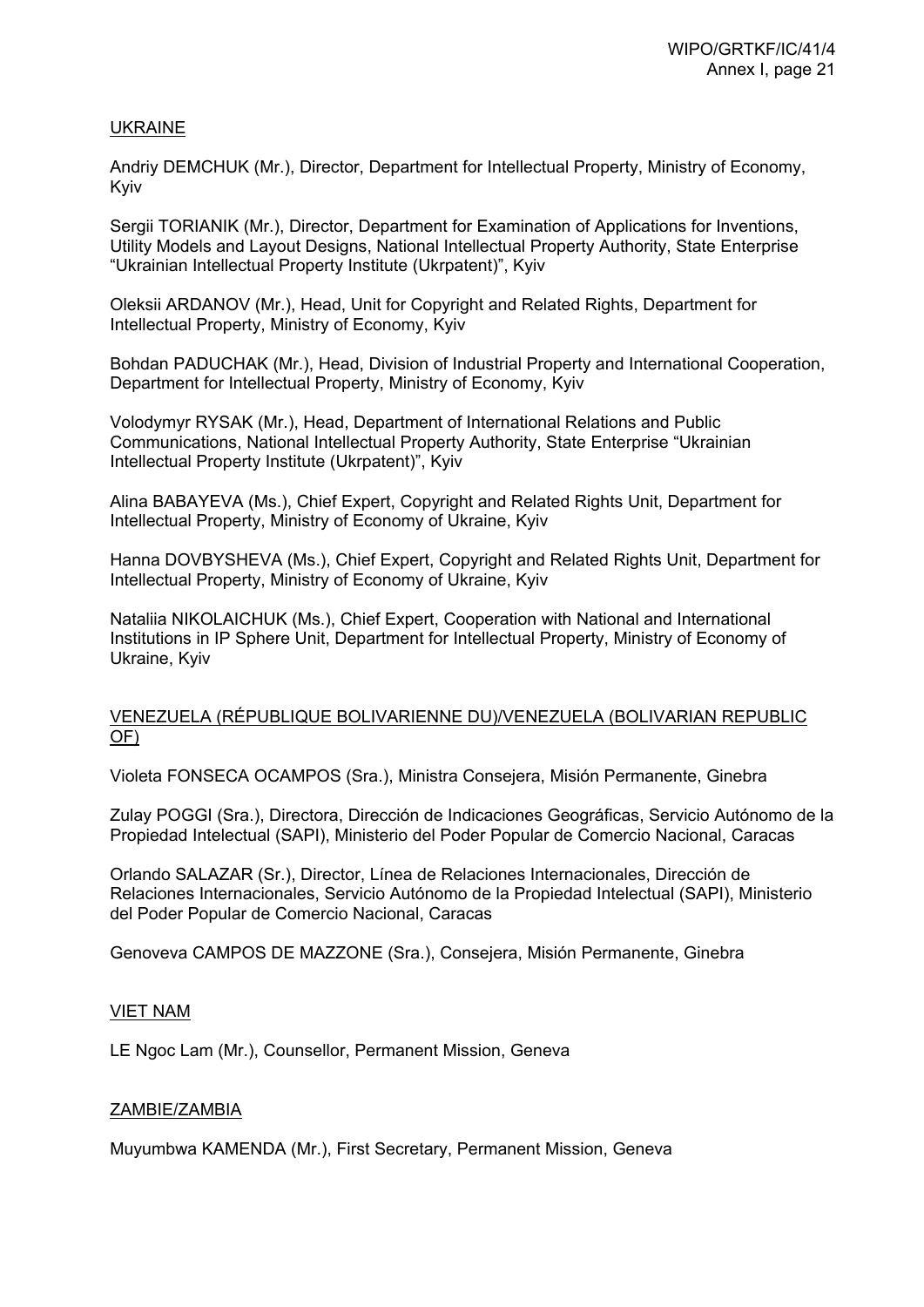### ZIMBABWE

Stuart COMBERBACH (Mr.), Ambassador, Permanent Representative, Permanent Mission, Geneva

Tanyaradzwa MANHOMBO (Mr.), Counsellor, Economic Section, Permanent Mission

#### I. ORGANISATIONS INTERNATIONALES INTERGOUVERNEMENTALES/ INTERNATIONAL INTERGOVERNMENTAL ORGANIZATIONS

### CENTRE SUD (CS)/SOUTH CENTRE (SC)

Vitor IDO (Mr.), Programme Officer, Health, Intellectual Property and Biodiversity Programme (HIPB), Geneva

Viviana MUNOZ (Ms.), Coordinator, Health, Intellectual Property and Biodiversity Programme (HIPB), Geneva

Nirmalya SYAM (Mr.), Senior Programme Officer, Health, Intellectual Property and Biodiversity Programme (HIPB), Geneva

### ORGANISATION DES NATIONS UNIES POUR L'ALIMENTATION ET L'AGRICULTURE (FAO)/FOOD AND AGRICULTURE ORGANIZATION OF THE UNITED NATIONS (FAO)

Tobias KIENE (Mr.), Technical Officer, Rome

### ORGANISATION EURASIENNE DES BREVETS (OEAB)/EURASIAN PATENT ORGANIZATION (EAPO)

Aurelia CEBAN (Ms.), Deputy Director, Examination Department, Moscow

Valentin KULIKOV (Mr.), Deputy Director, Chemistry and Medicine Division, Examination Department, Moscow

Tatiana BABAKOVA (Ms.), Examiner, Moscow

### ORGANISATION MONDIALE DU COMMERCE (OMC)/WORLD TRADE ORGANIZATION (WTO)

Ana Carolina PIEDRA PAREDES (Ms.), Official, Geneva

### UNION INTERNATIONALE POUR LA PROTECTION DES OBTENTIONS VÉGÉTALES (UPOV)/INTERNATIONAL UNION FOR THE PROTECTION OF NEW VARIETIES OF PLANTS (UPOV)

Manabu SUZUKI (Mr.), Technical, Regional Officer for Asia, Geneva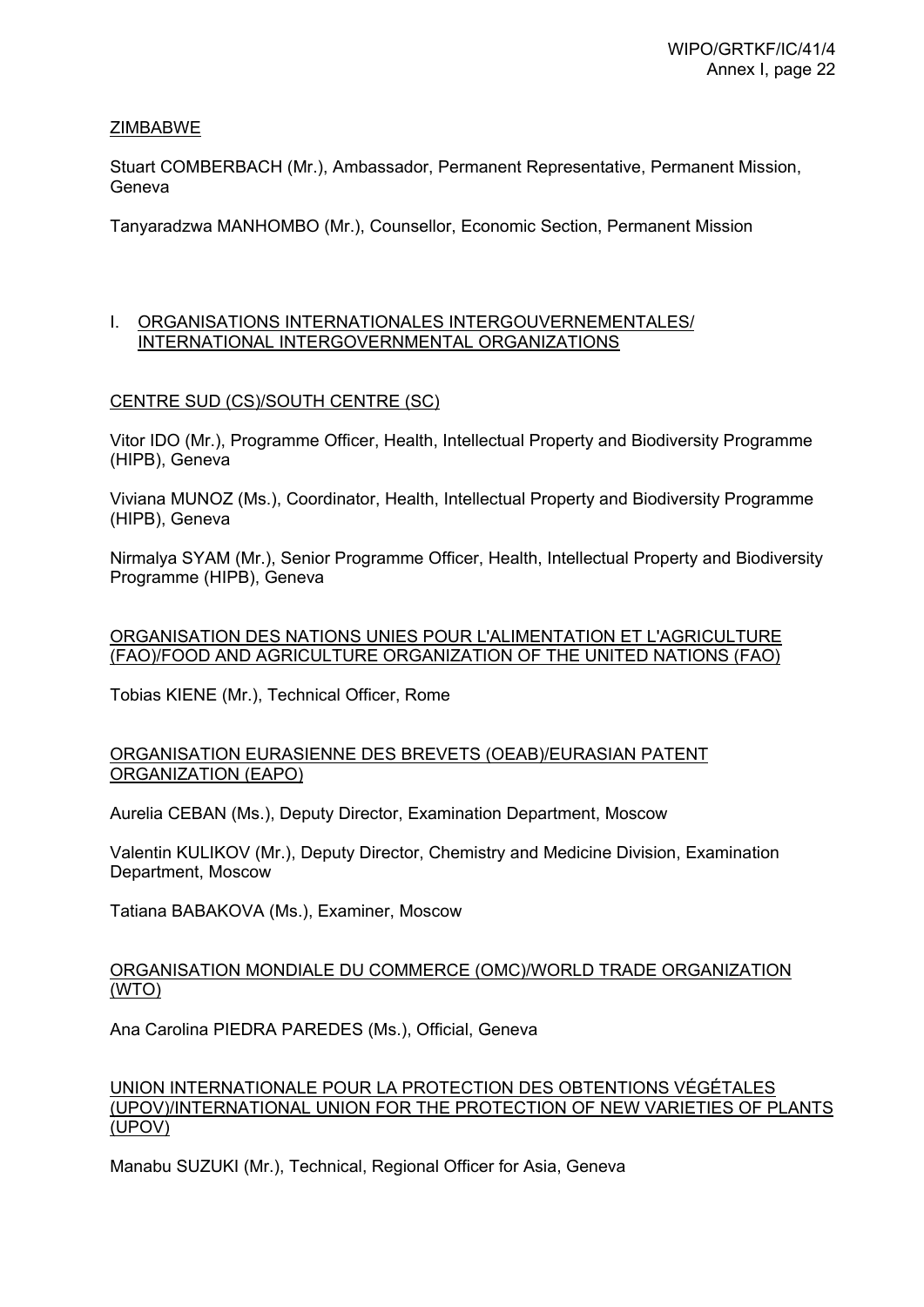# II. DÉLÉGATION SPÉCIALE/SPECIAL DELEGATION

### UNION EUROPÉENNE (UE)/EUROPEAN UNION (EU)

Oscar MONDEJAR (Mr.), First Counsellor, Permanent Delegation, Geneva

Krisztina KOVÁCS (Ms.), Policy Officer, Intellectual Property and Fight Against Counterfeiting, Directorate-General for Internal Market, Industry, Entrepreneurship and SMEs, Brussels

### III. OBSERVATEURS/OBSERVERS

### PALESTINE

Nada TARBUSH (Ms.), Counsellor, Permanent Observer Mission, Geneva

### SOUDAN DU SUD (LE)/SOUTH SUDAN

Daniel Gak JURKUCH (Mr.), Legal Counsel and Assistance Registrar, Directorate of Registration of Businesses, Ministry of Justice and Constitutional Affairs, Juba

### IV. ORGANISATIONS INTERNATIONALES NON GOUVERNEMENTALES/ INTERNATIONAL NON-GOVERNMENTAL ORGANIZATIONS

ADJMOR (ADJMOR) Hamadi MOHAMED ABBA (M.), coordinateur, Tombouctou

Agencia Internacional de Prensa Indígena (AIPIN) Jessica FORERO (Sra.), Experta, Ginebra Bautista GENARO (Sr.), Titular de Relaciones Políticas y Asuntos Internacionales, Ciudad de México Geise PERRELET ESCARIANAS (Sra.), Experta, Ginebra

Assembly of Armenians of Western Armenia, The Armenag APRAHAMIAN (M.), président, Mission diplomatique, Bagneux

Assembly of First Nations Stuart WUTTKE (Mr.), General Counsel, Legal Affairs, Ottawa Jeremy KOLODZIEJ (Mr.), Indigenous Member, Oshawa

Association américaine du droit de la propriété intellectuelle (AIPLA)/American Intellectual Property Law Association (AIPLA) Nicholas LANDAU (Mr.), Biotechnology Committee Chair, Birmingham

Association culturelle et scientifique de khenchela (ACSK) Tayeb DJELLAL (M.), président, Khenchela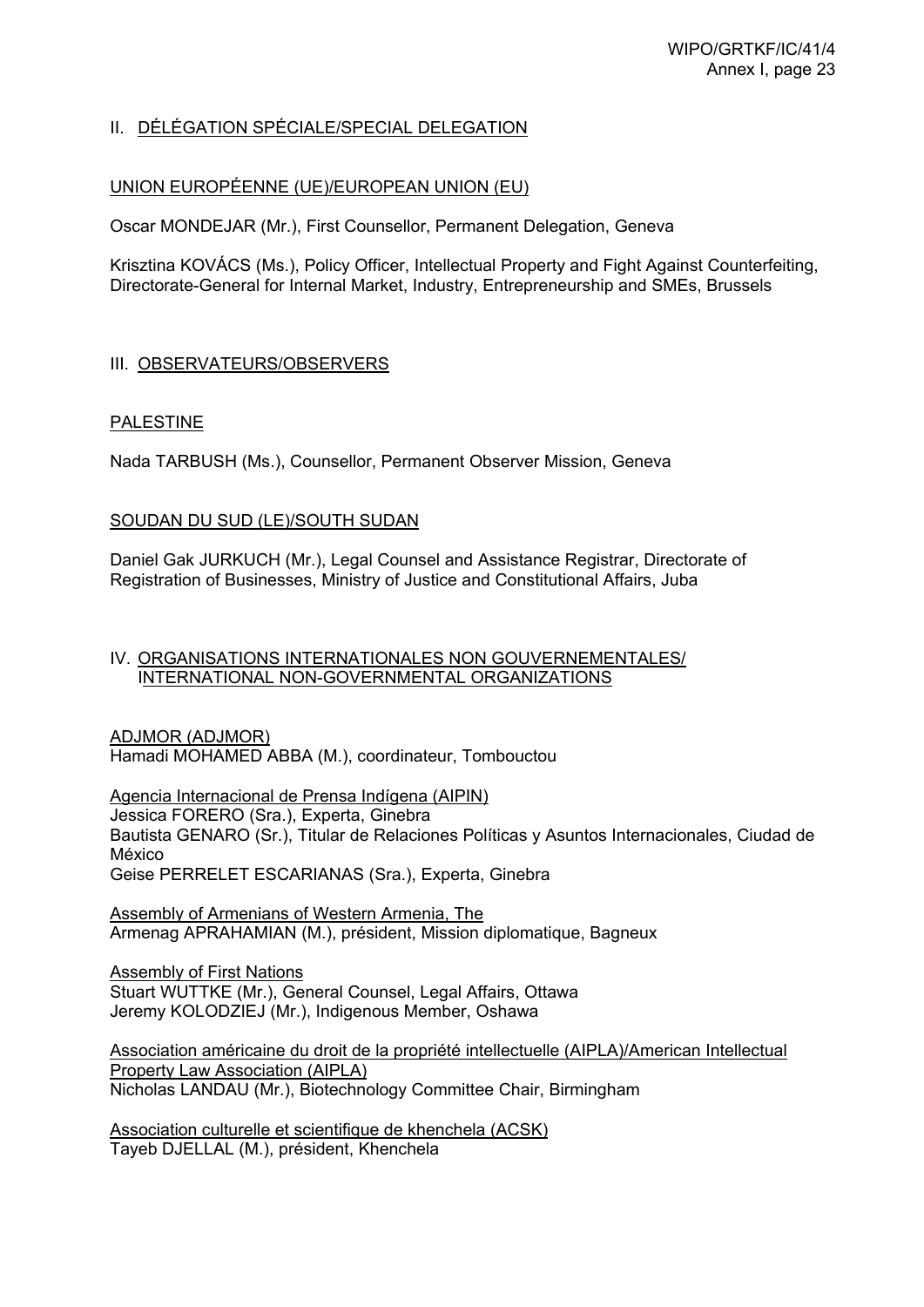Brazilian Association of Intellectual Property (ABPI) Ricardo FONSECA DE PINHO (Mr.), Board Member, Board of Directors, Rio de Janeiro

Center for Multidisciplinary Studies Aymara (CEM-Aymara) María Eugenia CHOQUE (Ms.), Director, La Paz

Centre de documentation, de recherche et d'information des peuples autochtones (DoCip)/Indigenous Peoples' Center for Documentation, Research and Information (DoCip) Johanna MASSA (Ms.), Technical Secretariat Coordinator, Technical Secretariat, Geneva

Christ is Calling You Héctor BRZOSTOWSKI (Sr.), Presidente, Taubaté

Comisión Jurídica para el Autodesarrollo de los Pueblos Originarios Andinos (CAPAJ) Rosario LUQUE GIL (Sra.), Delegada Experta, Ginebra

CS Consulting Louis VAN WYK (Mr.), Director, Pretoria Alexander Carl DINOPOULOS (Mr.), Legal Consultant, Hamburg

Fédération internationale de l'industrie phonographique (IFPI)/International Federation of the Phonographic Industry (IFPI) Shiveta SOOKNANAN (Ms.), Senior Legal Policy Adviser, Port of Spain

For Alternative Approaches to Addiction, Think & do tank (FAAAT) Kenzi RIBOULET-ZEMOULI (Mr.), Chair of the Board, Barcelona Michael KRAWITZ (Mr.), Member, Ferrum

Health and Environment Program (HEP) Madeleine SCHERB (Ms.), President, Geneva Pierre SCHERB (Mr.), Legal Adviser, Geneva

Himalayan Folklore and Biodiversity Study Program IPs Society for Wetland Biodiversity Conservation Nepal Kamal Kumar RAI (Mr.), Chair for Research and Conservation, Himalayan Folklore and Biodiversity Study Program, Kathmandu

Indian Movement - Tupaj Amaru Lázaro PARY ANAGUA (M.), coordinateur général, Genève

Intellectual Property Owners Association (IPO) William WARREN (Mr.), Vice-Chair, Atlanta Manisha DESAI (Ms.), Patent Lawyer, Charlotte

International Association for the Promotion and Defense of Intellectual Property (AIDPI) Takeshi KOMATANI (Mr.), Head, Intellectual Property and Genetic Resources and Traditional Knowledge, Traditional Cultural Expression, Subcommittee of Genetic Resources, Osaka

International Association for the Protection of Intellectual Property (AIPPI) Martin MICHAUS (Mr.), Chairman of Intellectual Property and GRTKTCE Committee, Mexico

International Indian Treaty Council June LORENZO (Ms.), Attorney and Consultant, Paguate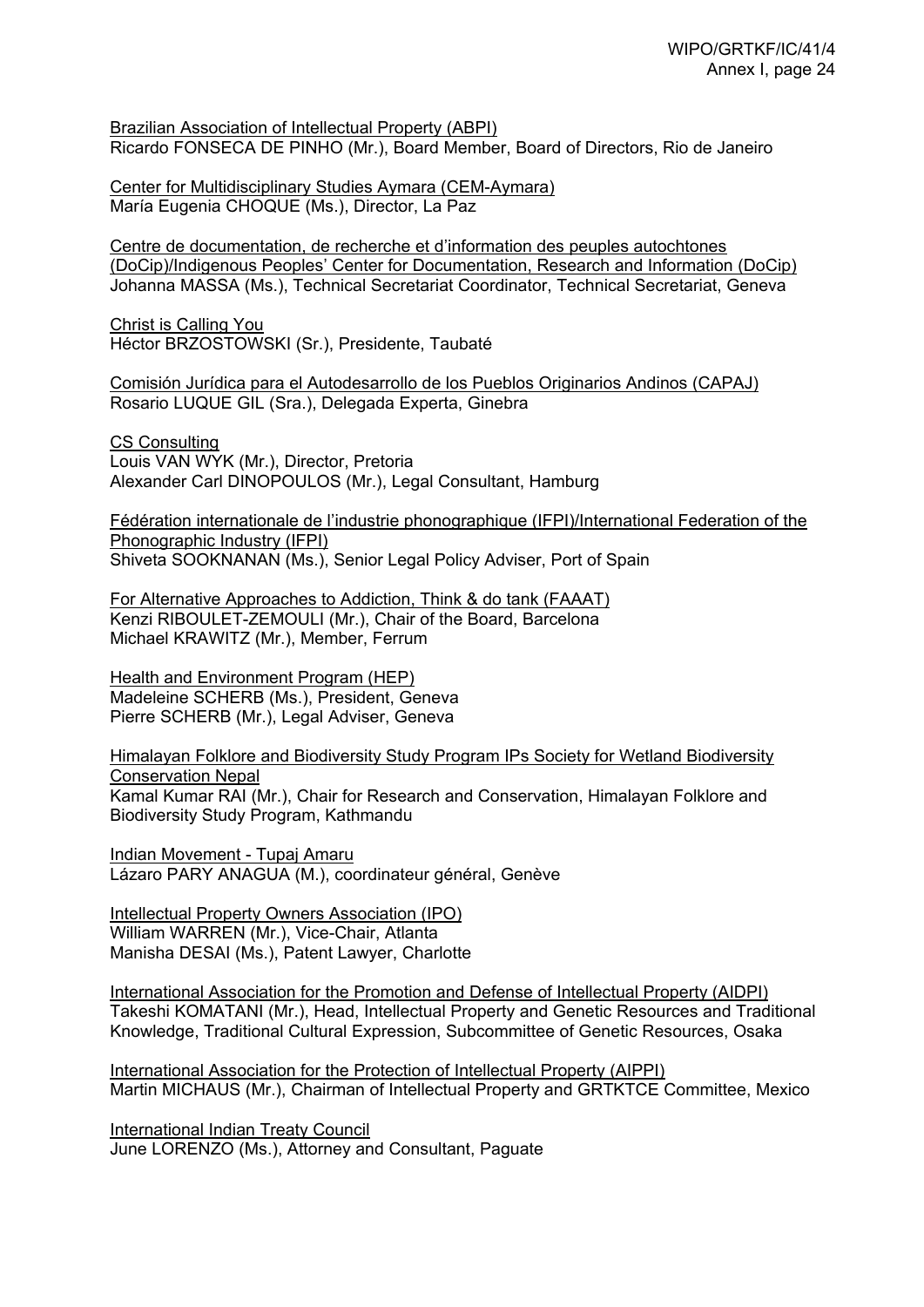Knowledge Ecology International, Inc. (KEI) Thirukumaran BALASUBRAMANIAM (Mr.), Geneva Representative, Geneva

Métis National Council (MNC) Kathy HODGSON-SMITH (Ms.), Advisor, Saskatoon

National Intellectual Property Organization (NIPO) Cliford CHIMOMBE (Mr.), Head, Industrial Property and Copyright, Deeds, Companies and Intellectual Property, Justice, Legal and Parliamentary Affairs, Harare

Native American Rights Fund (NARF) Frank ETTAWAGESHIK (Mr.), Representative, Harbor Springs Sue NOE (Ms.), Attorney, Boulder Angela RILEY (Ms.), Professor, Beverly Hills

Secretariat of the Pacific Community (SPC) Frances KOYA VAKAUTA (Ms.), Team Leader, Culture for Development, Human Rights and Social Development, Suva

Solidarité pour un monde meilleur (SMM)/Solidarity for a Better World (SMM) Emmanuel TSHIBANGU NTITE (M.), coordonnateur national, Kinshasa

Tebtebba Foundation - Indigenous Peoples' International Centre for Policy Research and Education Jennifer TAULI CORPUZ (Ms.), Project Coordinator, Quezon City

Tulalip Tribes of Washington Governmental Affairs Department Aaron JONES (Mr.), Treaty Rights Protection Specialist, Tulalip

Union des peuples autochtones pour le réveil au développement (UPARED) Gilbert MANIRAKIZA (M.), vice-président et représentant légal suppléant, Bujumbura

Union internationale des éditeurs (UIE)/International Publishers Association (IPA) José BORGHINO (Mr.), Secretary General, Geneva James TAYLOR (Mr.), Director of Communication and Freedom to Publish, Geneva

### V. BUREAU/OFFICERS

| Président / Chair:           | Ian GOSS (M./Mr.) (Australie/Australia)             |
|------------------------------|-----------------------------------------------------|
| Vice-présidents/Vice-Chairs: | Lilyclaire BELLAMY (Mme/Ms.) (Jamaïque/Jamaica)     |
|                              | Jukka LIEDES (M./Mr.) (Finlande/Finland)            |
|                              | Yonah SELETI (M./Mr.) (Afrique du Sud/South Africa) |
| Secrétaire/Secretary:        | Wend WENDLAND (M./Mr.) (OMPI/WIPO)                  |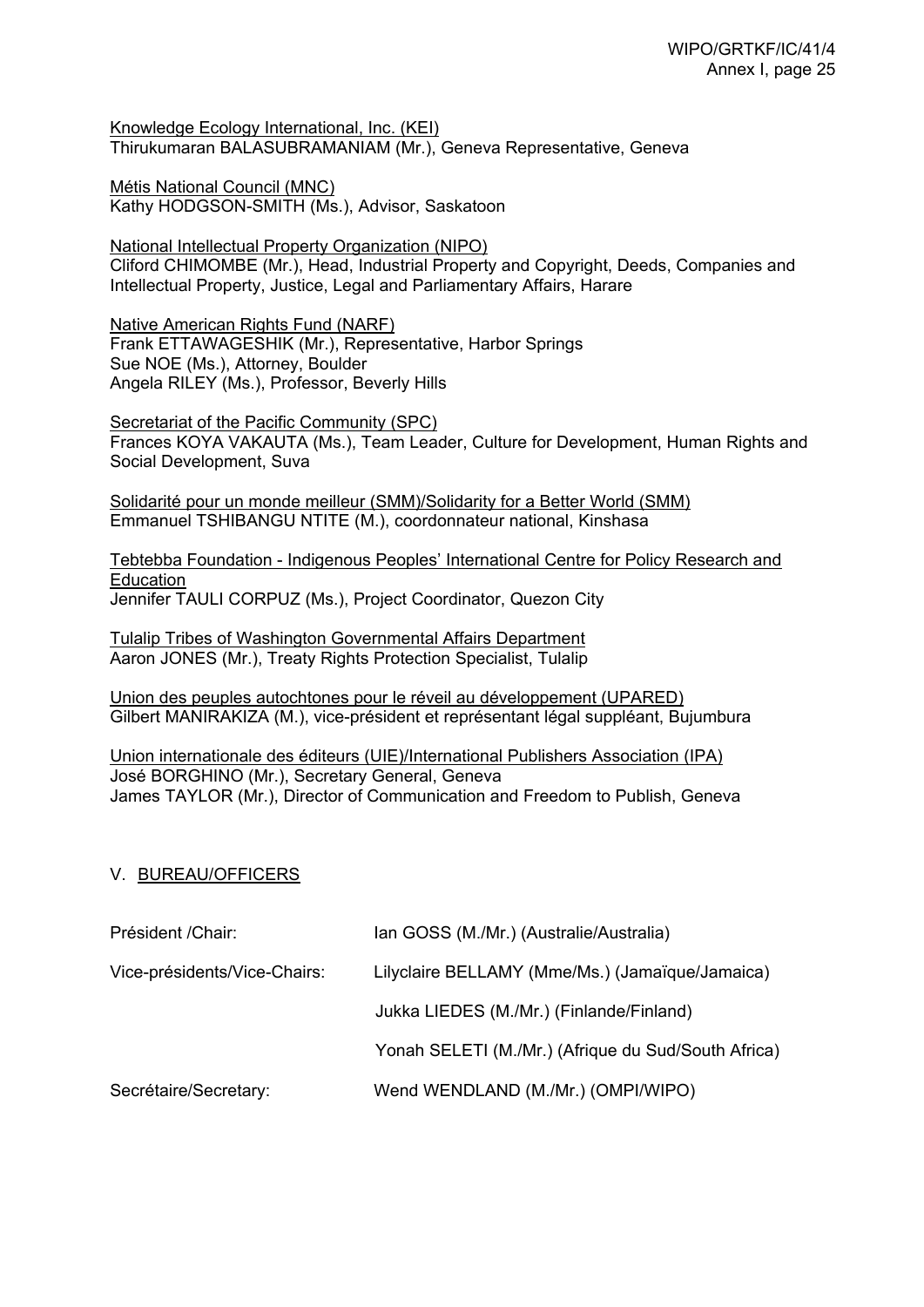### VI. BUREAU INTERNATIONAL DE L'ORGANISATION MONDIALE DE LA PROPRIÉTÉ INTELLECTUELLE (OMPI)/ INTERNATIONAL BUREAU OF THE WORLD INTELLECTUAL PROPERTY ORGANIZATION (WIPO)

Daren TANG (M./Mr.), directeur général/Director General

Edward KWAKWA (M./Mr.), sous-directeur général/Assistant Director General

Wend WENDLAND (M./Mr.), directeur, Division des savoirs traditionnels/Director, Traditional Knowledge Division

Begoña VENERO AGUIRRE (Mme/Ms.), conseillère principale, Division des savoirs traditionnels/Senior Counsellor, Traditional Knowledge Division

Shakeel BHATTI (M./Mr.), conseiller, Division des savoirs traditionnels/Counsellor, Traditional Knowledge Division

Simon LEGRAND (M./Mr.), conseiller, Division des savoirs traditionnels/Counsellor, Traditional Knowledge Division

Daphne ZOGRAFOS JOHNSSON (Mme/Ms.), juriste principale, Division des savoirs traditionnels/Senior Legal Officer, Traditional Knowledge Division

Fei JIAO (Mme/Ms.), administratrice de programme, Division des savoirs traditionnels/ Program Officer, Traditional Knowledge Division

Anna SINCKEVICH (Mlle/Ms.), boursier à l'intention des peuples autochtones, Division des savoirs traditionnels/Indigenous Fellow, Traditional Knowledge Division

Leticia CAMINERO (Mme/Ms.), consultante, Division des savoirs traditionnels/Consultant, Traditional Knowledge Division

Rebecca FERDERER (Mlle/Ms.), consultante, Division des savoirs traditionnels/Consultant, Traditional Knowledge Division

[Annex II follows]